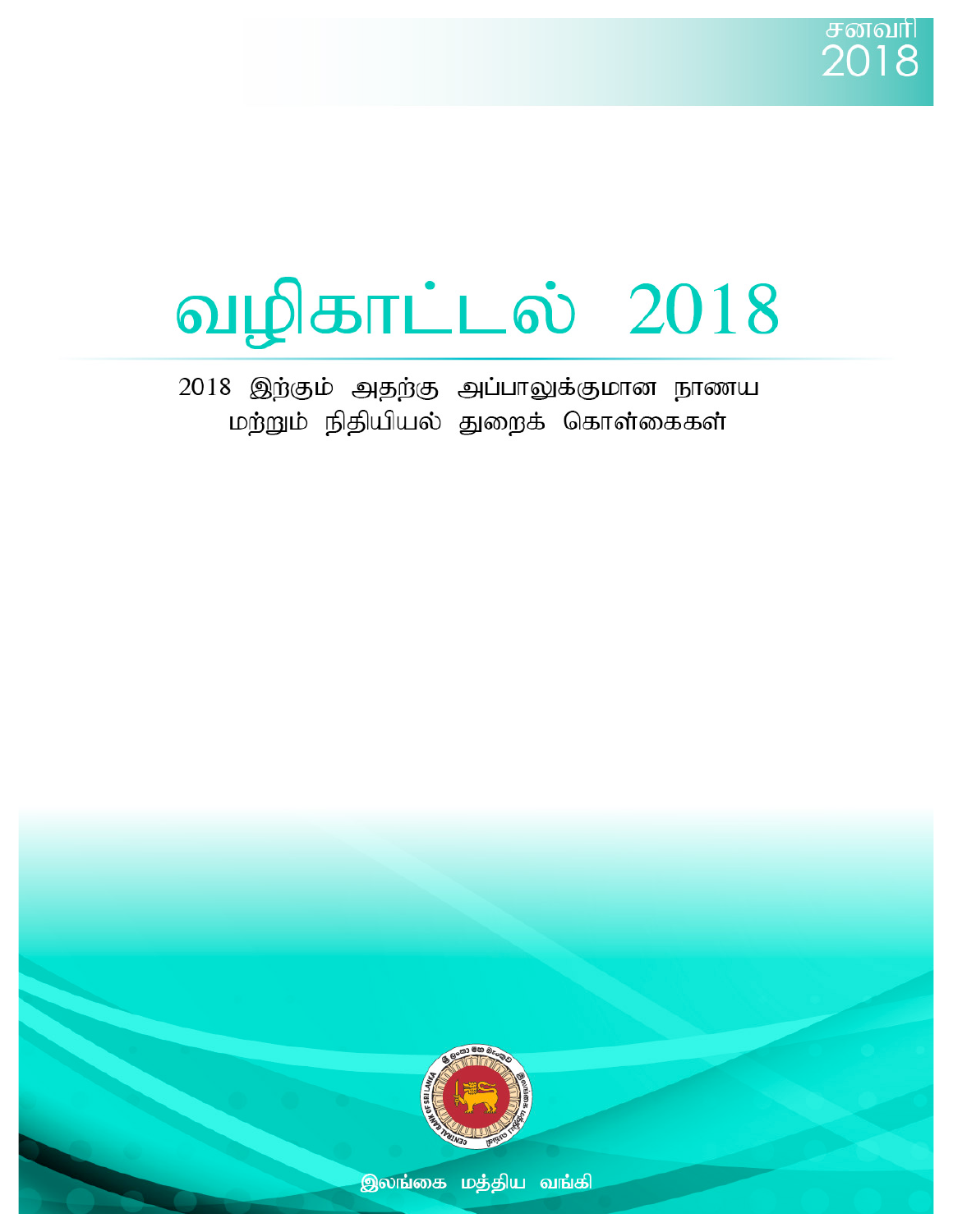வழிகாட்டல்:

 $2018$  இற்கும் அதற்கு அப்பாலுக்குமான நாணய மற்றும் நிதியியல் துறைக் கொள்கைகள்



## சமர்ப்பிப்பவர்

முனைவர் இந்திரஜித் குமாரசுவாமி

ஆளுநர்

இலங்கை மத்திய வங்கி

 $2018$  சனவரி 3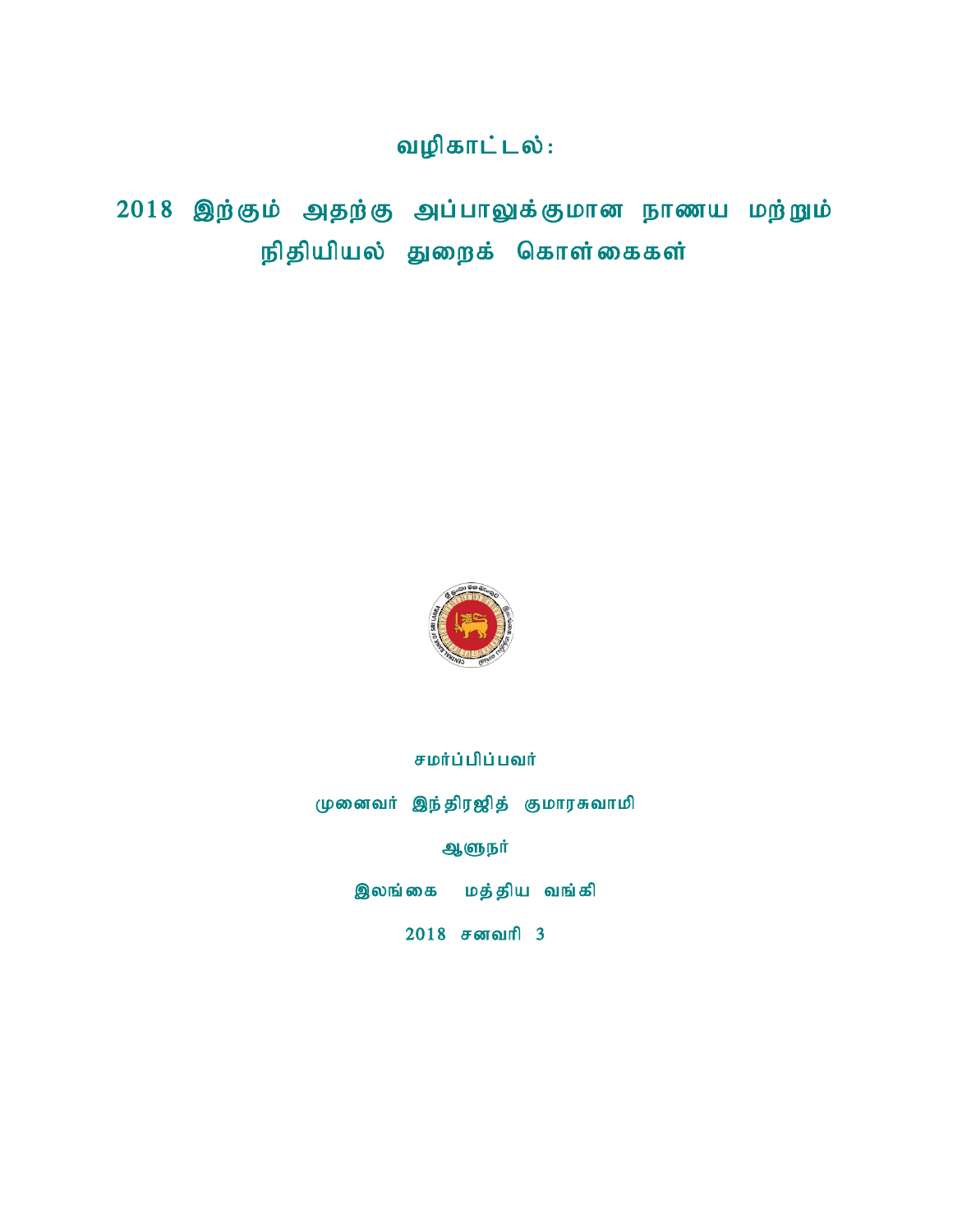### 1. அறிமுகம்

மேதகையீரே, நாணயச்சபை உறுப்பினர்களே, மூத்த துணை ஆளுநரே, துணை ஆளுநர்களே, உதவி ஆளுநர்களே மற்றும் மத்திய வங்கி அலுவலர்களே, கௌரவமிக்க விருந்தினர்களே, சீமாட்டிகளே, கனவான்களே.

முதலில், இவ்வாண்டிற்கான வழிகாட்டலைச் சமா்ப்பிக்கும் இந்நிகழ்விற்கு வந்திருக்கும் தங்களை மனப்பூர்வமாக வரவேர்கிறேன்.

2007இல் ஆரம்பிக்கப்பட்ட எமது பாரம்பரியத்தினை தொடரும் விதத்தில் இலங்கை மத்திய வங்கியின் பதினோராவது வழிகாட்டலை இன்று நாம் பணிவுடன் சமா்ப்பிக்கிறோம். எமது எதிர்காலக் கொள்கை நெறிப்படுத்தல்களையும் நடவடிக்கைகளையும் பகிர்ந்து கொள்வது உங்களின் வியாபார நடவடிக்கைகளின் போக்கினைக் கூடுதலானளவிற்கு நிச்சயமான தன்மையுடன் திட்டமிட்டுக் கொள்ள உதவும் என்பது எமது நம்பிக்கையாகும். எமது இவ்வழிகாட்டலானது எமது கொள்கைகளை வெளிப்படையாகவும் தெளிவாகவும் விளங்கிக் கொள்வதனை அதிகரிக்கும் என நான் நம்புகிறேன். இது உங்கள் இலக்குகளைக் கூடியளவிற்குக் காத்திரமான முறையில் அடைவதற்கு உங்களுக்கு உதவும். உங்கள் வியாபாரத்தின் வெற்றிகரமான பெறுபேறுகள் இறுதியில் எமது கொள்கைகளை இலங்கைப் பொருளாதாரம் மற்றும் மக்கள் ஆகிய இரண்டினது நன்மைக்களுக்காக மிகக் காத்திரமான முறையில் நடைமுறைப்படுத்துவதற்கு எமக்கு உதவும்.

2017ஆம் ஆண்டு சவால் நிறைந்ததாக இருந்தது. கொந்தளிப்பான வானிலை நிலைமையின் காரணமாக பொருளாதார ரீதியான தாக்கங்களை நாம் கண்டிருக்கிறோம். வரட்சியும் வெள்ளமும் வேளாண்மை நடவடிக்கைகளையும் வேளாண்மையினை அடிப்படையாகக் கொண்ட கைத்தொழில் நடவடிக்கைகளையும் தடங்கலுறச் செய்தன. இம்மோசமான வானிலை நிலைமைகளிலிருந்து கசிந்த தாக்கங்கள் பொருளாதாரத்தின் மற்றைய துறைகளையும் பாதித்தன. இதன் விளைவாகப் பொருளாதார வளர்ச்சியானது ஆண்டின் தொடக்கத்தில் குறைவானதாகவும் எறிவு செய்யப்பட்டதிலும் பார்க்கக் குறைவானதாகவும் இருக்குமென எதிர்பார்க்கப்படுகிறது. பேரண்டப் பொருளாதார உறுதிப்பாட்டினை மீண்டும் பெற்றுக்கொள்ளும் நோக்குடன் நடைமுறைப்படுத்தப்பட்ட மத்திய வங்கியின் இறுக்கமான நாணயக் கொள்கை நிலையும் அதேபோன்று அரசாங்கத்தின் ஒப்பீட்டு ரீதியான இறுக்கமான இறைக் கொள்கை நிலையும் அரச மற்றும் தனியார் முதலீட்டுச் செலவிடலை ஓரளவிற்குப் பாதித்து தாழ்ந்த பொருளாதார வளர்ச்சிக்குப் பங்களித்தன. நுகர்வோர் விலைப் பணவீக்கம் அதிகரித்தமைக்கு, வானிலையுடன் தொடர்பான உள்நாட்டு வழங்கல்களில் காணப்பட்ட தடங்கல்கள், மறைமுக வரிகளுக்குச் செய்யப்பட்ட திருத்தங்கள் மற்றும் இறக்குமதி செய்யப்பட்ட பண்டங்களின் அதிகரித்த விலைகள் என்பனவற்றுடன் சேர்ந்து காணப்பட்ட உயர்ந்த உணவு விலைகள் முக்கிய காரணமாக அமைந்தது. இது பணவீக்க எதிர்பார்ப்புக்களை வழிநடத்துவதற்கான எமது முயற்சிகளை சவாலுக்குட்படுத்தியது. மத்திய வங்கியினால் இறுக்கமான நாணயக் கொள்கை நிலை பேணப்பட்டமைக்கிடையிலும் ஆண்டின் இறுதியில் எதிர்பார்க்கப்பட்ட மட்டங்களுக்கு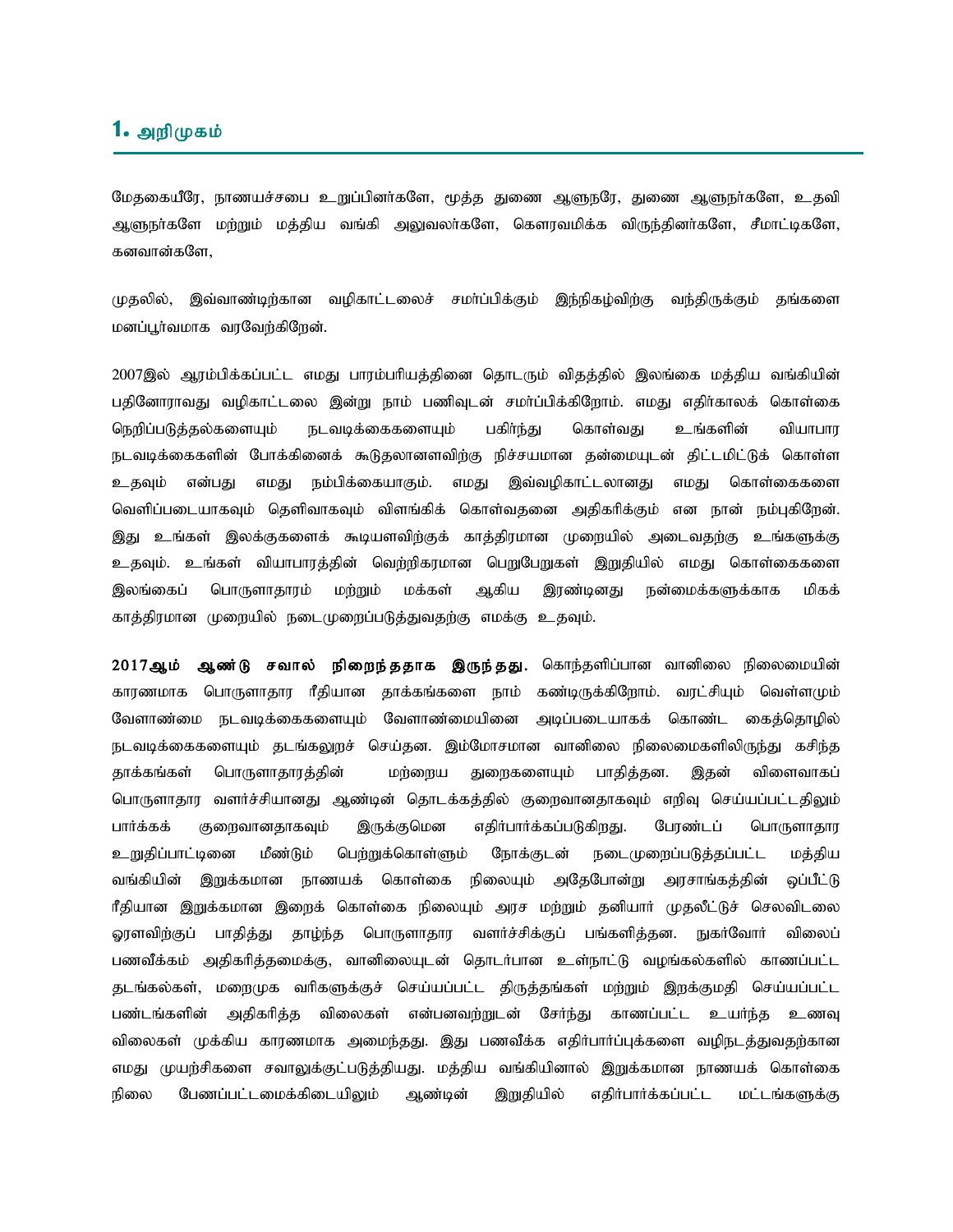வீழ்ச்சியடைவதற்கு முன்னதாக 2017இன் பெரும்பாலான காலப்பகுதியில் நாணயக் கூட்டுக்களின் வளர்ச்சி உயர்வாகவே காணப்பட்டது. மத்திய வங்கியின் நெகிழ்ச்சித்தன்மை கொண்ட செலாவணி வீதக் கொள்கையின் காரணமாக ஏற்றுமதிகளில் உறுதியான மீட்சிக்குரிய சமிக்ஞைகளை நாம் கண்ட போதும், பெருமளவில் இறக்குமதிகள் மீதான செலவினத்தில் வானிலை நிலைமையினால் தூண்டப்பட்ட அதிகரிப்புக்களின் விளைவாக வர்த்தகக் கணக்கு தொடர்ந்தும் பாதிக்கப்பட்டது. தொழிலாளர் பணவனுப்பல்களின் வீழ்ச்சி வெளிநாட்டு நடைமுறைக் கணக்கில் விரிவடைந்து செல்லும் வர்த்தகப் பற்றாக்குறையினை ஈடுசெய்வதில் ஒரு குறைவிற்கு வழிவகுத்தது. இறைத் துறை அரசிறைச் சேகரிப்பின் நியதிகளில் குறிப்பிடத்தக்க முன்னேற்றங்களைக் காட்டியதெனினும் வானிலையுடன் தொடர்பான இறைச் செலவுகள் மற்றும் உயர்வு வட்டிக் கொடுப்பனவுகள் என்பனவற்றின் முக்கிய விளைவாக 2017இல் வரவு செலவுத்திட்டப் பற்றாக்குறையில் சில பிறழ்வுகள் காணப்படக்கூடும். எதிர்பார்க்கப்பட்ட இறைத்திரட்சிப் பாதையினை அடைவதன் மீது இது மோசமான தாக்கத்தினைக் கொண்டிருக்கும் வேளையில் நாணய மற்றும் செலாவணி வீத கொள்கையினை நடத்துவதில் சிக்கலானதன்மையினையும் ஏற்படுத்துகிறது.

இச்சவால்களுக்கு மத்தியிலும், அரசாங்கத்தின் ஒத்துழைப்புடன் மத்திய வங்கியினால் மேற்கொள்ளப்பட்ட பல கொள்கை வழிமுறைகளினூடாக பல துறைகளிலும் குறிப்பிடத்தக்க முன்னேற்றத்தினைக் காட்டிய ஆண்டாக 2017 காணப்பட்டது. இவ்வழிமுறைகளுக்குப் பதிலிறுத்தும் விதத்தில் பேரண்டப் பொருளாதார உறுதிப்பாடு அடையப்பட்டு வருவதுடன் தற்பொழுது எமது பொருளாதாரம் சரியான திசையை நோக்கிப் பயணிக்கிறது. பொருளாதாரம் மற்றும் விலை உறுதிப்பாட்டையும் நிதியியல் முறைமை உறுதிப்பாட்டையும் பேணுகின்ற மையக் குறிக்கோள்களை எய்தும் பொருட்டு மத்திய வங்கி 2017இல் முன்கூட்டிய செயற்பாடு சார்ந்த வழிமுறைகளை நடைமுறைப்படுத்தியிருக்கிறது. நாட்டின் ஒட்டுமொத்த பேரண்டப் பொருளாதார நிலைமைகளை மேம்படுத்துவதற்காக மூன்று கட்டமைப்புக்கள் நடைமுறைக்கிடப்பட்டிருந்தன. அவற்றை நிறுவனமயப்படுத்துவதற்கும் கவனம் செலுத்தப்பட்டு வருகின்றது. மத்திய வங்கி முன்கூட்டிய செயற்பாடு சார்ந்த மற்றும் முன்னோக்கிய பார்வையைக் கொண்ட நாணயக் கொள்கையினை நடத்துவதற்காக நெகிழ்ச்சித்தன்மை கொண்ட பணவீக்க இலக்கிடல் கட்டமைப்பொன்றினை நடைமுறைப்படுத்துவதனை நோக்கி செயற்பட்டு வருகின்றது. ஏற்றுமதிகளை ஊக்குவிக்கின்ற போட்டித்தன்மை வாய்ந்த மிக நெகிழ்ச்சித்தன்மை கொண்ட செலாவணி வீதக் கொள்கையையும் இது பின்பற்றி வருகின்றது. அரசாங்கமும் வரவு செலவுத்திட்டப் பற்றாக்குறையினையும் படுகடன் மட்டங்களையும் படிப்படியாகக் குறைப்பதனை நோக்கமாகக் கொண்ட அரசிறையை அடிப்படையாகக் கொண்ட இறைத்திரட்சி நிகழ்ச்சித்திட்டத்தினைப் பின்பற்றுவதற்கான கடப்பாட்டினைக் கொண்டிருக்கிறது. சரியான இறைக் கொள்கையினையும் நாணயக் கொள்கையினையும் நாம் கொண்டிருப்போமாயின் செலாவணி வீதத்தின் மீதான அழுத்தம் குறைவடையும். இக்கட்டமைப்புக்கள் பற்றி விபரமான முறையில் நான் ஆராயப் போகிறேன்.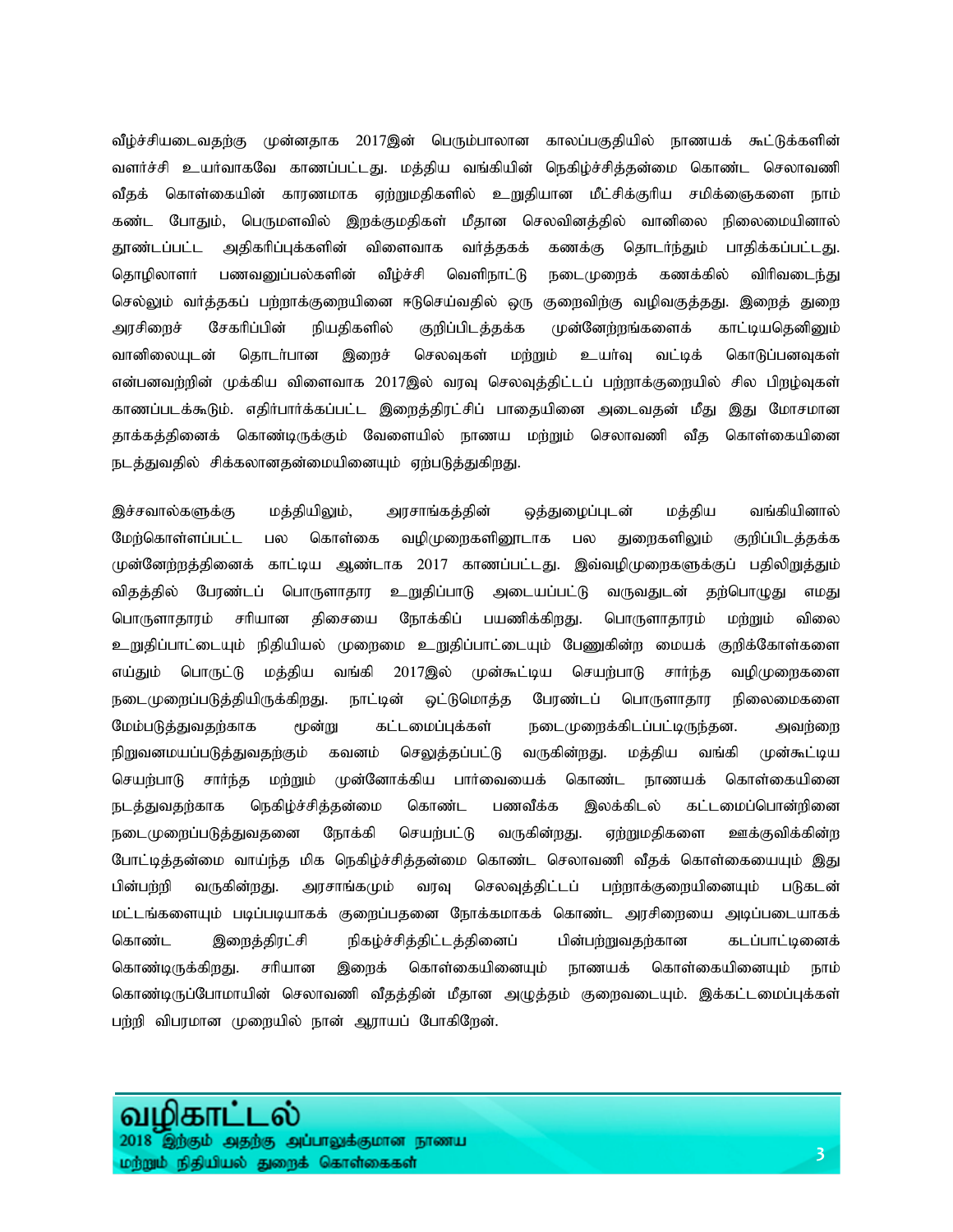**நாணயக் கொள்கைக் கட்டமைப்புத்** தொடர்பாக, மத்திய வங்கி, வலுவானதொரு அடிப்படையில் தாழ்ந்த பணவீக்கச் சூழலினைப் பேணுவதற்காக நெகிழ்ச்சித்தன்மையுடைய பணவீக்க இலக்கிடல் அமைப்பினை அறிமுகப்படுத்துவதனை நோக்கிச் செயற்பட்டு வருகின்றது. நெகிழ்ச்சித்தன்மையுடைய பணவீக்க இலக்கிடல் கட்டமைப்பு என்பது தரவினால் தூண்டப்படும் முன்னோக்கிச் செல்கின்ற முன்கூட்டிய செயற்பாடு சார்ந்த நாணயக் கொள்கை அமைப்பாக இருப்பதுடன் இது மூன்று முக்கிய தூண்களான வலுவான இறைக் கொள்கை ஆதரவு, காத்திரமான நாணயக் கொள்கையை நடத்துதல் மற்றும் வலுவான மத்திய வங்கியின் பொறுப்பாண்மை மற்றும் நம்பகத்தன்மை ஆகியவற்றின் மீது கட்டியெழுப்பப்பட்டிருக்கிறது. அரசாங்கமும் அது அண்மையில் வெளியிடப்பட்ட தொலைநோக்கு 2025 கொள்கை ஆவணத்தில் குறிப்பிடப்பட்டவாறு நெகிழ்ச்சித்தன்மையுடைய பணவீக்க இலக்கிடல் அமைப்பினைப் பின்பற்றும் இந்நடவடிக்கையினை அங்கீகரித்திருக்கிறது. நெகிழ்ச்சித்தன்மையுடைய பணவீக்க இலக்கிடலை வெற்றிகரமாக நடைமுறைக்கிடும் பொருட்டு, அவசியமான சட்டவாக்கம், நிறுவன ரீதியான மற்றும் தொழிற்பாட்டு மாற்றங்கள் உட்பட, அரசாங்கத்தினாலும் மத்திய வங்கியினாலும் பூர்த்தி செய்யப்பட வேண்டிய பல மைல்கற்களை மேலோட்டமாகக் குறிப்பிடுகின்ற வழிகாட்டலொன்றினை நாம் உருவாக்கியிருக்கின்றோம். பன்னாட்டு நாணய நிதியமும் இயலாற்றலைக் கட்டியெழுப்புகின்றமைக்குத் தேவையான தொழில்நுட்ப உதவிகளை எமக்கு வழங்கியதன் மூலம் நெகிழ்ச்சித்தன்மையுடைய பணவீக்க இலக்கிடலை நோக்கிய எமது நகர்வினை அங்கீகரித்திருக்கிறது.

செலாவணி வீதத்தினை நிர்ணயிப்பதற்கு சந்தை விசைகளை அனுமதித்தமையின் மூலம் மத்திய வங்கி 2017இல் செலாவணி வீதத்தில் பெருமளவு நெகிழ்ச்சித்தன்மையினை உள்ளடக்கியிருக்கிறது. உடன் சந்தை மீளெழுச்சியடைந்தமையின் மூலம் இக்கொள்கை முன்னெடுப்புக்களுக்குச் சந்தை சாதகமான முறையில் எதிர்வினையாற்றியிருக்கிறது. கடன்படாத வெளிநாட்டுச் செலாவணி ஒதுக்குகளின் அளவினைக் கட்டியெழுப்புவதற்காக மாத்திரம் மத்திய வங்கி உள்நாட்டு வங்கிகளுக்கிடையிலான வெளிநாட்டுச் செலாவணிச் சந்தையிலிருந்து வெளிநாட்டுச் செலாவணியினை தொடர்ந்தும் ஈர்த்துக் கொண்டது. இந்நடவடிக்கையும் செலாவணி வீதத்தின் நடத்தையினை சுமூகப்படுத்துவதற்கு உதவியது. 2017இல் ரூபா உயர்வடைந்தமைக்கான சில நிகழ்வுகள் காணப்பட்டமை வெளிநாட்டுச் செலாவணிச் சந்தைக்கு குறிப்பிடத்தக்களவு உட்பாய்ச்சல் ஏற்பட்டமையினை எடுத்துக்காட்டியது. இலங்கை 2017 திசெம்பரில் ப.நா. நிதியத்தின் விரிவாக்கப்பட்ட நிதிய வசதியின் நான்காவது தொகுதியைப் பெற்றுக்கொண்டது. இதுவரை பெற்றுக்கொண்ட தொகை மொத்தமாக ஐ.அ.டொலர் 759.9 மில்லியனாகக் காணப்பட்டது. இது குறித்துரைக்கப்பட்ட செயலாற்றப் பிரமாணம் மற்றும் குறிப்பிட்ட அமைப்பியல் அடிப்படை அளவுக் குறியீடு என்பனவற்றின் நியதிகளில் 2017ஆம் ஆண்டுப்பகுதியில் ப.நா.நிதியம் விரிவாக்கப்பட்ட நிதிய வசதி இலக்குகளை எய்துவதில் இலங்கையின் செயலாற்றத்தினை உறுதிப்படுத்தியது. முக்கிய ஏற்றுமதிச் சந்தைகளின் சிறந்த வாய்ப்புக்கள், செலாவணி வீத நெகிழ்ச்சித்தன்மையினைப் பேணுகின்ற மத்திய வங்கியின் கொள்கை, தூண்டுதலளிக்கும் வெளிநாட்டு வர்த்தகக் கொள்கைகள் மற்றும் நாட்டின் மேம்பட்ட பேரண்டப் பொருளாதார நிலைமைகள் என்பனவற்றின் காரணமாக ஏற்றுமதிகளிலிருந்தான வருவாய்கள் அதிகரித்தன. மேலும், ஐரோப்பிய ஒன்றியத்தின் பொதுவாக்கப்பட்ட முன்னுரிமைகளின் திட்டம் +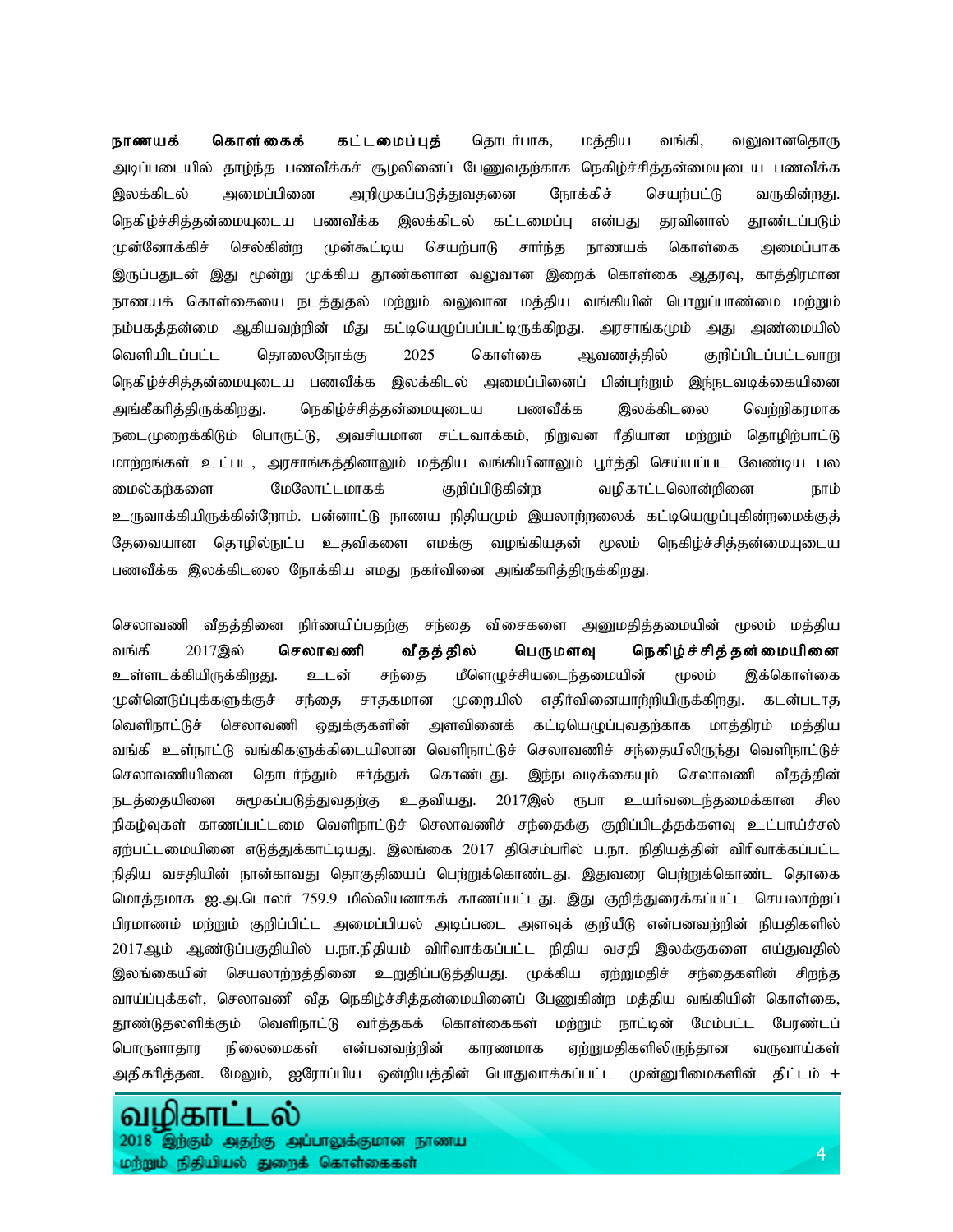வசதி மீண்டும் கிடைத்தமை, சிங்கப்பூர், சீனா மற்றும் இந்தியாவுடனான சுதந்திர வர்த்தக உடன்படிக்கைகள் முடிவடையுமென எதிர்பார்க்கப்படுகின்றமை. வலுவான நிறுவன ரீதியான மற்றும் கொள்கை ஆதரவு என்பனவும் ஏற்றுமதிகளின் உத்வேகத்தினைத் தூண்டுமென எதிர்பார்க்கப்படுகின்றது.

2017இல் **வெளிநாட்டு நேரடி முதலீடுகளின்** அளவு அதிகரித்தமையினை நாம் அவதானித்திருப்பதுடன் அம்பாந்தோட்டைக் கைத்தொழில் வலயம் ஆரம்பிக்கப்பட்டுள்ளமை மற்றும் கொழும்பு துறைமுக நகரச் செயற்றிட்டம் தொடர்ந்து இடம்பெறுகின்றமை என்பனவற்றினூடாக வெளிநாட்டு நேரடி முதலீடுகள் அதன் உத்வேகத்தினை மீண்டும் அடைந்து கொள்ளுமென எதிர்பார்க்கப்படுகிறது. இவ்வாண்டுப் பகுதியில் அரச பிணையங்கள் சந்தை மற்றும் கொழும்புப் பங்குப் பரிவர்த்தனை அதேபோன்று அரசாங்கத்திற்கான நீண்ட நிதியியல் பாய்ச்சல் என்பனவற்றிற்கான உட்பாய்ச்சல்களில் உயர்வு அவதானிக்கப்பட்டது. வெளிநாட்டுத் துறையில் காணப்பட்ட இவ்வபிவிருத்திகளின் காரணமாக மத்திய வங்கி வெளிநாட்டு ஒதுக்குகளை 2017 இறுதியில் ஏறத்தாழ ஐ.அ.டொலா் 7.9 பில்லியனுக்குக் கட்டியெழுப்பக் கூடியதாக இருந்தது.

இறைப் பக்கத்தில், அரசாங்கம் நாட்டின் அரச நிதியினை வலுப்படுத்துவதற்காக அரசிறையினை அடிப்படையாகக் கொண்ட இறைத்திரட்சிப் பயணத்தினை ஆரம்பித்திருக்கிறது. வரவு செலவுத்திட்டப் பற்றாக்குறையினை 2020 அளவில் மொ.உ.உற்பத்தியின் 3.5 சதவீதத்திற்குக் குறைப்பதற்கும் இதன் மூலம் அரச படுகடன் நடுத்தர காலத்தில் வலுவானதொரு மட்டத்திற்குக் குறைக்கப்படுமெனவும் அரசாங்கம் எதிர்பார்க்கின்றது. அரசின் அரசிறைச் சேகரிப்பினை மேம்படுத்துகின்ற நோக்குடன் பல சீர்திருத்தங்களை நடைமுறைப்படுத்தும் செயன்முறையில் அரசாங்கம் ஈடுபட்டிருக்கின்ற வேளையில், நடுத்தர காலத்தில் எதிர்பார்க்கப்பட்ட இறைத்திரட்சிப் பாதையினை தொடரும் விதத்தில் அரச செலவினம் சிக்கனப்படுத்தப்பட்டு வருகின்றது. சாதகமான ஆரம்ப நிலுவையொன்று 1950இன் தொடக்கப் பகுதிக்குப் பின்னர் 2017இல் முதற்றடவையாக எதிர்பார்க்கப்பட்டதுடன் நடைமுறைக் கணக்கில் மிகையொன்று 1987 இற்குப் பின்னர் முதற்றடவையாக 2018இல் எதிர்பார்க்கப்படுகிறது. அரசாங்கத்திற்கான வரவு செலவுத்திட்டத் தாக்கத்தினைத் தணிப்பதற்காக, அரசாங்கத்தின் சீர்திருத்த நிகழ்ச்சிநிரல் அரசிற்குச் சொந்தமான தொழில்முயற்சிகளின் நிதியியல் ஆற்றலை மேம்படுத்துவதனை உள்ளடக்கியிருக்கிறது.

2017இல் நாணய மற்றும் செலாவணி வீதக் கொள்கைகளில் தெளிவான கட்டமைப்புக்களையும் சீர்திருத்தங்களையும் அறிமுகப்படுத்துகின்ற வேளையில், நிதியியல் துறையின் சவால்களைக் கட்டுப்படுத்துவதற்காகவும் காத்திரமான நாணயக் கொள்கை பரிமாற்றங்களுக்காகவும் நீடித்தநிலையான வளர்ச்சிக்கு ஆதரவளிப்பதற்காகவும் உறுதியான நிதியியல் முறைமையினைப் பேணுவதற்காக 2017ஆம் ஆண்டுப்பகுதியில் நாம் பல கொள்கை வழிமுறைகளை நடைமுறைப்படுத்தியிருக்கிறோம். **இயக்கவாற்றல்மிக்கதும் தாக்குப்பிடிக்கக் கூடியதுமான நிதியியல் துறையினை** ஊக்குவிக்கும் நோக்குடன், மத்திய வங்கியின் ஒழுங்குமுறைப்படுத்தல் மற்றும் மேற்பார்வைக் கட்டமைப்பானது பன்னாட்டு நியமங்களுக்கும் சிறந்த நடைமுறைகளுக்கும் இசைந்த விதத்தில் மேலும் வலுப்படுத்தப்பட்டிருக்கிறது. தற்பொழுது, எமது வங்கித்தொழில் துறை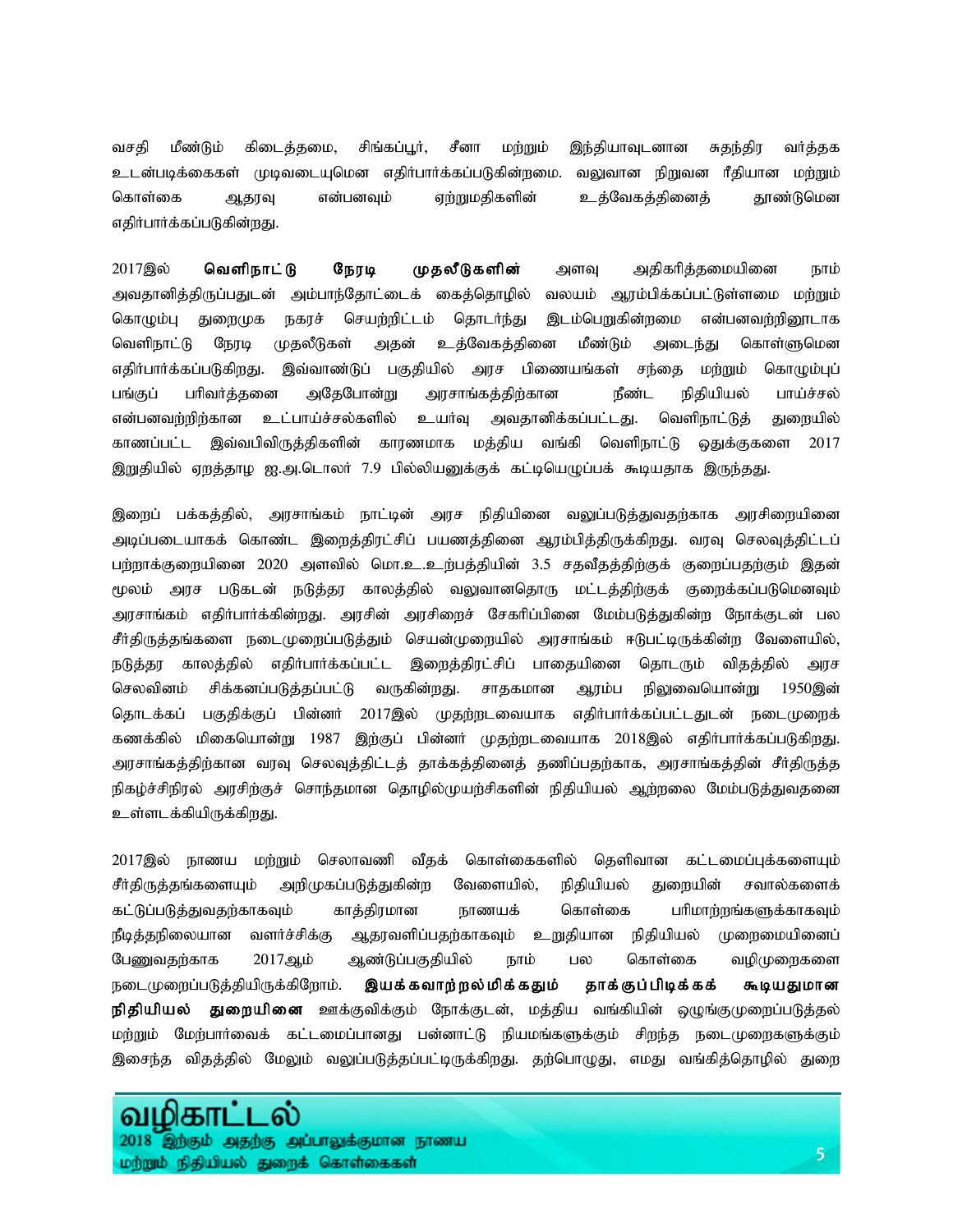ரூ.10 றில்லியனுக்கு மேற்பட்ட சொத்துக்களுக்கு வகைகூறிய வேளையில் வங்கியல்லா நிதியியல் நிறுவனங்களின் துறை ரூ.1 றில்லியனுக்கு மேற்பட்ட சொத்துக்களுக்கு வகைகூறியது. கூடியளவிற்கு <u>உத்</u>வேகம் மிக்க வங்கித்தொழில் துறையினை அபிவிருத்தி செய்யும் பொருட்டு பாசல் III மூலதன நியமங்களின் நடைமுறைப்படுத்தல் 2017இல் தொடங்கியது. சவால்களை எதிர்கொள்ளும் நிலைமைகளின் கீழ் வங்கியல்லா நிதியியல் நிறுவனங்களை ஒழுங்குமுறைப்படுத்துவதற்கான கட்டமைப்பு வலுப்படுத்தப்பட்டதுடன் இடர்ப்பாட்டிலுள்ள நிதிக் கம்பனிகள் பற்றிய தீர்மானங்களை மேற்கொள்கின்ற நடவடிக்கைகள் ஆரம்பமாகின. 2017ஆம் ஆண்டுப்பகுதியில் மத்திய வங்கி நுண்பாக நிதித் துறைக்கான ஒழுங்குமுறைப்படுத்தல் கட்டமைப்பினையும் தொடர்ந்தும் பலப்படுத்தியதுடன் ஏனைய அரச முகவர்களின் உதவியுடன் சட்டத்திற்கு மாறான பிரமிட் திட்டங்களின் அபாயத்தினைத் தொடர்ந்தும் ஒழிப்பதற்கும் நடவடிக்கைகளை மேற்கொண்டது. நாட்டில் வினைத்திறன் மிக்கதும் உறுதியானதுமான கொடுப்பனவு மற்றும் தீா்ப்பனவு முறைமையையும் அதேபோன்று டிஜிட்டல் பொருளாதாரத்தினை நோக்கிய வழியொன்றினையும் அபிவிருத்தி செய்யும் பொருட்டு கொடுப்பனவு மற்றும் தீா்ப்பனவு உட்கட்டமைப்பினை வலுப்படுத்தவும் நவீனமயப்படுத்துவதற்குமாக பல வழிமுறைகள் பின்பற்றப்பட்டன.

நம்பிக்கைக்குரிய, தொழில்சார் தகைமை கொண்டதும் வலுவானதுமான நிறுவனமுமாக இருந்து வருகின்ற மத்திய வங்கியிடம் முக்கியமான **முகவர் பணிகள்** ஒப்படைக்கப்பட்டிருக்கின்றன. இதன்படி எமது பொறுப்பாணைக்கிணங்க, சாத்தியமானளவிற்கு குறைந்த செலவில் அரசாங்கத்தின் நிதியிடல் தேவைப்பாடுகளைத் திரட்டுகின்ற குறிக்கோளுடனும் இடர்நேர்வின் முன்மதியுடைய அளவுடனும் நாம் பொதுப்படுகடன் முகாமைத்துவத்தினை மேற்கொண்டு வருகின்றோம். அரச பிணையங்களை வழங்குவதற்கு வெளிப்படையான சந்தையை அடிப்படையாகக் கொண்ட ஏல பொறிமுறையினை அறிமுகப்படுத்தியதன் மூலம் அரச படுகடன் முகாமைத்துவத்திற்கான கட்டமைப்பு வலுப்படுத்தப்பட்டது. இது ஏற்கனவே, அரசாங்கத்திற்கான வட்டிச் செலவினைக் குறைத்தமை, காத்திரமான விலை கண்டறிதல் மற்றும் அடிப்படைய அளவுக் குறியீட்டு விளைவு வளையி முழுவதிலும் நாணயக் கொள்கை பரிமாற்றத்திற்கான சமிக்ஞைகளை மேம்படுத்தியமை என்பன மூலம் விரும்பத்தக்கப் பெறுபேறுகளை ஏற்படுத்தியிருக்கின்றது. மத்திய வங்கியினால் முகாமைப்படுத்தப்பட்டு வரும் நாட்டின் மிகப் பெரிய ஓய்வூதிய நிதியமான ஊழியர் சேம நிதியம் 2017ஆம் ஆண்டுப்பகுதியில் குறிப்பிடத்தக்க மைல்கற்களைக் கடந்ததுடன் நிதியத்தின் மொத்தச் சொத்துக்கள் ரூ.2.0 றில்லியனையும் விஞ்சிக் காணப்பட்டன. மத்திய வங்கி நிதியியல் தொடர்பான அறிவையும் குறைந்த செலவில் நிதியியல் வசதிகளை வழங்கும் தன்மைகளையும் தொடர்ந்தும் மேம்படுத்தியதுடன் வேளாண்மை மற்றும் விலங்குவளர்ப்பு, நுண்பாக, சிறிய மற்றும் நடுத்தரளவு தொழில்முயற்சிகள் துறைகள் என்பனவற்றிற்கான எமது கொடுகடன் திட்டங்களூடாக தொழில்முயற்சியாண்மைகளின் அபிவிருத்திக்கு உதவியளித்தது. மேலும், மத்திய வங்கி தூய தாள் நாணயக் கொள்கையினை மேம்படுத்துவதற்கு பல வழிமுறைகளை மேற்கொண்டதுடன் நாணயத் தொழிற்பாடுகளிலும் செயன்முறைப்படுத்தலிலும் பல முன்னேற்றங்களும் அடையப்பட்டன. 2017இல் மத்திய வங்கி 2017ஆம் ஆண்டின் 12ஆம் இலக்க வெளிநாட்டுச் செலாவணிச் சட்டத்தின் அடிப்படையில் வெளிநாட்டுச் செலாவணித் தொழிற்பாடுகளுக்காக புதிய சட்டவாக்க மற்றும் கொள்கைக் கட்டமைப்பினை நடைமுறைப்படுத்தியது. கட்டுப்பாடுகளைக் குறைத்தல், தெளிவற்ற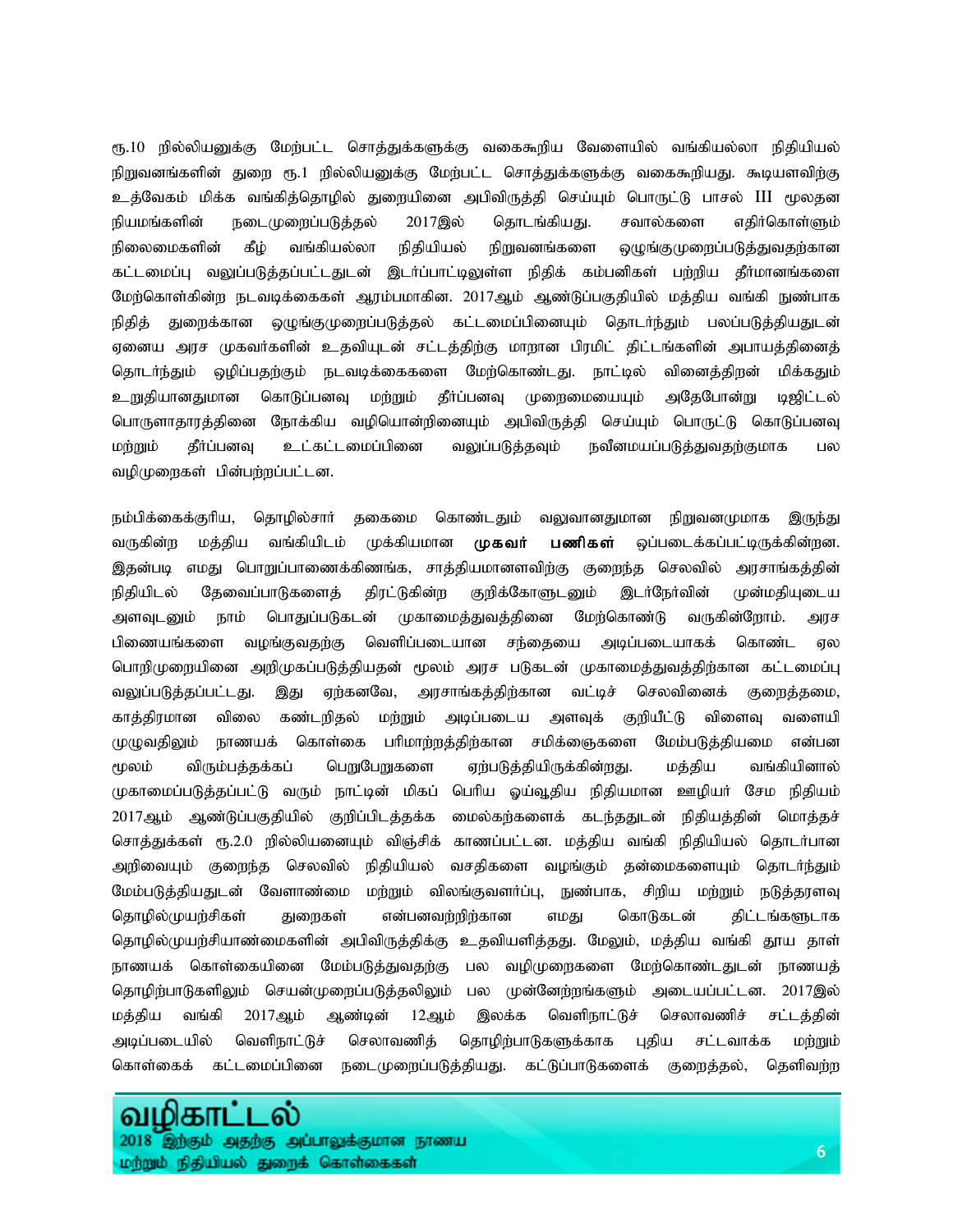மயக்கம் தரும் கருத்துக்களை நீக்குதல், செயன்முறைப்படுத்தலை இலகுபடுத்தல் மற்றும் வெளிநாட்டுச் செலாவணிக் கொடுக்கல்வாங்கலுடன் இணைந்த வினைத்திறனை மேம்படுத்தல் என்பனவற்றின் மீது கவனம் செலுத்துகின்ற வேளையில் தெளிவான தன்மையினையும் வசதிகளையும் உறுதிப்படுத்துகின்ற விதத்தில் மத்திய வங்கியில் புதிதாக உருவாக்கப்பட்ட வெளிநாட்டுச் செலாவணித் திணைக்களத்தினூடாக புதிய சட்டத்தின் ஏற்பாடுகள் நடைமுறைப்படுத்தப்பட்டு வருகின்றன.

பணம் தூயதாக்கலுக்கெதிரான மற்றும் பயங்கரவாதத்திற்கு நிதியிடலை ஒழித்தல் தொடர்பான ஒழுங்குவிதிகளை நிறைவேற்றுவதில் இலங்கைக்கான உலகளாவிய தரப்படுத்தலினை மேம்படுத்துவதற்கான கணிசமானளவு வேலை தேவைப்படுகின்றது. சவால் நிறைந்த சூழ்நிலைகளின் கீழ், இலங்கை மத்திய வங்கியின் நிதியியல் உளவறிதல் பிரிவு முக்கியமான அரசாங்க அமைச்சுக்கள் மற்றும் திணைக்களங்கள் அதேபோன்று உரிமம் பெற்ற வங்கிகள், உரிமம் பெற்ற நிதிக் கம்பனிகள், ஒழுங்குமுறைப்படுத்துநர்கள், பங்குத்தரகர்கள் மற்றும் காப்புறுதிக் கம்பனிகள் போன்ற ஆர்வலர்களினதும் உதவியுடன் இதனைத் தீர்ப்பதற்கான பல வழிமுறைகளை மேற்கொண்டதுடன் மற்றைய நாடுகளின் நிதியியல் உளவறிதல் பிரிவுகளுடன் புதிய புரிந்துணர்வு ஒப்பந்தங்களைத் தொடர்ந்தும் மேற்கொண்டு வருகின்றது.

நாட்டின் பொருளாதார உறுதிப்பாட்டை அதிகரிப்பதற்கு மத்திய வங்கி ஏற்கனவே பல வழிமுறைகளை ஆரம்பித்திருப்பதுடன் இம்முயற்சியானது எதிர்காலத்திலும் தொடரும். மேம்பட்ட பொருளாதார அடிப்படைகளையும் உறுதிப்பாட்டையும் கவனத்தில் கொள்கையில், தற்போதைய குறைந்த வளர்ச்சி வேகத்திலிருந்தும் அதன் உள்ளார்ந்த வளத்தை அடையும் விதத்தில் பொருளாதாரத்தை உயர்த்துவதற்குத் தேவையான கொள்கை சீர்திருத்தங்களை அரசாங்கம் நடைமுறைப்படுத்துவதற்கு எதிர்பார்த்திருக்கிறது. அரசாங்கத்தின் தொலைநோக்கு 2025 நாட்டின் எதிர்கால கொள்கை நெறிப்படுத்தலை வெளிப்படுத்தியது. தொலைநோக்கானது அறிவினை அடிப்படையாகக் கொண்ட, உயர்ந்த போட்டித்தன்மை வாய்ந்த சமூக - சந்தைப் பொருளாதாரத்துடன் கூடிய இந்துமா சமுத்திரத்தின் மையமொன்றாக இலங்கையை மாற்றியமைப்பதன் மூலம் மேற்கொள்ள எதிர்பார்க்கிறது. இதற்கமைய, உள்நாட்டுச் சந்தையின் மட்டுப்படுத்தப்பட்ட செயற்பரப்பினை பரிசீலனையில் கொள்கையில் வலுவான எதிர்காலப் பொருளாதார வளர்ச்சியினை வெளிநாட்டுக் கேள்வியிலிருந்தே உருவாக்க வேண்டியிருக்கும். எனவே, வர்த்தகம் மற்றும் முதலீடுகளை பயன்படுத்திக் கொள்வதனூடாக வெளிநாட்டு உட்பாய்ச்சலை மேம்படுத்துவதற்கு காத்திரமானதும் நீடித்துநிலைத்திருக்கக் கூடியதுமான நீண்ட காலக் கொள்கை வழிமுறைகளை நடைமுறைப்படுத்த வேண்டியிருக்கும்.

அடிக்கடி நிகழும் **இயற்கை அனர்த்தங்கள்** பொருளாதார நடவடிக்கைகளுக்கு முட்டுக்கட்டையாக விளங்கி மிதமான பொருளாதார விரிவாக்கத்தினைத் தோற்றுவிக்கின்றமையை நாம் அவதானித்துள்ளோம். இது பொருளாதாரத்திலுள்ள வளர்ச்சியைத் தூண்டும் விடயங்கள் பன்முகப்படுத்தப்பட வேண்டியதன் அவசியத்தையும் அதேபோன்று திட்டமிடுதல் மற்றும் வரவு செலவுத்திட்டமிடும் செயன்முறைகளுக்கு நிலைத்திருக்கும் தன்மையினை ஏற்படுத்துவதனூடாகவும்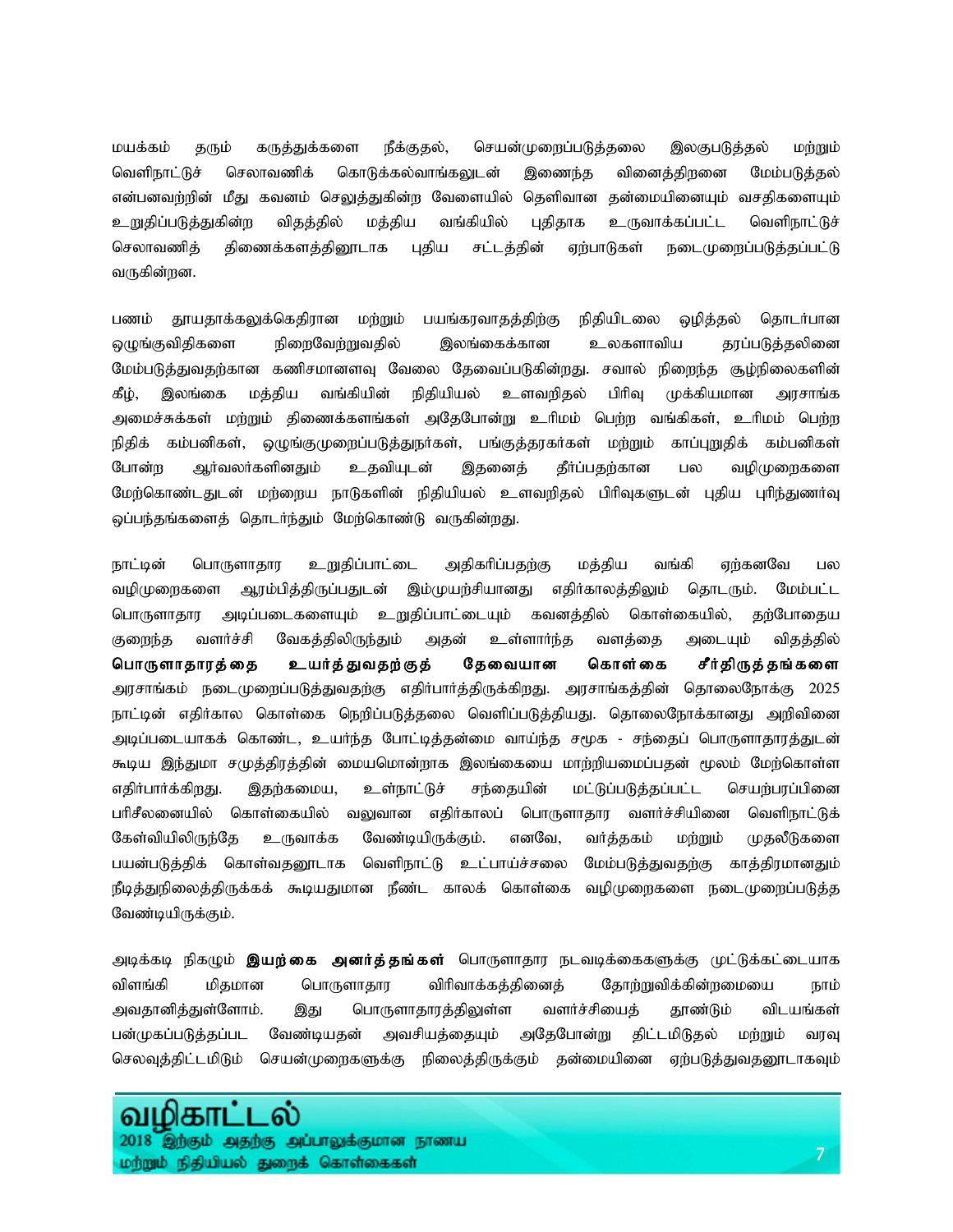அனர்த்தத்திற்கு ஆயத்தமாக இருக்கும் தன்மையினை மேம்படுத்துவதன் மூலமும் தாக்குப்பிடிக்கக்கூடிய வலுவான பொருளாதாரத்திற்கு அவசியமான வழிமுறைகளை நடைமுறைப்படுத்த வேண்டியதனையும் எடுத்துக்காட்டுகிறது.

உலகளாவிய பின்னணியில், உலகளாவிய நிதியியல் நெருக்கடியின் பின்னர் தொடர்ச்சியான பொருளாதாரப் பிறழ்வுகளையும் எதிா்மறையான அதிா்வுகளையும் சந்தித்த பின்னா் தற்பொழுது **உலகப் பொருளாதாரம்** படிப்படியாக மீட்சியடைந்து வருகிறது. முதலீட்டு நிலைமைகள் மேம்பட்டு இருப்பதுடன் உலகளாவிய வர்த்தகமும் 2017இல் மீள வலுப்பெற்றிருக்கிறது. உலகளாவிய நிதியியல் நெருக்கடிக்குப் பின்னர், முதற்றடவையாக ஐரோப்பா, யப்பான் மற்றும் ஐக்கிய அமெரிக்காவின் ஏக காலத்தில் நிகழ்ந்த பொருளாதாரத்தின் விரிவாக்கத்தின் உதவியுடன் ஏற்பட்ட உலகளாவிய வளர்ச்சியின் மீளெழுச்சியின் மூலம் உருவாக்கப்பட்ட வாய்ப்புக்களை நாம் பயன்படுத்திக் கொள்ளுதல் வேண்டும். எமது இரு பெரும் சந்தைகளான ஐரோப்பாவிலும் ஐக்கிய அமெரிக்காவிலும் காணப்பட்ட வாய்ப்புக்கள் எமக்கு அதிக சந்தர்ப்பங்களைக் கொண்டுள்ளது எனத் தெளிவாகின்றது. இவ்வளர்ச்சி இலங்கைக்குச் சாதகமானதாகும். எனினும், முன்னேற்றம் கண்ட நாடுகளின் நாணயக் கொள்கைகள் படிப்படியாக வழமைக்குத் திரும்புவது வெளிநாட்டு மற்றும் இறைத் துறை இரண்டின் மீதும் பொருளாதாரத்திற்கு அச்சுறுத்தலைத் தோற்றுவிக்கக்கூடுமென்பதனை நாம் மனதில் கொள்ள வேண்டும்.

இலங்கை உயர் நடுத்தர வருமான பொருளாதார அந்தஸ்திற்குப் படிப்படியாக மாற்றமடைந்து வருகின்றது. வலுவான முன்னேற்றத்திற்கு உலகளாவிய பொருளாதாரத்துடன் பெருமளவிற்கு ஒருங்கிணைக்கப்படுவது தவிர்க்க முடியாததாக இருக்கும். வாய்ப்புக்களை உருவாக்குகின்ற வேளையில் இது பொருளாதாரத்தினைப் பெருமளவு நிச்சயமற்றதன்மைக்கும் இடர்நேர்வுகளுக்கும் உட்படுத்தும். தற்போதைய மற்றும் எதிர்காலச் சவால்களை முன்கூட்டிய செயற்பாடு சார்ந்த விதத்தில் எதிர்நோக்கவும் ஏற்கனவேயுள்ள செயன்முறையின் போது அடையாளம் காணப்பட்ட குறைபாடுகளைக் கட்டுப்படுத்தவும், மத்திய வங்கி அதன் நடுத்தர கால உபாயத் திட்டமிடலில் எடுத்துக்காட்டியவாறு அதன் நிறுவன ரீதியான கட்டமைப்பினை (அ) நாணயக் கொள்கைக் கட்டமைப்பினை உயர்த்துதல் (ஆ) நிதியியல் துறை மேற்பார்வையினை வலுப்படுத்தல் (இ) கொடுப்பனவு மற்றும் தீர்ப்பனவுகளை நவீனமயப்படுத்தல்; மற்றும் (ஈ) பொதுப்படுகடன் முகாமைத்துவத்தினைத் தரமுயர்த்தல் என்பன மூலம் உத்வேகமான முறையில் வலுப்படுத்த எதிர்பார்க்கிறது.

**மேம்பட்ட கொள்கைக் கட்டமைப்பானது** பெருமளவு ஒருங்கிணைப்பினைக் கொண்ட அநுகூலங்களை நாடு பெற்றுக்கொள்ள இயலுமைப்படுத்துகின்ற வேளையில், தொடர்புடைய இடர்நேர்வுகளைத் தணித்துப் பொருளாதாரத்தின் தாக்குப்பிடிக்கக்கூடிய தன்மையினை அதிகரிக்கின்றது. இது தொடர்பில், ஏற்கனவே குறிப்பிடப்பட்டவாறு, விலை உறுதிப்பாட்டினை உறுதிப்படுத்துவதற்காகக் காத்திரமான நெகிழ்ச்சித்தன்மையுடைய பணவீக்க இலக்கிடலை நோக்கி நாம் உறுதியாக முன்னேறி வருகின்றோம். அதேநேரம் நிதியியல் முறைமையில் பாதிக்கப்படும் தன்மையினைக் குறைக்கும் பொருட்டு இயக்கவியல் சார்ந்ததும் தாக்குப்பிடிக்கக்கூடியதுமான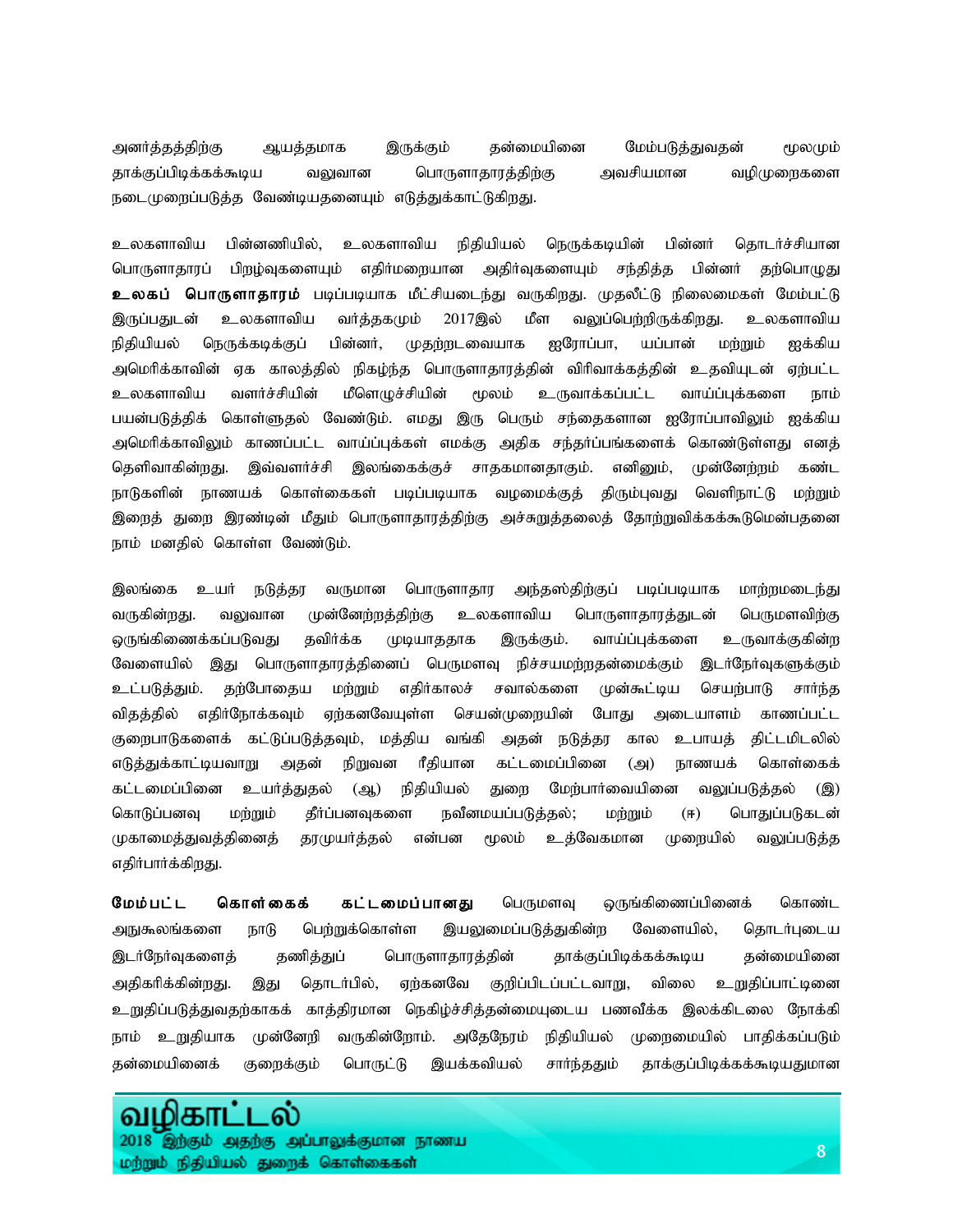நிதியியல் துறையினை மேம்படுத்த அயராது பாடுபடுகின்றோம். வளர்ச்சி, தொழில் வாய்ப்பு மற்றும் வருமானம் தொடர்பான குறிக்கோள்களை எய்துவதற்கு இவை முன்னுரிமை வாய்ந்தவையாகும். காசல்லாத சமூகத்தினை நோக்கி வழியமைப்பதற்கு கொடுப்பனவு மற்றும் தீர்ப்பனவு முறைமைகளின் உட்கட்டமைப்பினை நவீனமயப்படுத்தல் மற்றும் டிஜிட்டல் பொருளாதாரத்திற்கு வசதியளித்தல் என்பன நடுத்தர காலத்தில் முக்கியமான முன்னுரிமை வாய்ந்த கொள்கைகளாகக் காணப்படுகின்றன. படுகடன் உறுதிப்பாட்டினை உறுதிப்படுத்தல், முதலாந்தர ஏல முறைமையின் காத்திரமான தன்மையினையும் வெளிப்படையான தன்மையினையும் உயர்த்துதல், சந்தை அபிவிருத்தியினை மேம்படுத்தல் மற்றும் இடர்நேர்வினைக் குறைத்தல் ஆகியவற்றின் நோக்கில் முன்மதியுடைய படுகடன் முகாமைத்துவத்திற்காக கடுமையாக உழைக்க நாம் தீர்மானித்திருக்கிறோம். நாட்டின் பொருளாதார மற்றும் விலை உறுதிப்பாடு மற்றும் நிதியியல் முறைமை உறுதிப்பாடு என்பனவற்றிற்கு ஆதரவளிக்கின்ற கருவிகளாக விளங்கக்கூடிய இவ்வுபாய முன்னுரிமைகளுடன் எமது கொள்கைகள் இணைக்கப்படும். இப்பின்னணியில் வழிகாட்டல் 2018, 2017ஆம் ஆண்டுப்பகுதியில் பின்பற்றப்பட்ட கொள்கை நடவடிக்கைகளை மீளாய்வு செய்வதுடன், மிக முக்கியமாக இனிவரும் காலப்பகுதிக்கான கொள்கைகளையும் நடவடிக்கைகளையும் முன்மொழிகிறது.

இதன்படி வழிகாட்டல் 2018இன் மேலோட்டமான தன்மைகள் பின்வருமாறு:

பிரிவு 2: 2018இற்கும் அதற்கு அப்பாலுக்குமான மத்திய வங்கியின் நாணயக் கொள்கை உபாயம் மற்றும் கொள்கைகள்

பிரிவு 3: 2018இற்கும் அதற்கு அப்பாலுக்குமான நிதியியல் துறைச் செயலாற்றம் மற்றும் உறுதிப்பாட்டுடன் தொடர்பான மத்திய வங்கியின் கொள்கைகள்

பிரிவு 4: மத்திய வங்கியின் ;முகவர் மற்றும் துணைத் தொழிற்பாடுகளினூடாக பரந்த பொருளாதாரத்தினை வலுப்படுத்துவதுடன் தொடர்பான முக்கிய கொள்கைகள்

இப்பொழுது நான் இப்பிரிவுகளை விபரமான விதத்தில் விளக்க முற்படுகிறேன்.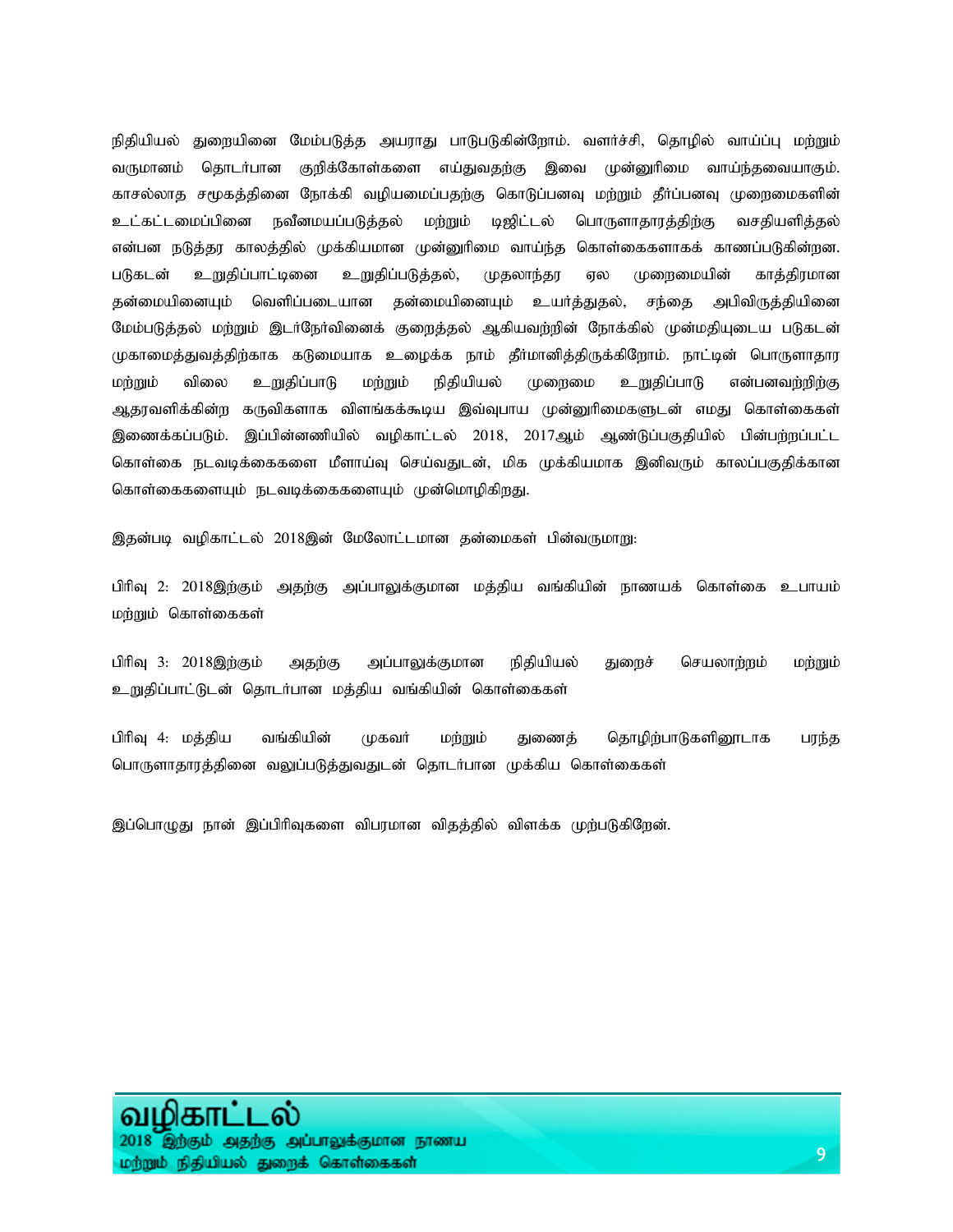## $\textbf{2.} \, 2018$  இற்கும் அதற்கு அப்பாலுக்குமான நாணயக் கொள்கை உபாயமும் கொள்கைகளும்

நாட்டின் விலை உறுதிப்பாட்டினைப் பேணுகின்ற பணி மத்திய வங்கியிடம் ஒப்படைக்கப்பட்டிருக்கிறது. விலை உறுதிப்பாடு, நீடித்துநிலைத்திருக்கும் வளர்ச்சியைத் தூண்டுவதற்கும் மக்களின் வாழக்கைத் தரத்தினைப் பாதுகாத்துக் கொள்வதற்குமான சூழ்நிலையொன்றினைப் பேணி வளர்க்கின்ற முக்கிய அடிப்படையொன்றாக விளங்குகிறது.

மத்திய வங்கி அதன் விலை உறுதிப்பாட்டுக் குறிக்கோளை நாணயக் கொள்கையை மேற்கொள்வதனூடாக எய்த எதிர்பார்க்கிறது. தற்போதைய நாணயக் கொள்கைக் கட்டமைப்பின் அடிப்படையில் ஏறத்தாழ ஒரு தசாப்த காலப்பகுதிக்கு ஒற்றை இலக்கத்தில் பணவீக்கத்தினைப் பேணக்கூடியவர்களாக இருந்து வருகிறோம்.

முன்னோக்கிப் பார்க்கையில் காத்திரமான நெகிழ்ச்சித்தன்மை பணவீக்க இலக்கிடல் கட்டமைப்பினை அறிமுகப்படுத்துவது விலை உறுதிப்பாட்டினை வழங்குவதற்கான எமது இயலாற்றலை மேம்படுத்தும். இது வளர்ச்சி மற்றும் தொழில்நிலை உருவாக்கத்திற்கான மிக அநுகூலமான சூழலை வழங்கும்.

தற்பொழுது உயர்ந்த பணவீக்கம் - தாம்ந்த வளர்ச்சிப் பொறியிலிருந்து நாம் வெளியேறுவதற்கு மிகப் பொருத்தமான வழியாக இதனை நாம் இனங்கண்டதன் மூலம் பல ஆண்டுகளுக்கு முன்பே பணவீக்க இலக்கிடல் கட்டமைப்பு தொடர்பான எமது நாட்டம் எடுத்துக்காட்டப்பட்டிருக்கிறது. இந்நகர்வினை ஊக்குவித்த முக்கிய காரணிகளில் பணம் மற்றும் பணவீக்கம் என்பனவற்றிற்கிடையிலான பலயீனமான தொடர்பு, நிதியியல் சந்தைகளின் ஆழமடைதல் என்பன உள்ளடங்கும்.

முன்மொழியப்பட்ட நெகிழ்ச்சித்தன்மையுடைய பணவீக்கக் கட்டமைப்பின் கீழ் மத்திய வங்கி 4–6 சதவீத வீச்சினைக் கொண்ட பணவீக்கக்கை இலக்கிட்டு பொருளாதாரத்தின் விலை உறுதிப்பாட்டினைப் பேண எய்துகிறது. வழங்கல் அல்லது வெளிநாட்டு அதிர்வுகளிற்கு எமது பொருளாதாரத்தின் எய்துநிலையைக் கருத்திற் கொண்டு இவ்விலக்கானது பொருத்தமானது என நாம் நம்புகிறோம். சந்தை நிலைமைகளில் செல்வாக்குச் செலுத்துவதற்காகவும் பணவீக்கத்தினை இலக்கிடப்பட்ட நடு ஒற்றை இலக்க வீச்சில் வழிப்படுத்துவதற்காகவும் நாம் சந்தையை அடிப்படையாகக் கொண்ட கருவிகளைக் குறிப்பாக மத்திய வங்கியின் கொள்கை வட்டி வீதங்களையும் திறந்த சந்தைத் தொழிற்பாடுகளையும் பயன்படுத்துவோம். ஒட்டுமொத்த நாணய விரிவாக்கம் மற்றும் வர்த்தக வங்கிகளினால் தனியார் துறைக்கு வழங்கப்படும் கொடுகடன்கள் போன்ற மாறிகள் நாணயக் கொள்கையின் நடத்தையை வழிநடத்துவதற்கான முக்கிய குறியீட்டு மாறிகளாகத் தொடர்ந்து காணப்படும்.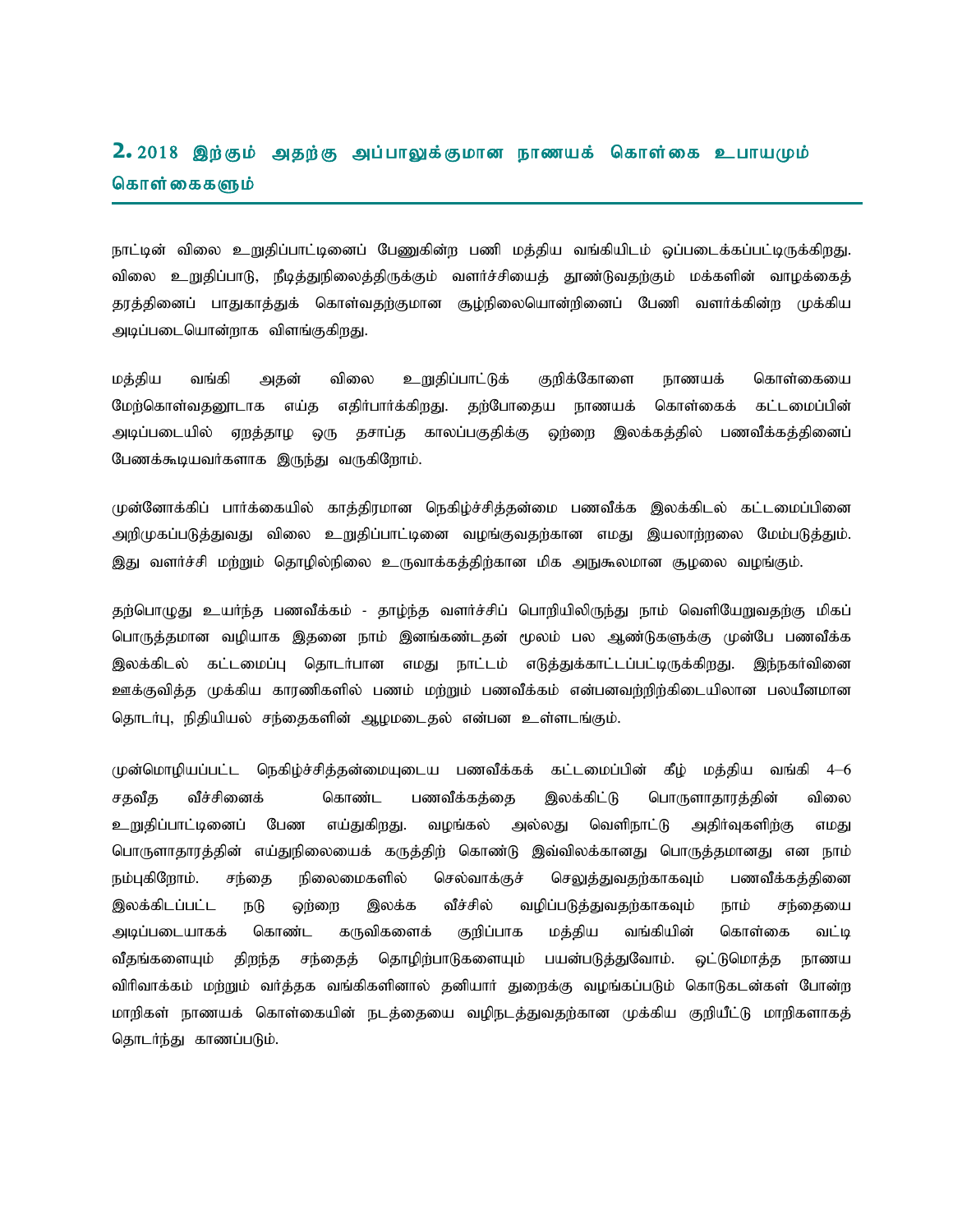நெகிழ்ச்சித்தன்மையுடைய பணவீக்க இலக்கிடலை நோக்கிய இந்த முன்னேற்றத்தை யதார்த்தமாக்குவதற்காக இப்பொழுது நாங்கள் காலத்தினால் நிர்ணயிக்கப்பட்ட திட்டமொன்றிற்கு முன்னேறியுள்ளோம். நெகிழ்ச்சித்தன்மையுடைய பணவீக்க இலக்கிடல் கட்டமைப்பினை நோக்கி நிலை மாறுவதற்கு சுமூகமாக வசதியளிப்பதற்குத் தேவையான சீர்திருத்தங்களை இடுகின்ற முக்கிய காலப்பகுதியாக 2018 இலிருந்து ஆரம்பமாகும் காலப்பகுதி விளங்கும்.

இப்பின்னணியில், நெகிழ்ச்சித்தன்மையுடைய பணவீக்க இலக்கிடல் கட்டமைப்பினைப் பின்பற்றுவதற்கான மூன்று முக்கிய தூண்களை நாம் அடையாளம் கண்டுள்ளோம்.

- 1. வலுவான மத்திய வங்கி பொறுப்பாணை மற்றும் நம்பகத்தன்மை
- 2. காத்திரமான நாணயக் கொள்கை மேற்கொள்ள
- 3. வலுவான இறைக் கொள்கை ஆதரவு மற்றும் கடப்பாடு

இப்பொழுது நான் நெகிழ்ச்சித்தன்மையுடைய பணவீக்க இலக்கிடலின் சில முக்கிய அம்சங்கள் மற்றும் அடிப்படைக் கூற்றுக்கள் பற்றியும் ஆராயவுள்ளேன்.

நெகிழ்ச்சித்தன்மையுடைய பணவீக்க இலக்கிடல் கட்டமைப்பினை வெற்றிகரமாக மேற்கொள்வதற்கு வலுவான மத்திய வங்கி பொறுப்பாணையும் நம்பகத்தன்மையும் மிக இன்றியமையாதனவாகும். பலயீனமான சட்ட பொறுப்பாணைகள் மற்றும் போதுமானதற்ற சுயநிர்ணயம் மத்திய வங்கிகளின் என்பன நெகிழ்ச்சித்தன்மையுடைய பணவீக்க இலக்கிடலின் பாதிக்கின்றமையினை உலகம் முழுவதும் காணமுடிகிறது. இப்பின்னணியில், இலங்கை தேவையான சட்ட சீர்திருத்தங்களினூடாக மத்திய வங்கியின் தற்போதுள்ள பொறுப்பாணைகளுக்குக் கணிசமான மாற்றங்களை அறிமுகப்படுத்த வேண்டியிருக்கும். தற்போதைய கட்டமைப்பு மையமல்லாத நடவடிக்கைகளில் கவனம் செலுத்துவது, நாணய நிதியிடல் மற்றும் போதுமானதற்ற சுயநிர்ணயம் என்பனவற்றினால் பாதிக்கப்படுகிறது. இக்காரணிகள் நெகிழ்ச்சித்தன்மையுடைய பணவீக்க இலக்கிடலை நோக்கிய நிலைமாற்றுப் பயணத்தில் அமைப்பியல் தடைகளாகக் காணப்படுகின்றன. ஆகவே, பொறுப்பாணை மீதான கவனத்தினை அதிகரிக்கவும் அதேபோன்று மத்திய வங்கியின் சுயநிர்ணயம், ஆளுகை, வெளிப்படையானதன்மை மற்றும் பொறுப்புக்கூறும் தன்மை என்பனவற்றை உயர்த்தி நாணய விதிச் சட்டத்தினைத் திருத்துவது தவிர்க்க முடியாததாகும். இத்திருத்தங்கள், விலை உறுதிப்பாட்டின் பொறுப்பாணையினை வலுப்படுத்தல், நாணய மற்றும் இறைத் தொழிற்பாடுகளை வேறாக்குதல், மத்திய வங்கியின் சுயநிர்ணயத்தினை வலுப்படுத்தல், பணவீக்க இலக்கிடலை நிர்ணயிப்பதற்காக நிறுவன ரீதியான ஒழுங்குகளை அறிமுகப்படுத்தல் மற்றும் பொறுப்புக்கூறும் தன்மையினைப் பேணுதல் என்பனவற்றைப் பரந்தளவில் உள்ளடக்குகிறது.

இரண்டாவதாக, நெகிழ்ச்சித்தன்மையுடைய பணவீக்க இலக்கிடலின் கீழ், தாழ்ந்த பணவீக்கத்தினைப் பேணுவதற்கு, இன்றியமையாத கூறாகக் **காத்திரமான நாணயக் கொள்கை நடத்தையினை** உறுதிப்படுத்துவதற்கு, நம்பகமான பேரண்டப் பொருளாதார எதிர்வுகூறல் மற்றும் எறிவுகளின்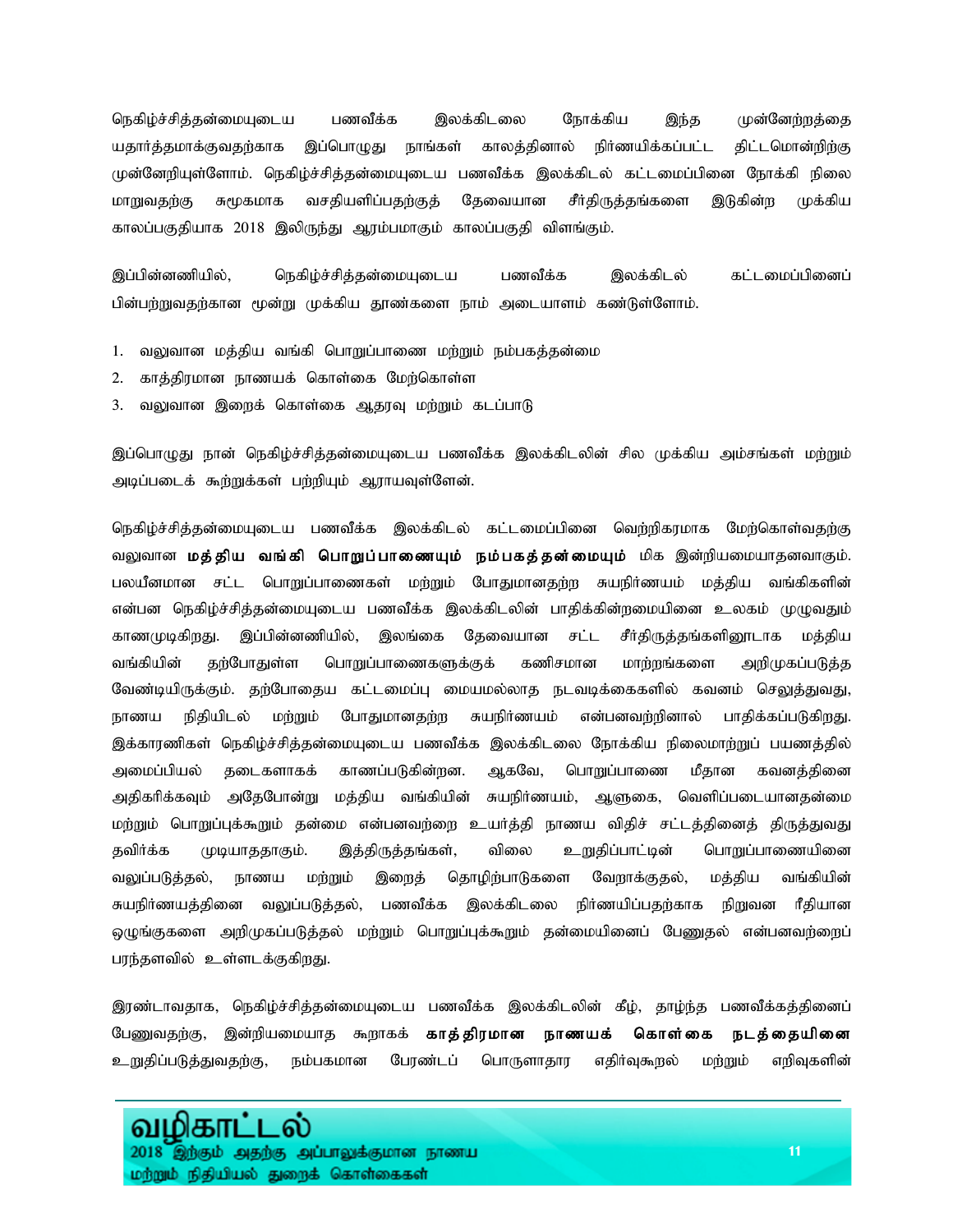அடிப்படையில் ஆற்றல்வாய்ந்த தீர்மானங்களை மேற்கொள்கின்ற நடவடிக்கை உபாயமும் முன்னோக்கிய நாணயக் கொள்கை நடவடிக்கையும் எமக்கு அவசியமாகவுள்ளன. இது தொடர்பில் இலங்கை மத்திய வங்கி முக்கிய பேரண்டப் பொருளாதார மாறிகளை மாதிரிப்படுத்தல் மற்றம் எதிர்வுகூறல் தொடர்பான தொழில்நுட்ப இயலாற்றலை ஏற்கனவே மேம்படுத்தியுள்ளது. மத்திய வங்கியும் ப.நா.நிதியமும் ஒன்றிணைந்து அமைப்பியல் மாதிரியினை அடிப்படையாகக் கொண்ட எதிர்வுகூறல் மற்றும் கொள்கைப் பகுப்பாய்வினை அபிவிருத்தி செய்துள்ளன. இது கிட்டிய காலம் மற்றும் நடுத்தர கால மாதிரிகளை அடிப்படையாகக் கொண்ட எறிவுகளை உள்ளடக்கியிருந்தது. தற்போதைய கொள்கை வடிவமைப்புச் செயன்முறையானது எதிர்வுகூறல் மற்றும் கொள்கைப் பகுப்பாய்வு (முறைமையினை அடிப்படையாகக் கொண்ட பகுப்பாய்வுடன் படிப்படியாக இணைக்கப்பட்டிருக்கிறது. இந்த ஏற்பாடானது, கூடியளவிற்கு முன்கூட்டிய செயற்பாடு சாா்ந்ததும் முன்னோக்கிய தன்மையினைக் கொண்டதுமான விதத்தில் நாணயக் கொள்கை வடிவமைப்புச் செயன்முறைக்கு ஆதரவளிக்கின்றது. மத்திய வங்கி பணவீக்க எதிர்வுகூறல் மற்றும் பேரண்டப் பொருளாதார ஆய்வுகளுக்காக ஆற்றல்வாய்ந்த தொழில்நுட்ப உட்கட்டமைப்பினைக் கட்டியெழுப்புவதனூடாக மாதிரியினை அடிப்படையாகக் கொண்ட எறிவுகளைத் தொடர்ச்சியாக அபிவிருத்தி செய்யும்.

மேலும், முக்கியமான பொருளாதாரத் தரவு மற்றும் சம்பவங்களின் கிடைப்பனவினைப் பொறுத்து எறிவுகள் மற்றும் எதிர்வுகூறல்களின் திருத்தங்கள் என்பனவற்றிற்கான அட்டவணைகளை மேலோட்டமாகக் குறிப்பிடுகின்ற எதிர்வுகூறல் கலண்டர் அறிமுகப்படுத்தப்பட்டதுடன் நாணயக் கொள்கை வடிவமைப்புச் செய்முறை தரமுயர்த்தப்பட்டிருக்கிறது. எதிர்வுகூறலுக்கான உள்ளீடுகளைப் பெற்றுக்கொள்வதற்காகவும் எதிர்வுகூறலுக்கான பின்னூட்டல்களைப் பெற்றுக்கொள்வதற்காகவும் இரண்டு அலுவலர் மட்டக் கூட்டங்கள் ஒவ்வொரு நாணயக் கொள்கை சுழற்சியிலும் நடாத்தப்பட்டதுடன் அதனைத் தொடர்ந்து எறிவுகள் மற்றும் துறை வாரியான அபிவிருத்திகள் பற்றி கலந்துரையாடுவதற்காக நாணயக் கொள்கைக் குழு அலுவலர்களும் தொழில்நுட்ப அலுவலர்களும் கலந்து கொள்கின்ற நாணயக் கொள்கைக் குழுவிற்கு முன்னரான கூட்டம் நடாத்தப்படுகின்றது. அதனைத் தொடர்ந்து நாணயச் சபைக்கு விதந்துரைப்புக்களைச் செய்வதற்காக முறைசார்ந்த நாணயக் கொள்கைக் குழுவின் கூட்டங்கள் இடம்பெறும். இவ்வாண்டுப்பகுதியில் நுணுக்கமான பேரண்டப் பொருளாதார பகுப்பாய்வுகளை மேற்கொள்வதற்கு தொழில்நுட்ப அலுவலர்களுக்குப் போதுமான நேரத்தினை அனுமதிப்பதற்காக நாணயக் கொள்கைக் கூட்டங்களின் எண்ணிக்கை 8 இற்குக் குறைக்கப்பட்டது.

புதிய முன்னோக்கிய பார்வை கொண்ட கட்டமைப்பில் தற்போதைய மற்றும் எதிர்பார்க்கப்பட்ட எதிர்காலப் பொருளாதார நிலைமைகளின் அபிவிருத்திகளை கண்காணிப்பது மிக முக்கியமானதாக இருக்கின்றது. இது தொடர்பில் எதிர்வுகூறலின் துல்லியமானதன்மையை மேம்படுத்துவதற்காக முன்னோக்கிய பார்வையின் நுணுக்கமான விடயங்களைப் பெற்றுக்கொள்வதற்காக எதிர்பார்ப்புக்கள் மற்றும் பொருளாதார நிலைமைகளின் தற்போதைய அளவீடுகளை நாம் வலுப்படுத்துவோம்.

#### வமிகா 2018 அதற்கு அப்பாலுக்குமான நாணய மற்றும் நிதியியல் துறைக் கொள்கைகள்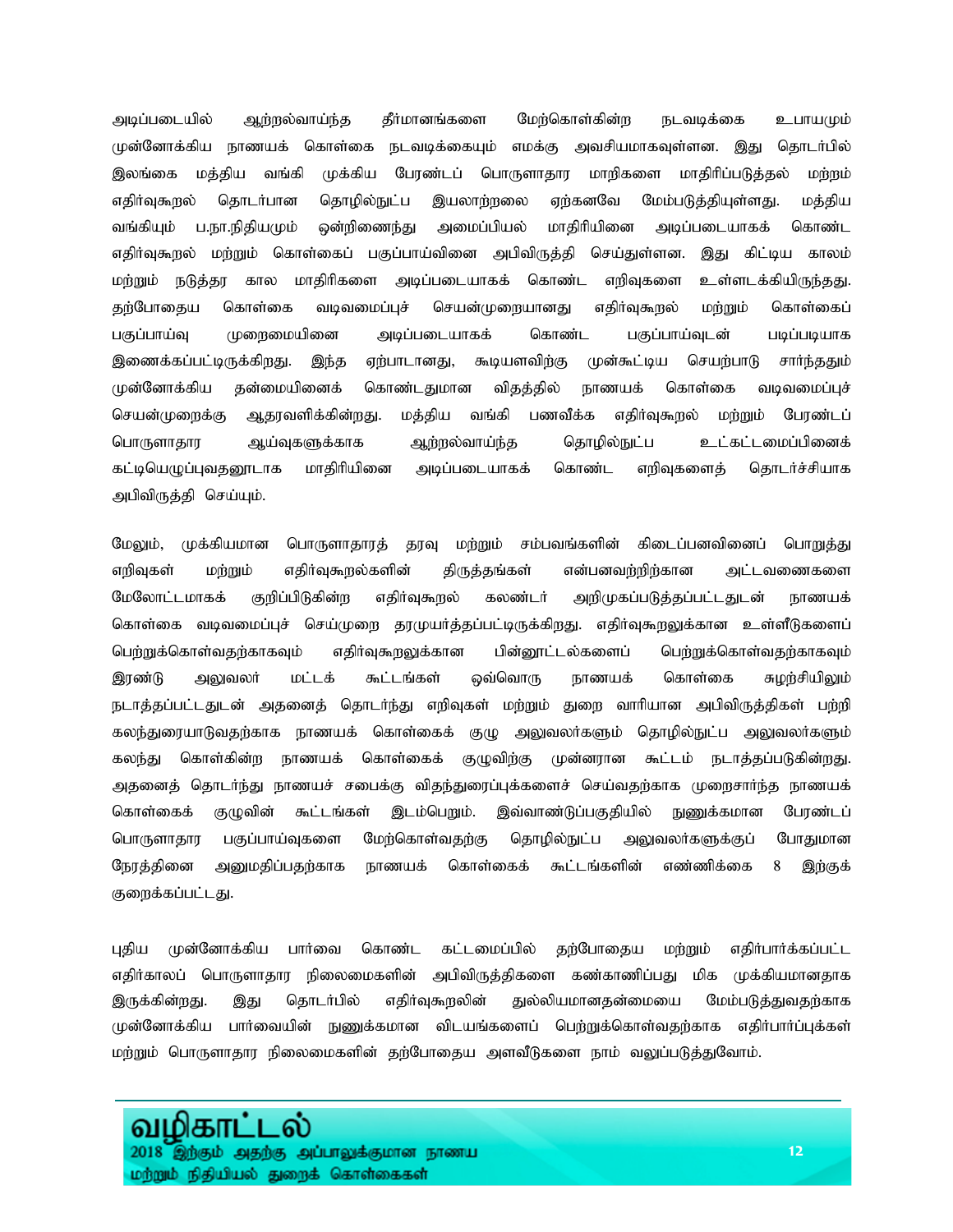நாணயத் தொழிற்பாடுகளைப் பொறுத்தவரையில், மத்திய வங்கியின் நாணயக் கொள்கை நிலையுடன் இசைந்து செல்லும் விதத்தில், சராசரி நிறையேற்றப்பட்ட அழைப்புப் பணவீதத்தினை வழிப்படுத்துவதற்காக, உள்நாட்டு நாணயச் சந்தை திறந்த சந்தைத் தொழிற்பாடுகளினூடாகத் தீவிரமாக முகாமைப்படுத்தப்பட்டு வருகின்றது. பணச் சந்தையில் விலைகளை கண்டறிவதனை ஊக்குவிக்கும் நோக்குடனும் சந்தைப் பங்கேற்பாளர்கள் தகவல்களை அடிப்படையாகக் கொண்ட தீர்மானங்களை மேற்கொள்வதனை ஊக்குவிப்பதற்காகவும் அதேபோன்று திறந்த சந்தைத் தொழிற்பாடுகளின் சந்தை சமிக்ஞைகளை மேம்படுத்துவதற்காகவும் 2017 தொடக்கம் திறந்த சந்தை ஏலங்களின் வெட்டு, விளைவு வீதங்கள், ஓரிரவு திரவத்தன்மை மதிப்பீடுகள் என்பன உள்ளிட்ட கூடுதலான தகவல்களைத் தொடர்புறுத்துவதற்காக நாம் பல முன்னேற்றகரமான வழிமுறைகளை எடுத்திருக்கிறோம். திரவத்தன்மை முகாமைத்துவத்தில் மத்திய வங்கி தொடர்ந்தும் தீவிரமாக ஈடுபடவிருக்கின்ற வேளையில் குறுங்கால வட்டி வீதங்களை விரும்பத்தக்கப் பாதையில் வழிப்படுத்தப்படும். பணச் சந்தைத் தொழிற்பாடுகளின் வினைத்திறனையும் இணங்குவிப்புக்களையும் மேம்படுத்துவதற்காக அடிப்படை வட்டி வீதங்களை மீளாய்வு செய்தல், ஒரு நாளுக்குள்ளேயான திரவத்தன்மை வசதி தொடர்பான தொழிற்பாட்டுக் கட்டமைப்புக்களை மீளாய்வு செய்தல் மற்றும் அதிகாரமளிக்கப்பட்ட பணத் தரகர்களுக்கான ஒழுக்கக்கோவையினை அடிப்படையாகக் கொண்ட விதிகளை அறிமுகப்படுத்துதல் போன்ற பல வழிமுறைகள் நடைமுறைக்கிடப்படும்.

கடந்த ஆண்டில் அறிவிக்கப்பட்டவாறு, நாணயக் கொள்கையை நடத்துவதற்கு வெளிநிபுணர்களின் உதவியைப் கொள்ளும் பொருட்டு 2017இன் நடுப்பகுதியில் நாணயக் கொள்கை ஆலோசனைக்குழு மீள உருவாக்கப்பட்டது. நாங்கள் ஆர்வலர்களின் கருத்துக்களை சபைக்கு எடுத்துக் கொள்வதுடன் ஆர்வலர்களுக்கும் மத்திய வங்கிக்கும் பரஸ்பர நன்மைகளை அளிக்கின்ற விதத்தில் எமது கொள்கைகளை அணிப்படுத்துவோம்.

நாணயக் கொள்கையினை மேற்கொள்வது காத்திரமானதும் முன்மதியுடையதுமான **செலாவணி வீதக்** கொள் கையில் தங்கியிருப்பதனால், கூடியளவிற்கு சந்தையை அடிப்படையாகக் கொண்ட செலாவணி வீத முறைமையினை மத்திய வங்கி அறிமுகப்படுத்தியிருக்கிறது. சந்தை நிலைமைகளின் அடிப்படையில் செலாவணி வீதத்தினை நிர்ணயிப்பதற்கு மத்திய வங்கி கூடுதலான நெகிழ்ச்சித்தன்மையை அனுமதித்திருப்பதுடன் செலாவணி வீத நடத்தையை சுமூகப்படுத்துவதற்காகவும் ஒதுக்குகளைக் கட்டியெழுப்புவதற்காகவும் மாத்திரமே செலாவணிச் சந்தையில் தலையிடுகிறது. இதன் விளைவாக செலாவணி வீதத்தின் மீது ஒரு சிறியளவு தாக்கத்துடன் மாத்திரம் 2017ஆம் ஆண்டுப்பகுதியில் படுகடனை உருவாக்காத பன்னாட்டு ஒதுக்குகள் கட்டியெழுப்பப்பட்டிருக்கின்றன என்பதனைக் கவனிப்பது முக்கியமானதாகும். முன்னோக்கிப் பார்க்கையில், நெகிழ்ச்சித்தன்மை கொண்ட செலாவணி வீத அமைப்புடன் ஒத்துச்செல்லும் விதத்திலும் வெளிநாட்டுச் செலாவணிச் சந்தைத் தொழிற்பாடுகளை மேம்படுத்துவதற்காகவும் வெளிநாட்டுச் செலாவணி தலையிட்டு கொள்கைகளைப் பின்பற்றவதற்கு எதிர்பார்க்கப்படுகிறது. போட்டித்தன்மை கொண்ட செலாவணி வீதத்தினை பேணிக் கொள்வது மத்திய வங்கியின் முக்கிய குறிக்கோளாகும்.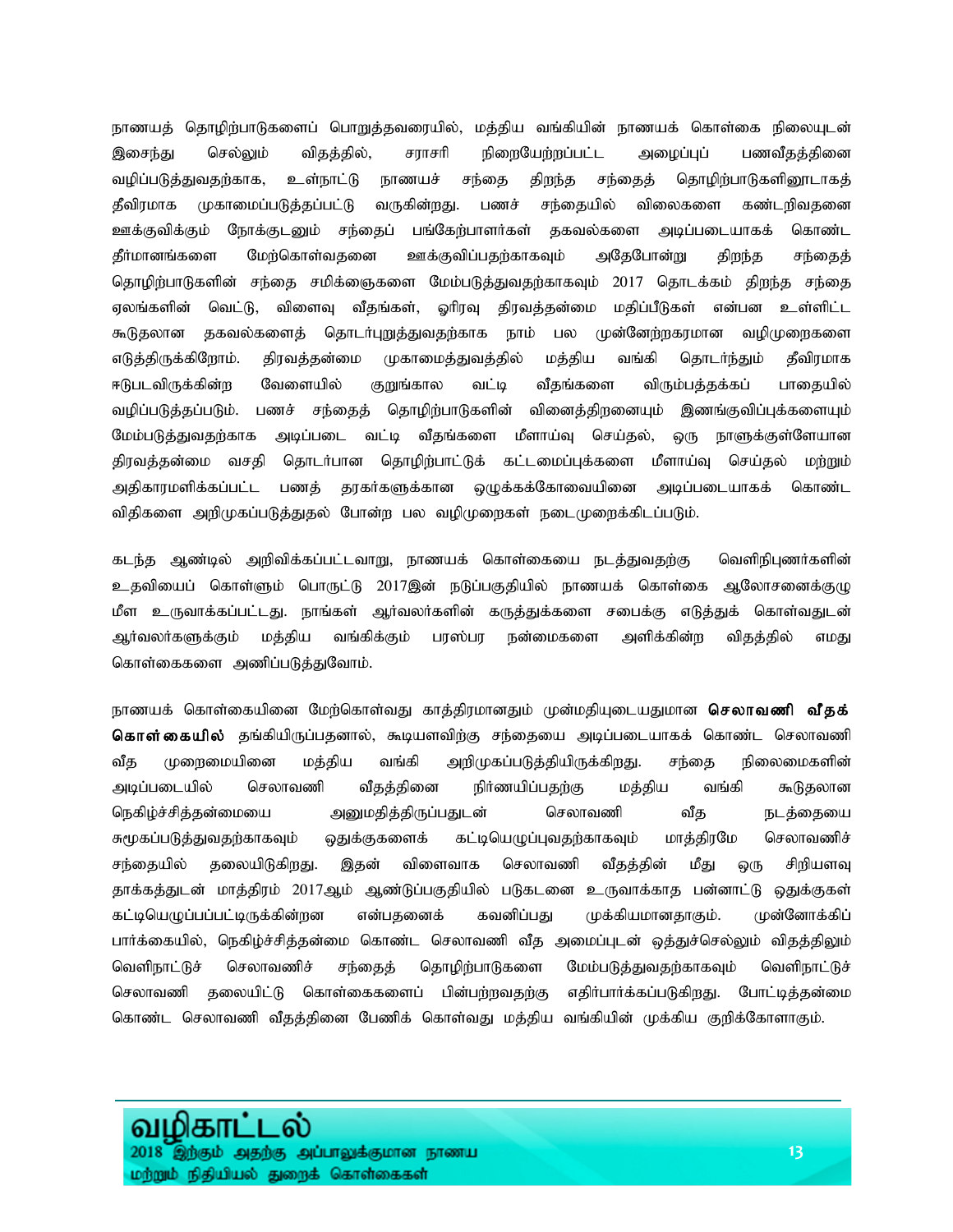இக்கொள்கையுடன் இசைந்து செல்லும் விதத்தில் ஒதுக்குகளைக் கட்டியெழுப்புவதில் **படுகடனை** <mark>உருவாக்காத நிதியியல் உட்பாய்ச்சல்களின்</mark> மீது நாம் தொடர்ந்தும் கவனத்தைச் செலுத்துவோம். அரசாங்கத்தின் நடைபெற்றுக் கொண்டிருக்கும் கொள்கைத் திருத்தங்கள் ஏற்றுமதிகளை ஊக்குவித்தல் அதேபோன்று வெளிநாட்டு நேரடி முதலீடுகளைக் கவருதல் என்பனவற்றின் மீது கவனத்தினைச் செலுத்துகின்றது. இது, போட்டித்தன்மையினை உத்வேகப்படுத்துவதற்கு செலாவணி வீதத்தில் நெகிழ்ச்சித்தன்மையினைப் பேணுவதற்கான எமது நிகழ்ச்சிநிரல் பற்றிய பெருமளவு அடிப்படையை வழங்குகின்றது. முதலீட்டுச் சபை 2017இல் வெளிநாட்டு நேரடி முதலீடுகள், ஐ.அ.டொலர் 1.5 பில்லியனை அடையுமென மதிப்பிட்டிருக்கிறது. இது மிக முக்கிய மைல்கல்லாக இருக்குமென்பதுடன் வெளிநாட்டு நேரடி முதலீட்டு உட்பாய்ச்சல்களில் ஒரு திருப்பு முனையை ஏற்படுத்தும் சாத்தியங்களையும் எடுத்துக்காட்டும். அம்பாந்தோட்டை கைத்தொழில் வலயம் ஆரம்பக்கப்படுகின்றமையும் கொழும்பு துறைமுக நகரச் செயற்றிட்டம் தொடர்ந்தும் மேற்கொள்ளப்பட்டு வருகின்றமையும் 2018இலிருந்து குறிப்பிடத்தக்க வெளிநாட்டு நேரடி முதலீட்டுப்பாய்ச்சல்களைக் கொண்டு வருமென எதிர்பார்க்கப்படுகிறது. இனிவரும் ஆண்டுகளில் ஆண்டுக்கான வெளிநாட்டு நேரடி முதலீடுகள் ஐ.அ.டொலர் 2—3 பில்லியனாக இருக்குமென எதிர்பார்க்கப்படுகின்றது. வெளிநாட்டு நேரடி முதலீடுகளை ஆண்டுதோறும் ஏற்படுத்துமென்பதுடன் இது வளர்ச்சி மற்றும் தொழில்வாய்ப்புக்களை உத்வேகப்படுத்துவதற்கு மேலாக, படுகடனை உருவாக்காத உட்பாய்ச்சல்களை ஏற்படுத்துதல் மற்றும் ஏற்றுமதிகளைத் தூண்டுதல் என்பனவற்றின் மூலம் வெளிநாட்டுத் துறையின் தாக்குப்பிடிக்கும் தன்மையினையும் அதிகரிக்கும்.

திரவத்தன்மையின் போதுமான மட்டத்தையும் அடிப்படை அளவீட்டுக் குறியீட்டுடன் ஒப்பிடுகையில் நியாயமான வருவாயினையும் உறுதிப்படுத்தும் குறிக்கோளொன்றுடன் வெளிநாட்டுச் செலாவணி ஒதுக்குகளை உறுதிப்படுத்துவதனை முகாமைப்படுத்தும் விதத்தில் மத்திய வங்கி **உபாயச் சொத்து ஒதுக்குக் கட்டமைப்பின்** அடிப்படையிலமைந்த மாதிரியொன்றுடன் இணங்கிச் செல்லும் விதத்தில் ஒதுக்குகளைத் தொடர்ந்தும் முகாமைப்படுத்தும்.

பணவீக்க இலக்கிடலானது ''எதிர்பார்ப்புக்களின் முகாமைத்துவம்'' என நன்கு விளங்கிக் கொள்ளப்பட்டிருக்கின்றது. நாணயக் கொள்கையானது எதிர்கால வட்டி வீதங்கள், பணவீக்கம் மற்றும் உண்மைப் பொருளாதாரம் பற்றிய தனியார் துறையின் எதிர்பார்ப்புக்கள் மீதான அதன் தாக்கத்தினூடாக பணவீக்கத்தினையும் உண்மைப் பொருளாதாரத்தினையும் முக்கியமாகப் பாதிக்கிறது. இப்பின்னணியில், நாணயக் கொள்கையில் வெளிப்படையானதன்மை மிக முக்கியமானதாகும். இது **காத்திரமான தொடர்பூட்டலின்** மீது உயர் தன்மையொன்றினை ஏற்படுத்துகிறது. எமது தொடர்பூட்டல் மிக வெளிப்படையானதெனவும் நோக்கங்கள் அனைத்தையுமுள்ளடக்கியதெனவும் ஆர்வலர்களின் காத்திரமான எதிர்பார்ப்புக்களின் பொருட்டு இற்றைப்படுத்தப்பட்டிருக்கிறது எனவும் நாம் நம்புகிறோம். ஆகவே, புதிய கட்டமைப்பினை பொதுமக்கள் விளங்கிக் கொள்வதனை அதிகரிக்கும் பொருட்டு மத்திய வங்கியின் தொடர்பூட்டல் உபாயம் மேம்படுத்தப்பட்டு வருகிறது.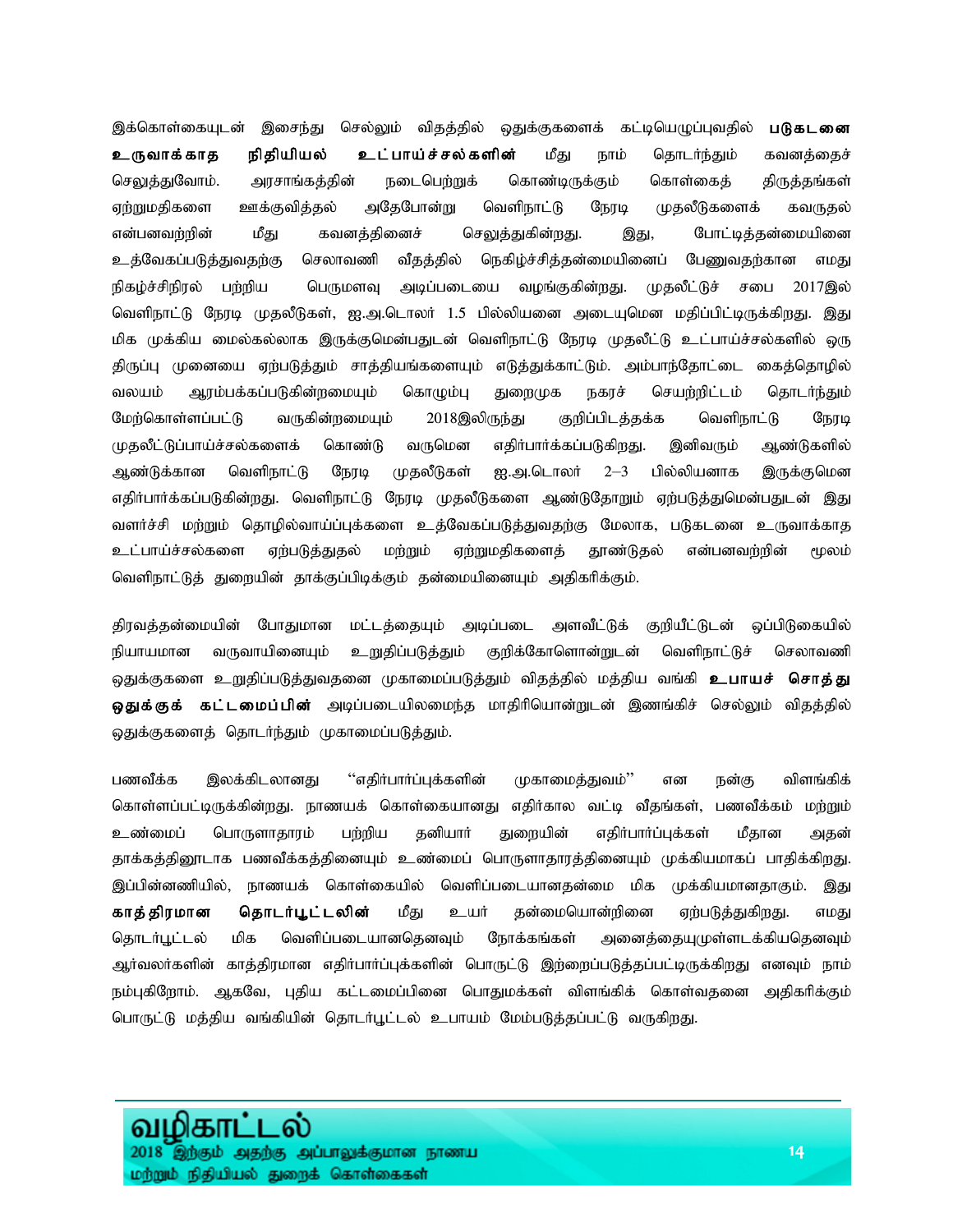தொடர்பூட்டலை மேம்படுத்துவதற்கான பல்வேறு முன்னெடுப்புக்கள் ஏற்கனவே மேற்கொள்ளப்பட்டு வருகின்றது. இவ்வழிகாட்டல் இத்தொடர்பூட்டல் கொள்கையின் மையத்தில் அமைந்திருக்கிறது. பல ஆண்டுகால பிரசுரங்கள், பத்திரிகை வெளியீடுகள் மற்றும் பத்திரிகை மாநாடுகள் என்பனவற்றினூடாக நடுத்தர காலப்பகுதியில் பொருளாதாரத்தின் பேரண்டப் பொருளாதார நெறிப்படுத்தல்களை நாம் ஏற்படுத்தியிருக்கிறோம். மேலும், நெகிழ்ச்சித்தன்மையுடைய பணவீக்க இலக்கிடலுக்காக ஏற்படுத்தப்பட்ட வழிகாட்டலின்படி நாணயக் கொள்கை மீளாய்வு கூற்றுக்களின் பகுப்பாய்வுப் பெறுமானங்களை அதிகரித்தல், நாணயக் கொள்கை அறிக்கைகளை கிரமமாக வெளியிடுதல், பணவீக்க அறிக்கைகளை வெளியிடுதல், பொதுமக்கள் விழிப்புணர்வு நிகழ்ச்சித்திட்டங்களை பரந்தளவு நடாத்துதல் என்பன உள்ளிட்ட பல நடவடிக்கைகள் நெகிழ்ச்சித்தன்மையுடைய பணவீக்க இலக்கிடலை நோக்கி மாறிச் செல்கின்ற எமது நிகழ்ச்சிநிரலில் உள்ளடக்கப்பட்டிருக்கின்றன.

நாணயக் கொள்கை அறிவித்தலுக்காக முன்கூட்டியே **விடுவிக்கப்படும் கலண்டரை** உருவாக்குகின்ற எமது கடப்பாட்டினைப் பேணுகின்ற விதத்தில் 2018ஆம் ஆண்டிற்காக பின்வரும் கலண்டரினை நாம் அறிவிக்க விரும்புகின்றோம்.

#### 2018இன் நாணயக் கொள்கை அறிவித்தல்கள்

|                | பெப்புருவரி 16, வெள்ளிக்கிழமை |
|----------------|-------------------------------|
| $\overline{2}$ | ஏப்பிறல் 4, புதன்கிழமை        |
| $\mathcal{R}$  | மே 11, வெள்ளிக்கிழமை          |
| $\overline{4}$ | யூன் 29, வெள்ளிக்கிழமை        |
| $\overline{5}$ | ஓகத்து 3, வெள்ளிக்கிழமை       |
| 6              | செத்தெம்பர் 28, வெள்ளிக்கிழமை |
| 7              | நவெம்பர் 14, புதன்கிழமை       |
| 8              | திசெம்பர் 28, வெள்ளிக்கிழமை   |

வெற்றிகரமான நெகிழ்ச்சித்தன்மையுடைய பணவீக்க இலக்கிடல் கட்டமைப்பொன்றினை மத்திய வங்கியால் மாத்திரம் நடைமுறைப்படுத்த முடியாது. நாம் ஏற்கனவே வலியுறுத்தியவாறு **அரசாங்கத்தின் தொடர்ச்சியானதும் வலுவானதுமான கடப்பாடு** இணையான அளவிற்கு முக்கியத்துவம் வாய்ந்ததாக இருக்கும்.

அரசாங்கத்தின் கொள்கை ஆவணமான ''தொலைநோக்கு  $2025$  — வளமானதொரு நாடு'' இல் நாணயக் கொள்கைக்கான புதிய கட்டமைப்பான நெகிழ்ச்சித்தன்மையுடைய பணவீக்க இலக்கிடலை நோக்கி மத்திய வங்கி நகர்வதனை அரசாங்கம் ஏற்கனவே அங்கீகரித்திருக்கிறது என்பது ஊக்கமளிப்பதாக இருக்கிறது.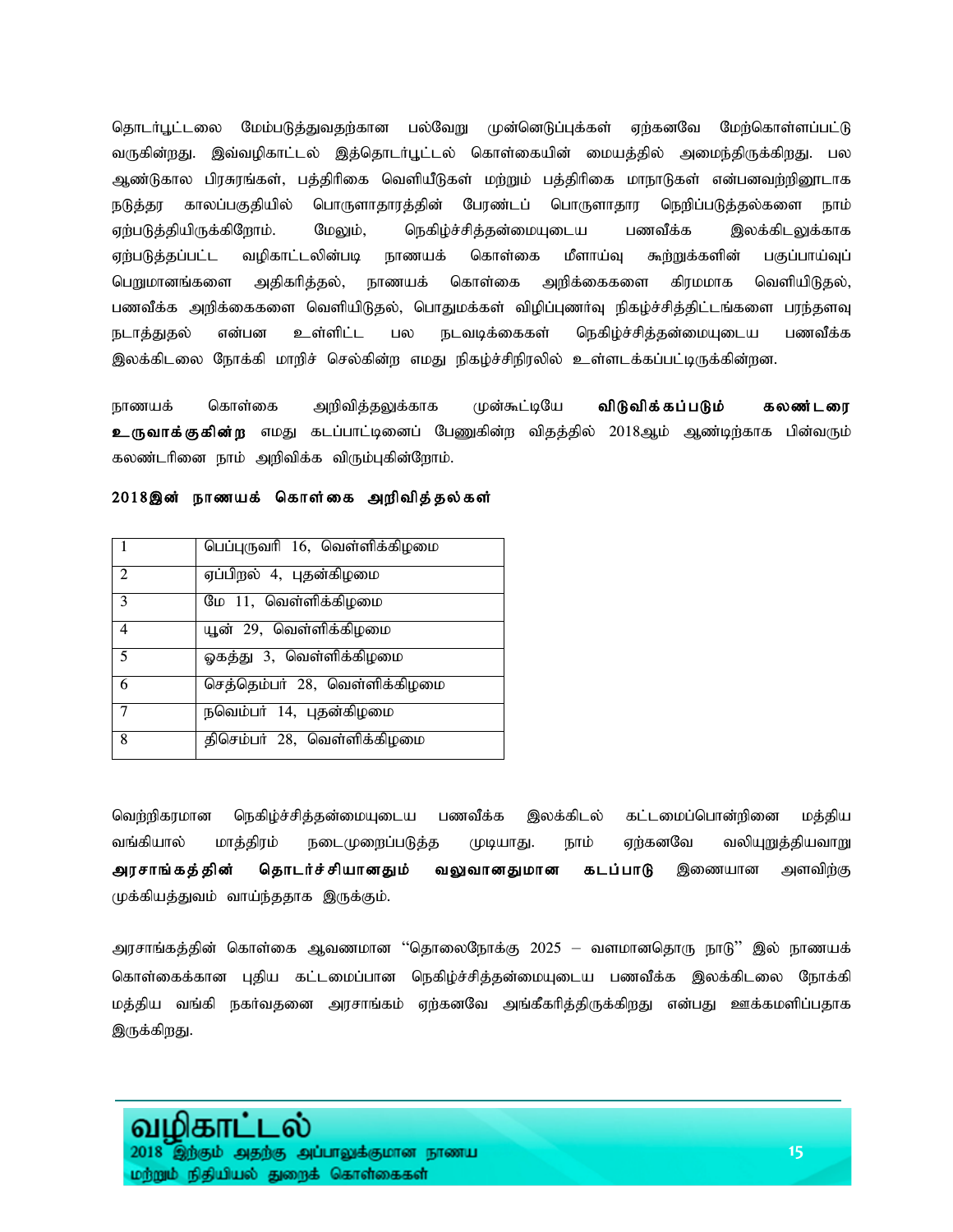பரந்துபட்ட இறை ஒழுங்குகளை நோக்கிய அரசாங்கத்தின் தொடர்ச்சியான வலுவான கடப்பாடும் வலுவான இறை நிலைமையும் நெகிழ்ச்சித்தன்மையுடைய பணவீக்க இலக்கிடலை வெற்றிகரமாக மேற்கொள்வதற்கான திறவுகோலாக விளங்குகின்றது. குறிப்பாக, பன்னாட்டு நாணய நிதியம் -விரிவாக்கப்பட்ட நிதிய வசதி ஒழுங்குகளில் குறிப்பிடப்பட்டிருக்கும் நடுத்தர கால இறைத்திரட்சிக்கான கடப்பாடுகளை அரசாங்கம் பேணுமென எதிர்பார்க்கப்படுகிறது. தொடர்ச்சியான இறைத்திரட்சிகளினூடாக மேம்பட்டிருக்கும் இறை இடைவெளிகள் காத்திரமானதும் சுயாதீனதுமான நாணயக் கொள்கையை நடாத்துவதற்கான நல்லதொரு சூழலை உருவாக்கும்.

இவ்வனைத்து முயற்சிகளும் இறைத்திரட்சி உத்வேகத்தின் மீதான அரசின் கடப்பாடுகளை நிலைப்படுத்துவதனைத் தேவைப்படுத்துவதுடன் இது அரசின் நடுத்தர கால வரவு செலவுத்திட்ட கட்டமைப்பில் தெளிவுபடுத்தப்பட்டுள்ளது. ஏற்கனவேயுள்ள வருமான வரியமைப்பினை இலகுபடுத்தி ஒழுங்குமுறைப்படுத்தும் நோக்குடன் இயற்றப்பட்ட புதிய உண்ணாட்டரசிறைச் சட்டம் பெறுமதிசேர் வரிச் சீர்திருத்தங்கள் மற்றும் வரி நிருவாகங்களின் மேம்பாடுகள் என்பன பெறுமானம் மிக்க சாதனைகளாகும். மேலும், அரசாங்கம் பிணிக்கப்பட்ட இறை இலக்கிடல்களை உள்ளடக்குவதற்கு இறை முகாமைத்துவ (பொறுப்பாண்மை) சட்டத்தினைத் திருத்துவதன் மூலம் இறைத்திரட்சியை வலுப்படுத்துவதற்கு எதிர்பார்க்கிறது. இது, இறை ஒழுங்கிற்கான அதன் கடப்பாட்டினை நிறுவனமயப்படுத்தும் என்பதுடன், நாட்டின் வெளிநாட்டுப் படுகடன் இயக்கவாற்றல் மற்றும் தரமிடல் முகவர்கள் மற்றும் பன்னாட்டு மூலதனச் சந்தைக்கான வெளிப்படுத்துகை என்பனவற்றைக் கவனத்தில் கொள்கையில் அத்தியாவசியமானதாகும்.

மேலும், மத்திய வங்கியின் சுயநிா்ணயத்தினை அதிகாிப்பதற்கு இறை ஆதிக்கத்திலிருந்து நாணயக் கொள்கைகளைக் காப்பாற்றுவது மிக முக்கியமானதாகும். இதனைப் பொறுத்தவரை நெகிழ்ச்சித்தன்மையுடைய பணவீக்க இலக்கிடலுக்கு மாறிச் செல்வதற்கு முன்னர் நாணயக் கொள்கைக்கும் இறைக் கொள்கைக்குமிடையே தெளிவான வேறாக்கலொன்றினை உறுதிப்படுத்துவதற்கு மத்திய வங்கிக்கு வலுவான சட்ட மற்றும் நிறுவன ரீதியான பொறுப்பாணையொன்று தேவையென எதிர்பார்க்கப்படுகிறது. இது மத்திய வங்கியினால் இறைப் பற்றாக்குறையின் நாணய மயமாக்கல் கட்டம் கட்டமாக நிறுத்தப்படுவதனை தேவைப்படுத்துகிறது. இது ஆழமான மற்றும் திரவத்தன்மை நிதியியல் சந்தைக்கு வழியொன்றை ஏற்படுத்துவதுடன் மத்திய வங்கியின் நாணயக் கொள்கை நடவடிக்கைகளின் காத்திரமான பரிமாற்றச் செயன்முறைக்கான ஊக்கியொன்றாகவும் செயற்படும்.

நாங்களும் அரசாங்கத்தின் உத்தேச **பொறுப்பு முகாமைத்துவச் சட்டத்தினை** முன்மதியுடைய ஒரு உபாயமாக பார்க்கிறோம். இது பொதுப்படுகடனை கூடியளவு நெகிழ்ச்சித்தன்மையுடன் முகாமைப்படுத்துவதற்கு அரசாங்கத்தினை அனுமதிக்கிறது. இக்கட்டமைப்பின் கீழ் படுகடன் இருப்பில் மீண்டும் மீண்டும் உருவாகும் இடர்நேர்வுகளைக் குறைப்பதற்குப் பொதுப்படுகடன் முகாமையாளர்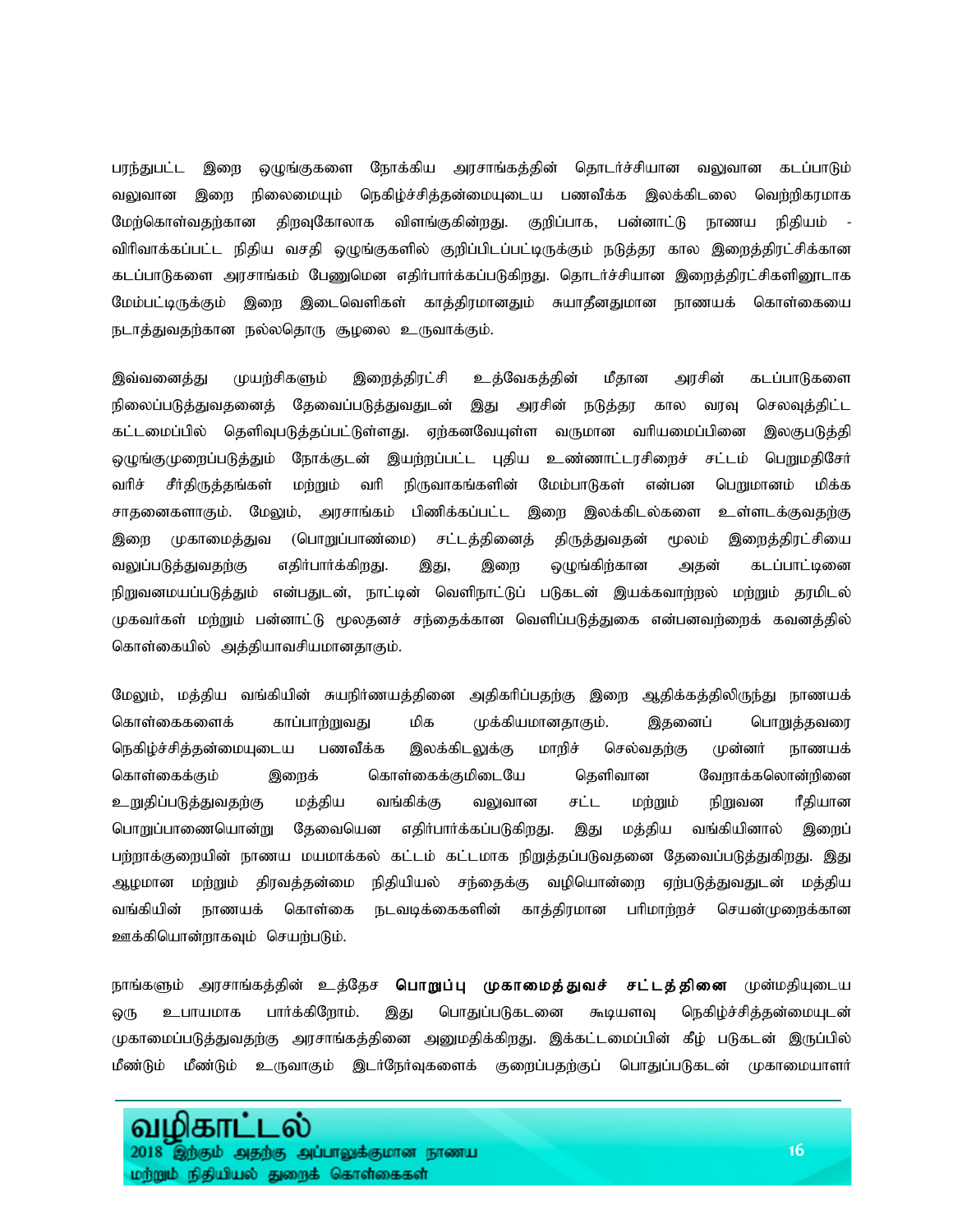தாங்கிருப்பு நிதியமொன்றினை உருவாக்கலாம். இது நாணய விதிச் சட்டத்தின் தற்போதைய ஏற்பாடுகளின்படி ஒவ்வொரு ஆண்டின் தொடக்கத்திலும் அரசாங்கத்திற்கு மத்திய வங்கி வழங்க வேண்டிய நிதியியல் உதவிகளை இல்லாதொழிக்கிறது. மிக முக்கியமான விடயம் யாதெனில் 2019இலிருந்து வெளிநாட்டுப் படுகடன் கொடுப்பனவுகளின் தற்போதைய ஒன்றுதிரண்ட தொகையினைத் தீர்ப்பதற்கான நிதியிடல்களைத் திரட்டுவதற்கு எந்தவொரு குறிப்பிட்ட ஆண்டிலும் அரசாங்கத்தின் கடன்பாட்டுத் தேவைப்பாடுகளுக்கு மேற்பட்ட ஒரு குறிப்பிட்ட தொகையை திரட்டுவதற்கு இது வசதியளிக்கும் என்பதாகும். பொறுப்பு முகாமைத்துவத்திற்கான பொறுப்புக்களை நீக்கும் பெறுகைகளை ஒதுக்கி வைக்கும் அரசாங்கத்தின் தீர்மானம் இது தொடர்பிலான மிகச் சாதகமான அபிவிருத்தியொன்றாக காணப்படுகிறது.

அதேவேளை, அரசிற்குச் சொந்தமான தொழில்முயற்சிகளைச் சீர்திருத்துவதற்கான அரசாங்கத்தின் அர்ப்பணிப்பு மிகப் பாராட்டத்தக்கவை. குறிப்பாக, எரிபொருள் மற்றும் மின்வலுவிற்கான தன்னியக்க விலையிடல் பொறிமுறைகளை முறையே 2018 மாச்சிலும் செத்தெம்பரிலும் அறிமுகப்படுத்தப்படுவதற்கு எதிர்பார்க்கப்படுகிறது. இது முக்கியமாக அரசிற்குச் சொந்தமான தொழில்முயற்சிகளின் எதிர்கால நிதியியல் இழப்புக்களைக் குறைப்பதற்கும் சில்லறை விலைகளின் அவ்வப்போது செய்யப்படும் பாரிய சீராக்கங்களைத் தவிர்ப்பதற்கும் நீண்ட தூரம் செல்வதாகவிருக்கும். இது காத்திரமான நாணயக் கொள்கையை மேற்கொள்வதற்கும் உதவியாக இருப்பது மட்டுமன்றி அரசாங்கத்தினதும் அரச வங்கிகளினதும் ஐந்தொகையின் மீது சாதகமான தாக்கத்தினையும் கொண்டிருக்கும்.

நாம் அறிந்தவாறு, மத்திய வங்கியால் தனித்து பொருளாதாரத்திலுள்ள பணவீக்கத்தினையும் பணவீக்க எதிர்பார்ப்புக்களையும் முகாமைப்படுத்திக் கொள்ள முடியாது. பணவீக்கத்தினைப் பாதிக்கின்ற நிரம்பல்பக்கக் காரணிகளின் மீது இது செல்வாக்கைச் செலுத்த முடியாது. கேள்வி தூண்டல் பணவீக்கத்தினைக் கட்டுப்படுத்துவதில் நாணயக் கொள்கை காத்திரமானதாக இருக்கின்ற போதும் பணவீக்கத்தின் மீதான நிரம்பல்பக்க அழுத்தங்களை முகாமைப்படுத்துவதில் அரசாங்கத்தின் ஆதரவு இன்றிமையாததாக இருக்கிறது. இது தொடர்பில் நிரம்பல்பக்க அதிர்வுகளைக் குறைத்து இதன் மூலம் பணவீக்கம் கட்டுப்படுத்தப்படுவதற்கு தக்க தருணத்தில் அரசாங்கத்தின் ஆதரவு தேவைப்படுகிறது.

நெகிழ்ச்சித்தன்மையுடைய பணவீக்க இலக்கிடல் கட்டமைப்பின் பிரதான முற்தேவைப்பாடுகளைப் பூர்த்தி செய்வதற்காக அரசாங்கத்தினதும் மத்திய வங்கியினதும் கூட்டுமுயற்சி மற்றும் கடப்பாடு என்பனவற்றினூடான அடுத்துவரும் மூன்று ஆண்டுகளில் பல முக்கிய மைல்கற்களை அடைய வேண்டிய தேவை காணப்படுகிறது. 2020 அளவில் நெகிழ்ச்சித்தன்மையுடைய பணவீக்க இலக்கிடல் கட்டமைப்பிற்கு அலுவல்சார் ரீதியாக நிலைமாறிச் செல்வதற்கு முன்னதாக கிட்டிய எதிர்காலத்தில் சட்ட திருத்தங்கள், இறைத் திரட்சியைத் தொடர்தல், நாணயம் மற்றும் இறைக் கொள்கை செயன்முறைகளுக்குத் தேவைப்படும் மாற்றங்களை நிறுவன மயப்படுத்தல் மற்றும் விழிப்புணர்வினையும் பொதுமக்களின் நம்பகத்தன்மையினையும் கட்டியெழுப்புதல் என்பன முன்னுரிமை வாய்ந்த விடயங்களாகக் காணப்படுகின்றன.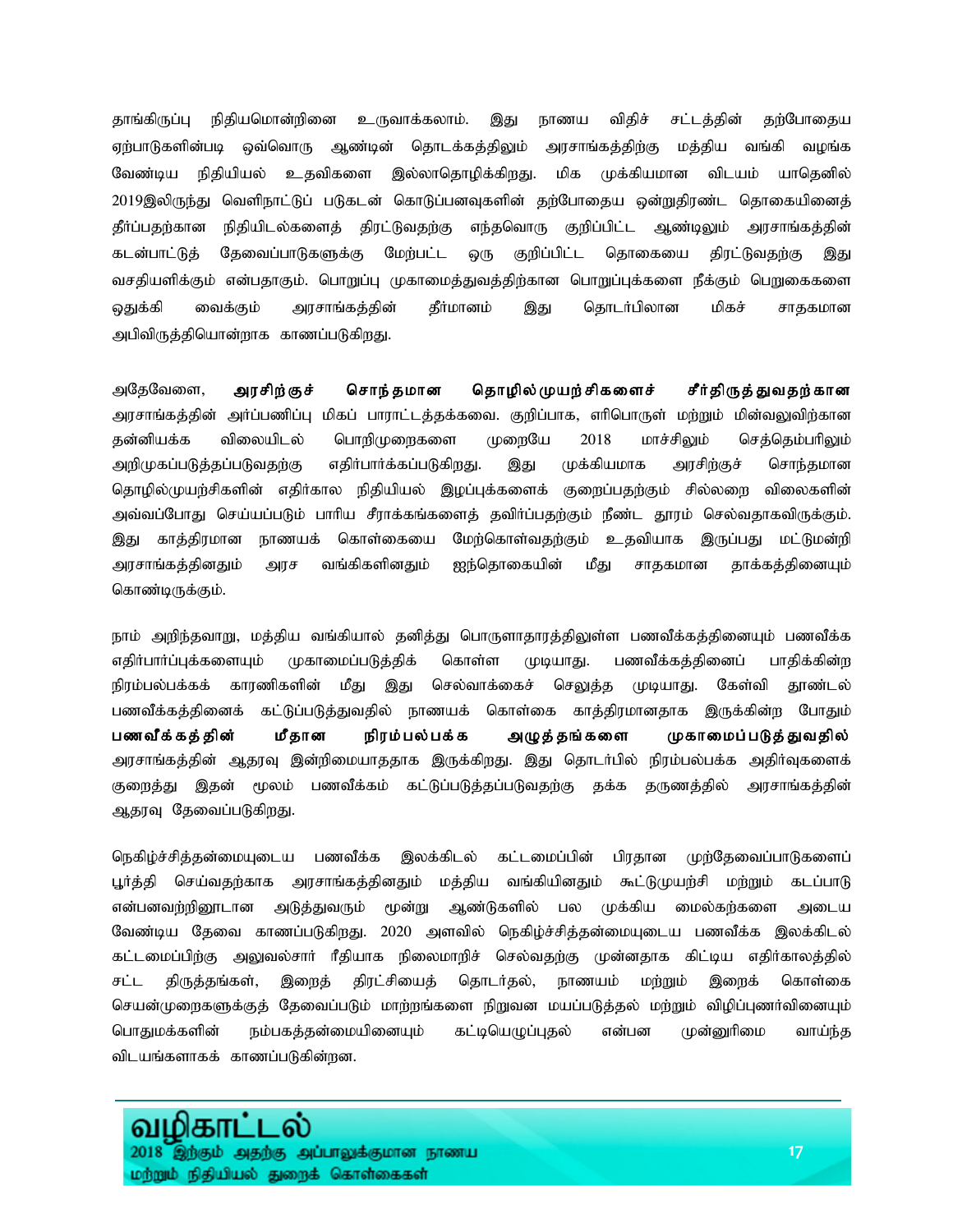இது தொடர்பில் ஏற்கனவே குறிப்பிடப்பட்டவாறு நெகிழ்ச்சித்தன்மையுடைய பணவீக்க இலக்கிடலைப் பின்பற்றுதல் தொடர்பான அவசியமான சீர்திருத்தங்களையும் புத்தாக்கங்களையும் மேலோட்டமாகக் குறிப்பிடுதல் என்பனவற்றிற்காக நாம் வழிகாட்டலை உருவாக்கியுள்ளோம். இது நிறுவன ரீதியான பண்புகள், அமைப்பியல் ரீதியான பண்புகள், தொழிற்பாட்டு ரீதியான பண்புகள், நாணயக் கொள்கை நடைமுுறைப்படுத்தல், செலாவணி வீதக் கொள்கை மற்றும் வெளிநாட்டுச் செலாவணித் தொழிற்பாடுகள் அதேபோன்று இயலாற்றலைக் கட்டியெழுப்புதல் என்பனவற்றைப் பெருமளவில் கொண்டிருந்த வேளையில் நிர்ணயிக்கப்பட்ட பொருளாதார இலக்குகளை அடைவதற்கு இறை மற்றும் நாணயக் கொள்கைகள் இரண்டினையும் இணைந்து செல்ல வைப்பதும் பெருமளவில் இலக்காகக் கொண்டுள்ளது.

எமது நாணயக் கொள்கை நடவடிக்கைகளையும் நெறி ஆளுகைகளையும் உருவாக்கும் பொழுது வெளிநாட்டுச் சூழலை நாம் கருத்தில் கொள்ளாதிருக்க முடியாது. உலகளாவிய நிதியியல் நெருக்கடிக்குப் பின்னர் முதல் தடவையாக உலகளாவிய பொருளாதாரத்தின் முக்கிய பொருளாதாரங்களுக்கிடையே நாணயக் கொள்கை தொடர்பில் தற்பொழுது பிறழ்வுகள் காணப்படுகின்றன. இது மூலதன மற்றும் நாணயச் சந்தைகளில் பெருமளவு தளம்பல்களைத் தோற்றுவிக்கக்கூடும். இது விழிப்புடன் இருக்குமாறு எம்மைத் தேவைப்படுத்துகிறது. ஐக்கிய அமெரிக்கா மற்றும் ஐக்கிய இராச்சியம் போன்ற முன்னேற்றங்கண்ட பொருளாதாரங்களிலும் அதேபோன்று, தோற்றம் பெற்றுவரும் பொருளாதாரங்களில் காணப்படும் வட்டி வீத உயர்வுகள் மூலதன மீள்ஒதுக்க நியதிகளில் இலங்கையின் பொருளாதாரத்தின் மீது சில கசிவுத் தாக்கங்களை ஏற்படுத்தக்கூடும் என்பதனை நாம் அறிந்துள்ளோம். அதேவேளை, முக்கிய ஏற்றுமதிச் சேரிடங்களின் பொருளாதார மற்றும் அரசியல் அபிவிருத்திகள் அதேபோன்று முக்கிய பண்டங்களின் விலைகளின் போக்குகள் என்பன உள்நாட்டுப் பொருளாதாரத்தின் மீது குறிப்பிடத்தக்க தாக்கத்தினைக் கொண்டிருக்கும்.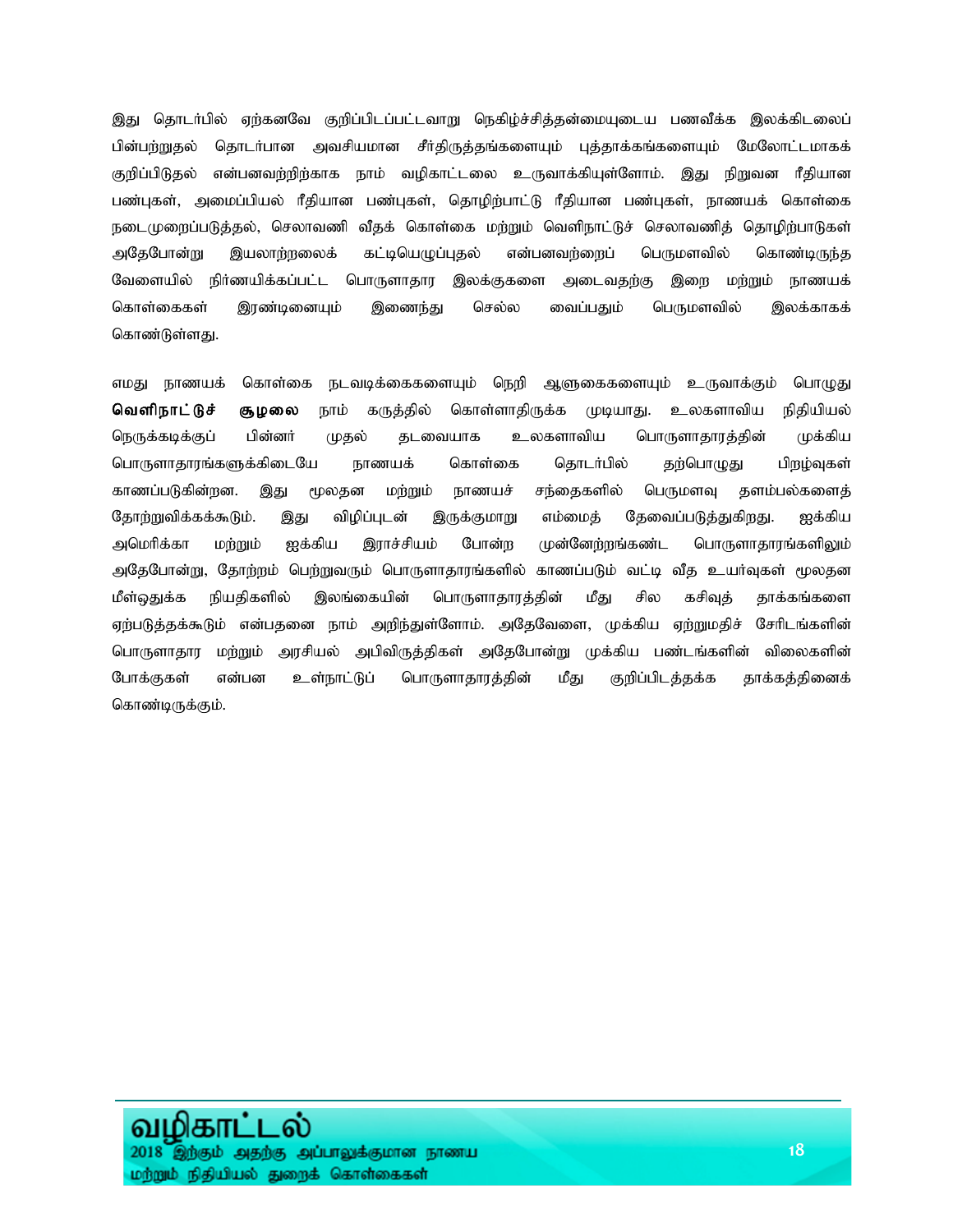## $\overline{3.2018}$ இற்கும் அதற்கு அப்பாலுக்குமான நிதியியல் துறைக் கொள்கைகள்

மத்திய வங்கியின் பொறுப்பாணையின் மூலம் வழிகாட்டப்படுகின்ற, மத்திய வங்கி நீடித்துநிலைத்திருக்கும் வளர்ச்சிக்கு உதவும் இயக்கவாற்றலும் தாக்குப்பிடிக்கக்கூடியதுமான நிதியியல் துறையினை முக்கியமாக ஒழுங்குவிதிகள், நிதியியல் நிறுவனங்களின் மேற்பார்வை, ஆற்றல்வாய்ந்ததும் பாதுகாப்பானதுமான கொடுப்பனவு முறைமைகளை உறுதிப்படுத்தல், இடர்நேர்வு முகாமைத்துவ முறைமைகளை நிறுவுதல் மற்றும் நிதியியல் துறையில் சிறந்த கம்பனி ஆளுகை நியமங்களையும் நடைமுறைகளையும் புகுத்துதல் என்பனவற்றினூடாக ஊக்குவிக்கிறது.

பன்னாட்டுத் தர நியமங்கள் மற்றும் சிறந்த நடைமுறைகளுக்கு இசைவாக, மத்திய வங்கியின் மேற்பார்வையின் கீழ் வருகின்ற நிதியியல் நிறுவனங்களுடன் தொடர்புபடுகின்ற ஒழுங்குமுறைப்படுத்தல் மற்றும் மேற்பார்வை கட்டமைப்பினை வலுப்படுத்தி இதன் மூலம் நிதியியல் முறைமையின் உறுதிப்பாட்டினை உறுதிசெய்வதற்கு 2017ஆம் ஆண்டில் மத்திய வங்கியானது பல கொள்கை மறுசீரமைப்புகளை அறிமுகப்படுத்தியது. பெயர்பெற்ற மற்றும் சிறந்த அனுபவத்தினைக் கொண்ட தொழில் துறை சார்ந்தோர், நிபுணர்கள் அதேபோன்று நிதியியல் துறையிலுள்ள நிறுவனங்கள் மற்றும் ஒழுங்குமுறைப்படுத்தல் சபைகளிலிருந்தான பிரதிநிதிகள் ஆகியோரை உள்ளடக்கிய நிதியியல் முறைமை உறுதிப்பாட்டு ஆலோசனைக் குழுவினை 2017இல் நாம் மீள நிறுவியிருப்பது குறிப்பிடத்தக்கதொரு விடயமாகும்.

முன்னோக்கிச் செல்கையில் நிதித் துறையானது நாடு முழுவதிலும் அதற்கு அப்பாலும் விரைந்து வளர்ச்சியடைவதினாலும் விரிவுபடுவதனாலும் எழக்கூடிய துறைவாரியான அமைப்பிலுள்ள மாற்றங்களுக்கும் சவால்களுக்கும் போதியளவு இடவசதியளிக்கின்ற சட்டவாக்கத்தின் மூலம் **வங்கித்தொழில் துறை** வழிநடாத்தப்படுகின்றது என்பதனை உறுதிசெய்வதற்கு வங்கித்தொழில் சட்டம் திருத்தப்பட வேண்டிய மிக உயர்ந்த தேவையொன்று காணப்படுகின்றது. இலங்கை மத்திய வங்கியானது வங்கித்தொழில் துறையிலுள்ள அனைத்து தொடர்புடைய ஆர்வலர்களுடன் முன்கூட்டிய செயற்பாடு சார்ந்த விதத்தில் பணியாற்றுவதுடன் கிட்டிய காலத்தில் புதிய வங்கித்தொழில் சட்டத்தினை இறுதிப்படுத்துவதற்கும் எதிர்பார்க்கின்றது.

வங்கித்தொழில் துறைக்கான ஒழுங்குமுறைப்படுத்தல் மற்றும் மேற்பார்வை கட்டமைப்பினை வலுப்படுத்துவது எமது நிதியியல் துறைக் கொள்கையின் மையமொன்றாக தொடர்ந்தும் இருக்கின்றது. எனவே, பரிசோதனைகளின் நோக்கானது முழுமையாக இணங்குவித்தல் மீது மாத்திரம் கரிசனை செலுத்துகின்ற விதிகளினை அடிப்படையாகக் கொண்டதன்றி தனிப்பட்ட வங்கிகளினதும் முழுமையான வங்கித்தொழில் துறையினதும் வினைத்திறன், காத்திரமானதன்மை மற்றும் நீடித்துநிலைத்திருக்கும் தன்மை என்பனவற்றிற்கும் கவனம் செலுத்துகின்ற ஒன்றாகும் என்பதை உறுதிசெய்வதற்கு வங்கிப் பரீட்சிப்பு முறையியலை நாம் தரமுயர்த்தி தொடர்ச்சியாக மேம்படுத்தி tUfpd ;Nwhk ;. mjw ;fika> tq ;fpfspd ; tpidj ;jpwidAk ; e Pbj ;Jepiyj ;jpUf ;Fk ; தன்மையினையும் கணிப்பிடும் அளவுசார் மற்றும் தகைமைசார் குறிகாட்டிகள் இரண்டினையும்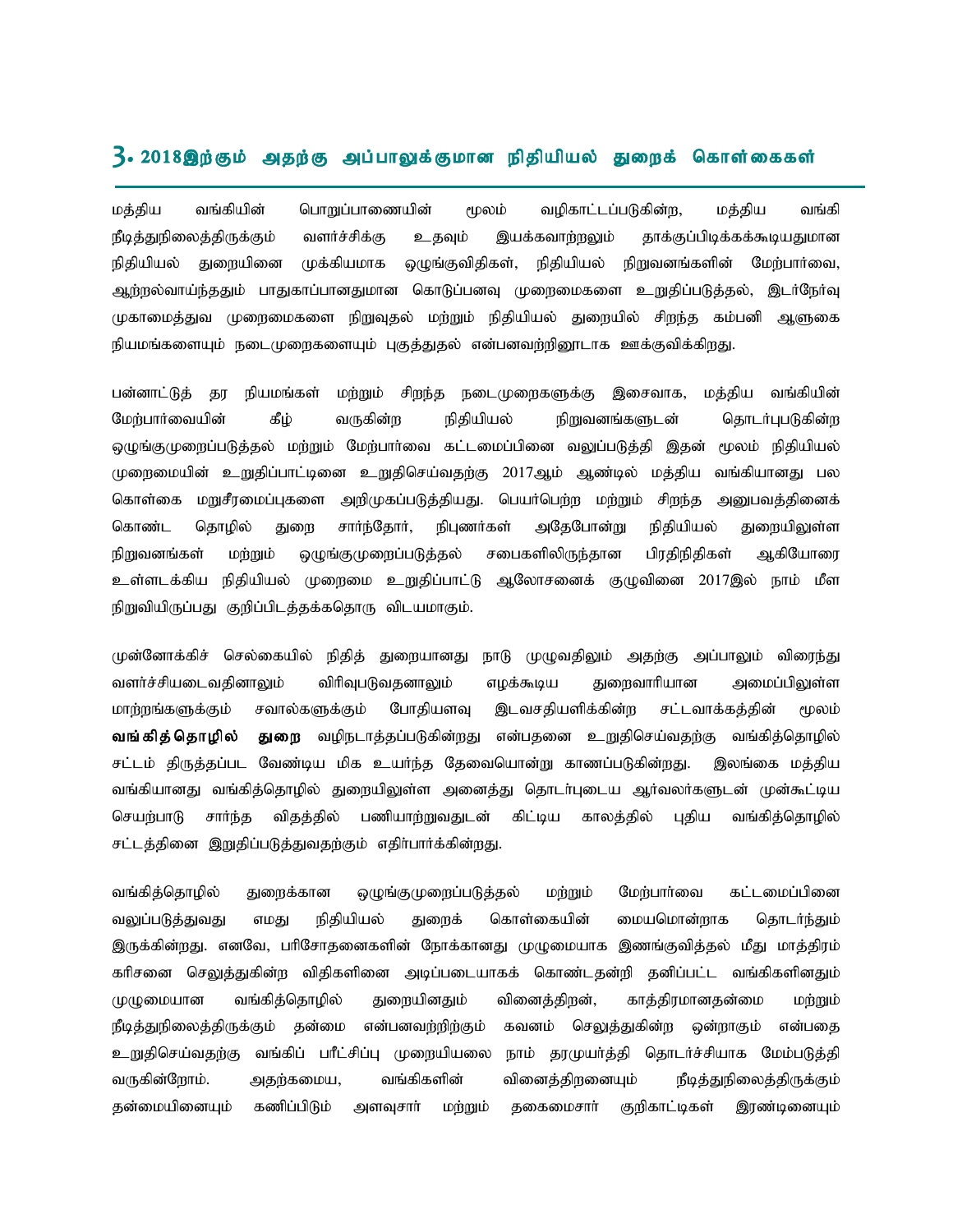அடிப்படையாகக் கொண்டு வங்கிகளுக்கான தரப்படுத்தலினை வழங்குவதற்கான முயற்சிகள் முன்னெடுக்கப்பட்டு வருகின்றன. இவ்வாண்டுப்பகுதியில் "தலத்திலான பரீட்சிப்பு'' அணுகுமுறையிலிருந்து ''இடர்நேர்வினை அடிப்படையாகக் கொண்ட'' மேற்பார்வை அணுகுமுறைக்கு மாறிச் செல்வதை வசதிப்படுத்துவதற்கு, வங்கி நீடித்துநிலைக்கும் தன்மை இடர்நேர்வு சுட்டெண்ணினை அடிப்படையாகக் கொண்ட வங்கிப் பரீட்சிப்பு முறையியலைப் பூர்த்தி செய்வதற்கு நாம் எதிர்பார்க்கின்றோம். மேலும், அனைத்து உரிமம் பெற்ற வங்கிகளினதும் பரீட்சிப்பு அறிக்கைகளில் வங்கி நீடித்துநிலைக்கும் தன்மை இடர்நேர்வு சுட்டெண்ணை நிறுவுவதற்கும் 2019ஆம் ஆண்டிலிருந்து படிப்படியான அடிப்படையொன்றில் செயற்படத்தக்கவாறு வங்கிகளுக்கு மேற்பாா்வை தரப்படுத்தல் நிலையொன்றினை வழங்குவதற்கும் நாம் உத்தேசிக்கின்றோம்.

வங்கியானது பாசல் III இன் நடைமுறைப்படுத்தலில் ஈடுபட்டு வருவதுடன் 2019 சனவரி 01ஆம் நாளிற்கு முன்னர் நடைமுறைப்படுத்தல் பூர்த்திசெய்யப்படவுள்ளது. இவ்வாண்டின் போது வங்கிகள் அவற்றின் மூலதன போதுமை விகிதாசாரத்தினை மேம்படுத்துவது தொடர்பாக பணியாற்றி வருகின்ற அதேவேளை, வங்கிகள் செயற்பாடுமிக்கவாறு மூலதனத் தாங்கிருப்புக்களைக் கட்டியெழுப்புகின்றன என்பதனை உறுதிசெய்வதற்காக உள்நாட்டின் முறையியல் சார்ந்த வங்கிகள் மீது மூலதன பாதுகாப்பு தாங்கிருப்புக்களும் மிகைக் கட்டணங்களும் விதிக்கப்பட்டு வருகின்றன. தற்போதுள்ள ஆகக்குறைந்த மூலதன தேவைப்பாடுகளை அதிகரிப்பதற்கான பணிப்புரையானது இத்தாங்கிருப்புக்கள் மிகவும் தாக்குப்பிடிக்கக்கூடிய தன்மையில் காணப்படுகின்ற என்பதனை உறுதிசெய்வதற்காக மூலதன தரத்தினை மேம்படுத்துவதனை இலக்காக கொண்டிருந்தன. இது, மிகையான கடன் வளர்ச்சி அத்துடன்/ அல்லது பாதகமான பொருளாதார நிலைமைகளைக் கொண்ட காலகட்டத்தின் போது வங்கித்தொழில் துறையினை பாதுகாப்பதற்கு உதவும். வங்கிகள் ஒன்றுடனொன்று இணைக்கப்பட்டுள்ள தன்மையிலிருந்து தோன்றுகின்ற முறையியல் சார்ந்த இடர்நேர்வினையும் இது குறைக்கும்.

பாசல் III வழிகாட்டலின் கீழ், அவர்களது சொத்து உள்ளமைப்பிற்கும் ஐந்தொகைக்கு வெளியேயான வெளிப்பாடுகளுக்கும் உரிய கவனம் செலுத்தி தேறிய நிலையான நிதியளித்தல் விகிதாசாரமொன்று தொடா்பிலான வழிகாட்டல்களுடன் இணங்கியொழுகுவதற்கும் வங்கிகள் வேண்டப்படும். இது தொடர்பில் ஆலோசனைப் பத்திரமொன்று ஏற்கனவே வங்கிகளுக்கு வழங்கப்பட்டுள்ளதுடன் தொடர்புடைய நியமம் இவ்வாண்டின் போது நடைமுறைப்படுத்தப்படவுள்ளது. முடுக்கி விகிதாசாரமானது வேறு இடர்நேர்வினை அடிப்படையாகக் கொண்ட மூலதன தேவைப்படுத்தல்களுக்கு குறைநிரப்பும் எளிய, வெளிப்படையான மற்றும் இடர்நேர்வினை அடிப்படையாகக் கொண்டிராத கருவியொன்றாக அறிமுகப்படுத்தப்படவுள்ளது. இவ்விகிதாசாரத்துடன் தொடா்புடைய வழிகாட்டல்களின் நடைமுறைப்படுத்தலானது வங்கித்தொழில் துறையின் மிகையான முடுக்கி விகிதாசாரம் தோன்றுவதனை தடுப்பதற்கும் எதிர்பார்க்கப்படுகிறது.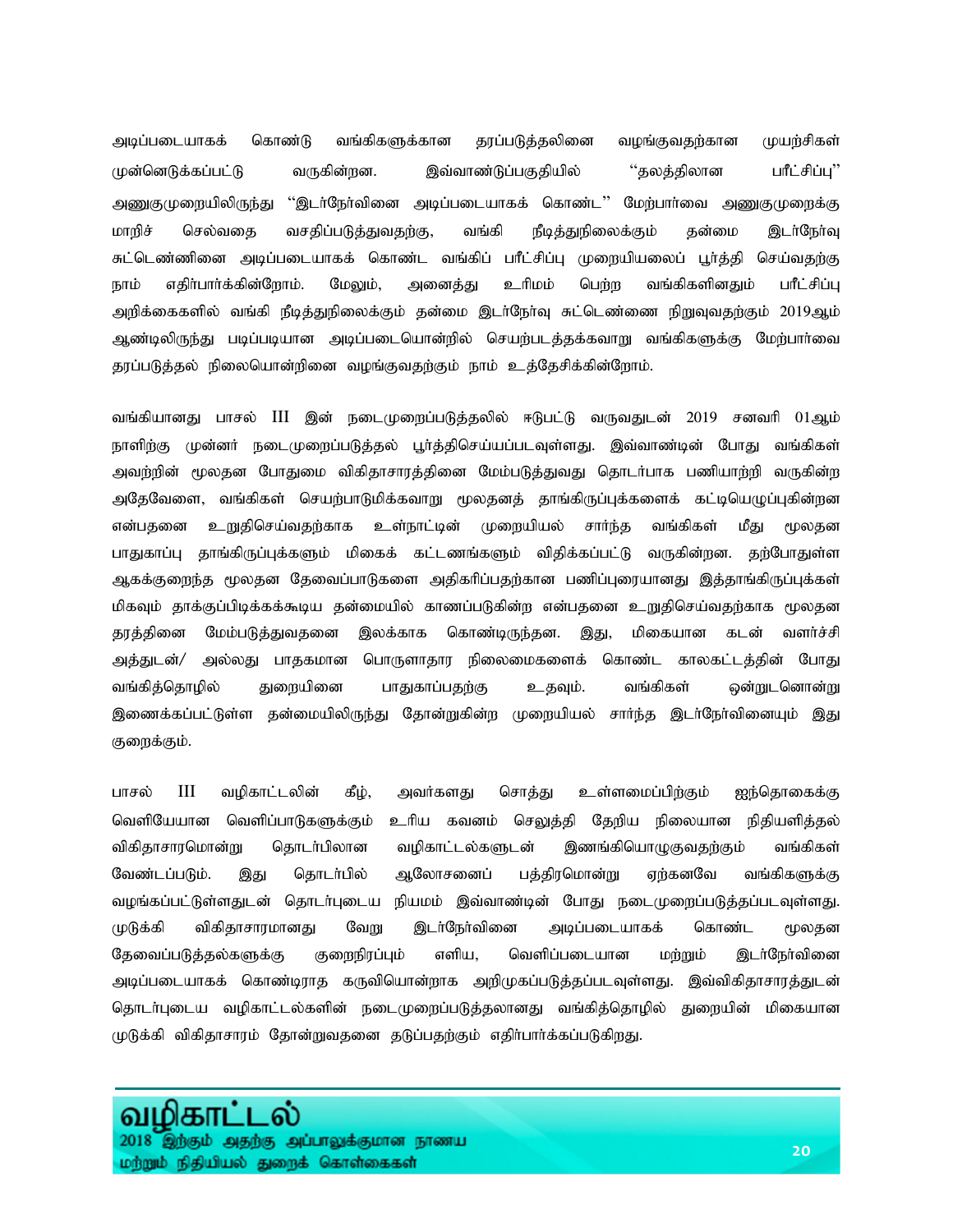வைப்புக் காப்புறுதி மற்றும் திரவத்தன்மை ஆதரவுத் திட்டத்தினை நாம் தொழிற்படுத்துகின்ற வேளையில் நெருக்கடி முகாமைத்துவம் மற்றும் தீர்மானக் கட்டமைப்புத் திட்டம் காத்திரமான மேற்பார்வைக்கு முன்நிபந்தனையாகக் காணப்படுகின்றது. வங்கிகளுக்கு வழிகாட்டுவதற்கான பொருத்தமான மீட்புத் திட்டங்களைப் பேணுவதுடன் தொடர்பான அனைத்து ஆர்வலர்களுடன் நெருங்கிப் பணியாற்றி வருகின்றோம். நிதியியல் சொத்துக்களைப் பொருத்தமாகப் பகுப்பாய்வு செய்தல் மற்றும் அளவிடலை உறுதிப்படுத்துவதற்காகவும் இவ்வாண்டுப் பகுதியில் இலங்கை நிதியியல் அறிக்கையிடல் நியமம் 9 இனைப் பின்பற்றுவது தொடர்பான ஆரம்ப வழிகாட்டல்களும் விடுக்கப்படவுள்ளன. இடர்நேர்வு முகாமைத்துவச் செயன்முறைகளை ஒழுங்குமுறைப்படுத்துவதற்காக நிதியியல் பெறுதி கொடுக்கல்வாங்கல்கள் தொடர்பில் வங்கிகளுக்கு பணிப்புரைகள் ஏற்கனவே விடுக்கப்பட்டுள்ளன. மேலும், உள்நாட்டு வங்கித்தொழில் பிரிவின் சொத்துக்களுடன் மாத்திரம் தொடர்புபட்ட முன்னைய பணிப்புரைகளுக்குப் பதிலாக, வங்கியொன்றின் மொத்தச் சொத்துக்களின் அடிப்படையில் வெளிநாட்டு நாணயக் கடன்பாட்டு வரையறைகளின் மீது புதிய பணிப்புரைகள் விடுக்கப்படுகின்றன.

வங்கிதொழில் துறைக்காக பல்வேறு புதிய அபிவிருத்திகள் ஆயத்தநிலையில் காணப்படுவதனால், தகைமை பெற்ற கணக்காய்வாளர்கள் குழாமொன்றினைத் தெரிவு செய்வதற்கான தற்போதுள்ள பிரமாணங்களையும் பொறிமுறைகளையும் மீளாய்வு செய்வது அத்தியாவசியமானது என்பதை நாம் உணர்கின்றோம். வங்கித்தொழில் மேற்பார்வை மீதான பாசல் குழுவின் வழிகாட்டல்களும் இதனை வலியுறுத்துகின்றன. நடைமுறையிலுள்ள மதிப்பீட்டு செயன்முறையினை வலுப்படுத்துவதற்கும் கணக்காய்வுகளின் தரத்தினை உயர்த்துவதற்கும் தற்போதுள்ள பிரமாணங்களும் தெரிவுச் செயன்முறையும் கடுமையான மீளாய்வொன்றுக்கு உட்படுத்தப்பட்டு வருகின்றது. இதன் மூலம் வளர்ந்துவரும் இடர்நேர்வுகள் மற்றும் பாசல் III கட்டமைப்பு நடைமுறைப்படுத்தலின் தாக்கம் மற்றும் அடுத்த சில ஆண்டுகளினுள் நடைமுறைப்படுத்தப்படவுள்ள புதிய கணக்காய்வு நியமங்கள் போன்றவற்றினைக் கையாளும் விதத்தில் கணக்காய்வாளர்களின் நிலை உயர்த்தப்படும்.

வளா்ந்துவரும் தொழில்நுட்பங்களின் இடா்நோவு முகாமைத்துவத்தினை வசதிப்படுத்தும் நோக்குடன் கிளவ்ட் கணனி மயப்படுத்தல் பாவனை மீது வங்கித்தொழில் தொழிற்பாடுகளை மேலும் டிஜிட்டல் மயப்படுத்தல், ஒழுங்குமுறைப்படுத்தல் எதிா்பாா்ப்புக்களை வரையறை செய்வதனையும் மற்றும் தொடா்புடைய நிதியியல் தொழில்நுட்ப தீா்வுகள் பயன்பாட்டின் மீது ஆகக்குறைந்த ஒழுங்குவிதிகளை வரையறை செய்வதனையும் ஊக்குவிப்பதற்காக பல கொள்கைகள் அறிமுகப்படுத்தப்படும். மேலும், வங்கிகளின் தொழில்நுட்ப இடர்நேர்வின் தாக்குப்பிடிக்கும் தன்மையினை மதிப்பிடுவதற்கும் மேம்படுத்துவதற்குமாக அனைத்தையுமுள்ளடங்கிய இடா்நோவு கணிப்பீட்டு நிகழ்ச்சித்திட்டமொன்று மேற்கொள்ளப்படும்.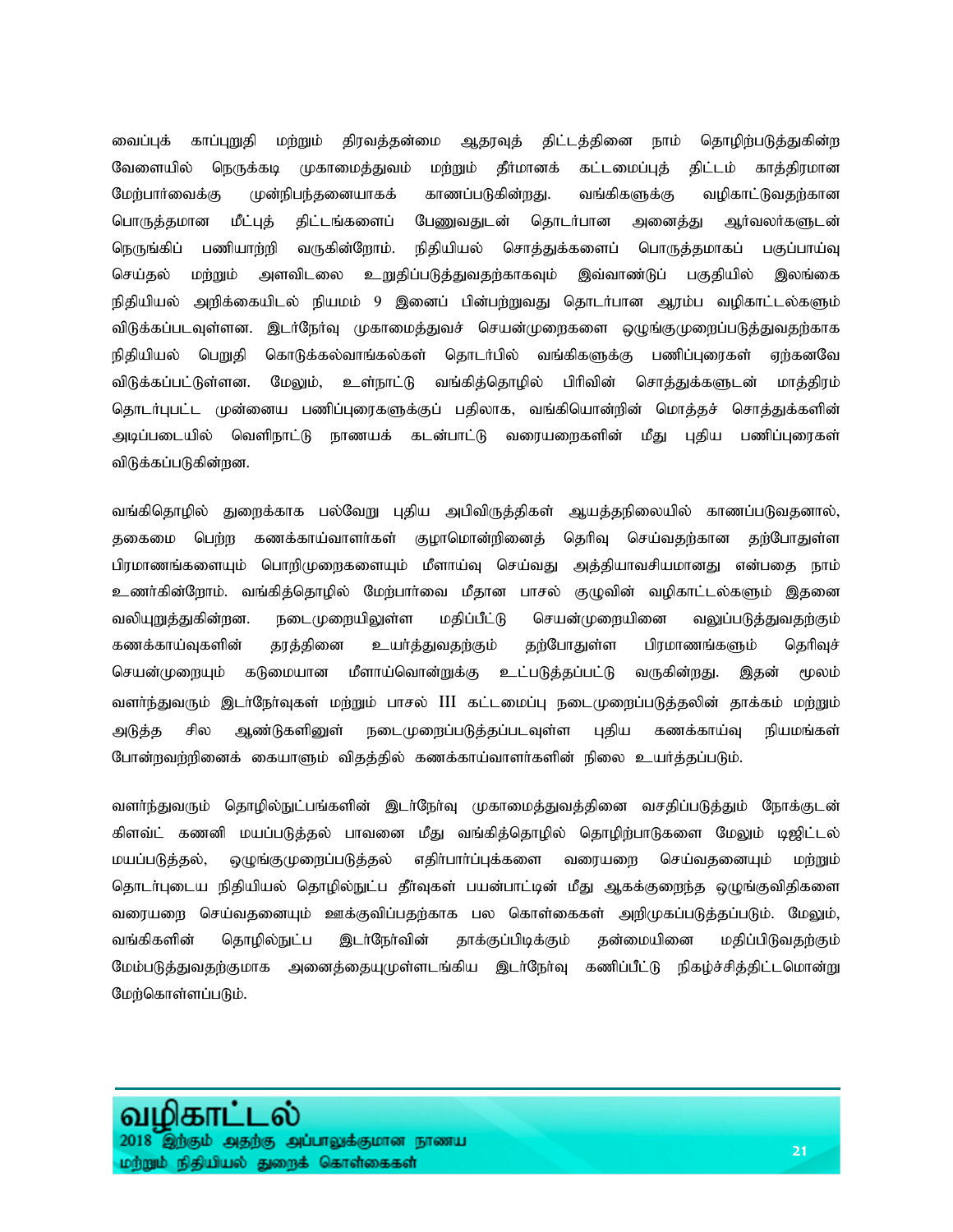கடந்த ஐந்து ஆண்டுகளின் போது வங்கித்தொழில்துறை ஏறத்தாழ ஆண்டுதோறும் 15 சதவீதத்தினால் வளர்ச்சியடைந்துள்ள அதேவேளை, **வங்கியல்லா நிதி நிறுவனங்கள் துறையானது** ஏறத்தாழ 23 சதவீதத்தினால் வளர்ச்சியடைந்துள்ளது. துறையானது ஒப்பீட்டளவில் நிதியியல் முறைமையின் மொத்தச் சொத்துக்களின் ஏறத்தாழ 8 சதவீதம் கொண்ட சிறிய பங்கொன்றிற்கு வகைகூறுகின்ற போதிலும் துறையின் விரைவான வளர்ச்சியும் பரந்தளவிலான சென்றடைவுகளும் முன்கூட்டிய செயற்பாடு மிக்க மேற்பார்வையினையும் ஒழுங்குமுறைப்படுத்தல் வழிகாட்டல்களையும் அவசியப்படுத்துகின்றன. இந்நிறுவனங்களை வலுப்படுத்துவதற்கு பல ஒழுங்குவிதிகள் அறிமுகப்படுத்தப்பட்டுள்ள அதேவேளை சில உரிமம் பெற்ற நிதிக்கம்பனிகள் அழுத்தத்திற்கான சமிக்ஞைகளை காண்பிக்கின்ற அதேவேளையில் வேறு சில உரிமம்பெற்ற நிதிக் கம்பனிகளின் துரித விரிவாக்கமானது ஒழுங்குமுறைப்படுத்தல் தேவைப்பாடுகளுடன் அவற்றின் இணங்கிச் செல்லும் தன்மை குறைவாக இருந்தமையின் காரணமாக கட்டுப்படுத்தப்பட்டுள்ளன. ஒட்டுமொத்த முறைமையின் மீதும் துறையின் ஆற்றல்வாய்ந்த தன்மையினை உறுதிசெய்வதற்கும் அதன் கசிவுத் தாக்கத்தினைக் கட்டுப்படுத்துவதற்கும் வங்கியல்லா நிதியியல் நிறுவனங்களின் தற்போதுள்ள ஒழுங்குமுறைப்படுத்தல் கட்டமைப்பினைத் தொடர்ந்தும் வலுப்படுத்துவதற்கான தேவை மீண்டும் மீண்டும் வலியுறுத்தப்படுகிறது. உபாய முதலீட்டாளர்களின் மூலம் அத்தகைய நிதிக் கம்பனிகளை ஒன்றிணைத்தல் மற்றும் மீள் மூலதனமாக்கலூடாக அத்தகைய பலயீனங்களைத் தீர்ப்பதற்கான முயற்சிகள் ஏற்கனவே முன்னெடுக்கப்பட்டுள்ளன. பணிப்பாளர் சபைக்குப் புறம்பாக, இந்நிறுவனங்களின் மூத்த முகாமைத்துவத்தினரும் இந்நிறுவனங்களின் தொழிற்பாடுகளுக்குச் சமமான முறையில் பொறுப்புடையவர்களாவர். வைப்பாளர்களின் நலவுரித்துக்களைக் கவனத்தில் கொண்டு, தேவைப்படுமாயின், மத்திய வங்கி தவறிழைத்த மூத்த முகாமைத்துவத்தினருக்கெதிராக சட்ட ஏற்பாடுகளை நடைமுறைப்படுத்துவதனையும் பரிசீலனையில் கொள்ளும். நிதியியல் நிறுவனங்கள் தொடர்பிலான பிரச்சினைகள், தடைசெய்யப்பட்ட திட்டங்கள் நுழைவதனைத் தடுத்தல் மற்றும் ஏனைய அதிகாரமளிக்கப்படாத நிதியியல் நடவடிக்கைகளை மேற்கொள்ளுதல் போன்றவற்றினை நடைமுறைப்படுத்தல் மற்றும் தீா்வுகள் தொடா்பில் கடமைகளை ஆற்றுகின்ற அதேவேளை செலாவணி முகாமைத்துவத்துடன் தொடர்புடைய மீறுகைகளை தடைசெய்வதனை உறுதிசெய்வதற்கும் வங்கியின் சட்டம் மற்றும் இணங்குவித்தல் திணைக்களத்தில் ''நடைமுறைப்படுத்தல் பிரிவு'' ஒன்றினை நாம் 2017இன் நடுப்பகுதியில் நிறுவியுள்ளோம். இந்தப் பிரிவானது 2018 சனவரி 01ஆம் நாளன்று ஓர் முழுமையான திணைக்களமாக மாற்றப்பட்டது.

எமது கண்காணிப்பு பொறிமுறைகளை அதிகரிப்பதற்கும் நாம் வழிமுறைகளை மேற்கொண்டுள்ளோம். முன்கூட்டிய எச்சரிக்கை முறைமைகளுக்கான மேம்படுத்தல்களும் மேற்கொள்ளப்பட்டு வருகின்றன. கடந்த ஆண்டின் போது, முன்கூட்டிய செயற்பாடுமிக்க மற்றும் உரிய காலத்திற்கான வழிகாட்டல்களை வழங்குவதற்கு இந்த முறைமை உதவியளித்தது. இதற்கு மேலதிகமாக, தற்போதுள்ள உள்ளக பொறிமுறையும் மீளாய்வுச் செயன்முறையொன்றிற்கு உட்படுத்தப்பட்டுள்ளது.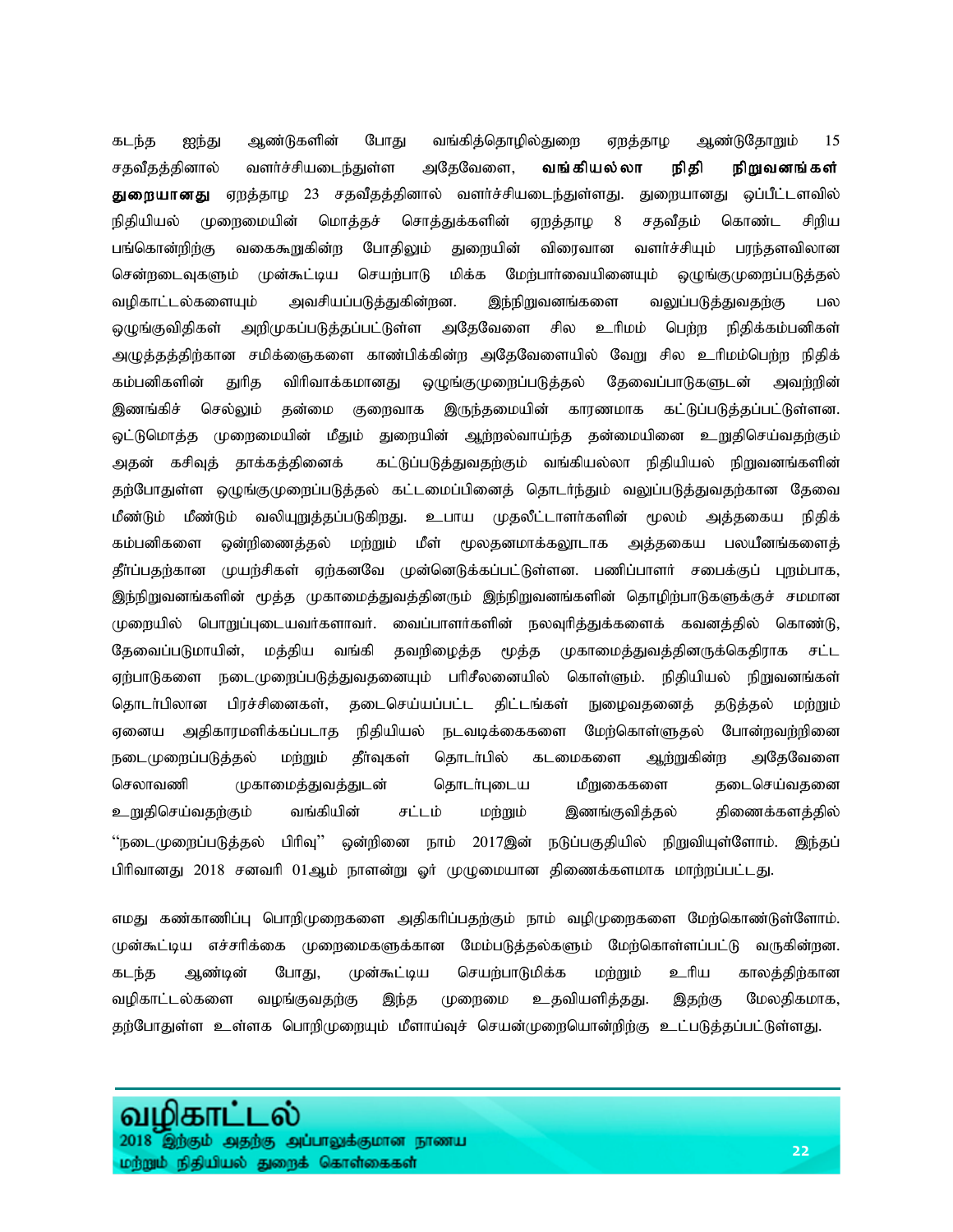வழிகாட்டல் 2017 அறிவிக்கப்பட்டவாறு, உரிமம் பெற்ற நிதிக் கம்பனிகளினதும் சிறப்பியல்பு வாய்ந்த குத்தகைவிடும் கம்பனிகளினதும் மூலதன மட்டங்களை மேலும் வலுப்படுத்த எதிா்பாா்க்கப்படுகிறது. ஆகக் குறைந்த மையமூலதன தேவைப்படுத்தல் 2018 சனவரி 1 அளவில் ரூ.400 மில்லியனில் இருந்து ரூ.1 பில்லியனுக்கும் அதனைத் தொடர்ந்து 2019இல் ரூ.1.5 பில்லியனுக்கும் 2020இல் ரூ.2 பில்லியன் தொகைக்கும் மேல்நோக்கி திருத்தப்பட்டுள்ளது. மூலதன நிலைமையினை வலுப்படுத்துவது தற்போதுள்ள நிறுவனங்களின் தாக்குப்பிடிக்கும் தன்மையினை மேம்படுத்துகின்ற அதேவேளை அதிகளவு நிதியியல் வினைத்திறனையும் செயற்றிறனையும் கொண்ட கம்பனிகள் மாத்திரம் இத்துறையில் நிலைத்திருப்பதற்கு ஊக்குவிக்கும். சந்தையினால் தூண்டப்பட்ட கையேற்பு அல்லது ஒருங்கிணைப்பினூடாக கிட்டிய எதிர்காலத்தில் துறையின் சீரான திரட்சிப்படுத்தலுக்காக மேம்படுத்தப்பட்ட மூலதன நிலைமைகளும் அத்தியாவசியமானவை. கொழும்பு பங்கு பரிவா்த்தனை நிலையத்தில் கடன் தரப்படுத்தலைப் பெற்றுக்கொள்ளுவதற்கும் சுயமாக பட்டியற்படுத்துவதற்கும் உரிமம் பெற்ற நிதிக்கம்பனிகள் மற்றும் சிறப்பியல்பு குத்தகைக்குவிடும் கம்பனிகளை ஊக்கப்படுத்துவது தொடர்பில் கலந்துரையாடல்களும் தற்போது நடைபெற்று வருகின்றன. இதன் பலனாக, நிதியியல் உறுதித்தன்மையும் தொழிற்பாட்டு மேன்மையும் உறுதி செய்யப்பட்டு, அதேவேளை ஆரோக்கியமான போட்டித்தன்மையும் உருவாக்கப்படுகிறது. இடர்நேர்வுகளுக்கான உணர்திறனை மேம்படுத்தும் நோக்குடன் உரிமம் பெற்ற நிதிக் கம்பினகள் மற்றும் சிறப்பியல்பு வாய்ந்த குத்தகைக் கம்பனிகள் 12 சதவீதம் கொண்ட மூலதனப் போதுமை விகிதத்தினை பெறும் விதத்தில் பணிப்புரைகளை விதிப்பதனை நாம் பரிசீலனையில் கொண்டுள்ள வேளையில் கடன்பாட்டாளரின் இடர்நேர்வுத் தோற்றப்பாட்டினை அடிப்படையாகக் கொண்ட கொடுகடன் இடர்நேர்வுகளின் மீதும் வர்த்தக ஏட்டிலுள்ள தொழிற்பாடு மற்றும் சந்தை இடர்நேர்வின் மீது கவனத்தினைச் செலுத்துகின்றோம்.

உறுதியானதும் வலுவானதுமான வங்கியல்லா நிதித் துறையினை உறுதிசெய்யும் நோக்குடன் உரிமம் பெற்ற நிதியியல் நிறுவனங்கள், சிறப்பியல்வு வாய்ந்த குத்தகைக்குவிடும் கம்பனிகளை வலுவான நிதியியல் நிறுவனங்களாக நிலைநிறுத்துவதற்குச் சந்தையினால் தூண்டப்பட்ட கையேற்புக்களும் ஒருங்கிணைப்புக்களும் ஊக்குவிக்கப்படவுள்ள வேளையில் துறையிலுள்ள உறுதியற்ற சிறயளவு நிதிக் கம்பனிகள் குறைக்கப்படும்.

நிதி வர்த்தகச் சட்டமானது, துறையின் பரிணாமடைந்துவரும் பண்புகளுக்கு உரிய கவனம் செலுத்துகின்ற விதத்தில் ஒழுங்குமுறைப்படுத்தல் கட்டமைப்பினை வலுப்படுத்துவதற்கு தற்போது சீரமைக்கப்பட்டு வருகின்றது. அதற்கமைய, உரிமம பெற்ற நிதிக் கம்பனிகள், சிறப்பியல்பு குத்தகைக்குவிடும் கம்பனிகள் மற்றும் அதிகாரமளிக்கப்படாத நிறுவனங்கள் போன்றவற்றின் தீா்மானங்களுடன் தொடா்புபட்ட ஏற்பாடுகளை உள்ளடக்கும் விதத்தில் இது திருத்தப்பட்டு வருகின்றது. மோசடியான செயற்பாடுகளுக்காக வழக்காடல் பொறிமுறையொன்றின் மீது கவனம் செலுத்தப்படும் அதேவேளை பொது நிதியங்களை தவறாக கையாண்டல் செய்தவா்களின் வழக்குத்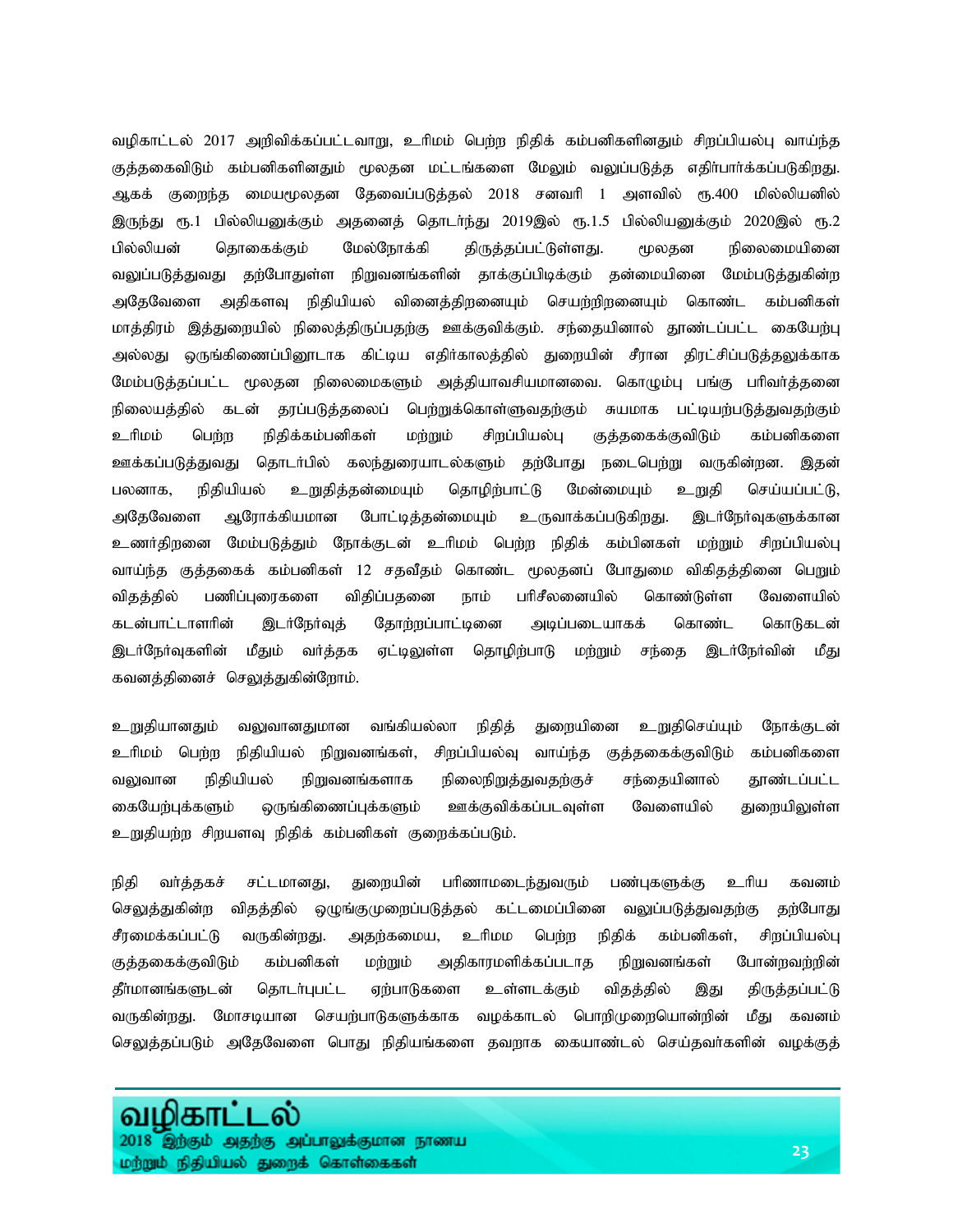தொடுப்புகளையும் விரைவுபடுத்துவதையும் உறுதிசெய்யும். இத்துடன் இசைந்து செல்லும் விதத்தில் வாடிக்கையாளா் பாதுகாப்பினை மேம்படுத்துவதற்கும் இணைந்து காணப்படும் ஒழுங்கீனங்களைத் தடுப்பதற்கும் வாடிக்கையாளா் பட்டயமொன்று அண்மையில் வெளியிடப்பட்டிருக்கிறது.

ஒழுக்கநெறியற்ற கடன் வழங்கும் நடவடிக்கைகளில் ஈடுபடுகின்ற வங்கியல்லா நிதியியல் நிறுவனங்கள் தொடர்பில் விசேடமாக வடக்கு மற்றும் வடமத்திய மாகாணங்களிலுள்ள நிறுவனங்கள் பற்றியும் பொதுமக்களுக்கு கடன் சுமைகளை அதிகரித்தல் பற்றியும் பரந்தளவிலான கரிசனையொன்று காணப்படுகின்றது. அத்தகைய நடவடிக்கைகளைத் தடுக்கும் அதேவேளை உறுதியான விதமொன்றில் இப்பிரச்சினைகள் கையாளப்படும் என்பதனை வலியுறுத்துவதற்கும் நாம் அத்தகைய நிறுவனங்கள் மற்றும் அரசாங்க முகவராண்மைகள் உள்ளடங்கலாக ஏனைய பொது ஆர்வலர்களுடன் மிக செயற்பாட்டுடன் ஈடுபட்டு வருகின்றோம். பொதுமக்கள் விழிப்புணர்வானது அத்தகைய சமூக இடையூறுகளைத் தடுக்கும் என நாம் வலுவாக நம்புகின்றோம். இதனால், வைப்புக்களை ஏற்றுக்கொள்வதற்கு மத்திய வங்கியினால் அதிகாரமளிக்கப்பட்ட நிறுவனங்களில் மாத்திரம் முதலிடுவதன் நன்மைகள் பற்றி வழியுறுத்துகின்ற அதேவேளை அதிகாரமளிக்கப்படாத முதலீட்டுத் திட்டங்களில் ஈடுபடுவதன் ஆபத்துப் பற்றி பொதுமக்களுக்கு அறிவூட்டுவதற்கான பொதுமக்கள் நிகழ்ச்சித் திட்டமொன்றினை நாம் தொடா்ந்தும் மேற்கொள்வோம். மேலும் கிரமமான அடிப்படையொன்றில் முதனிலை வணிகர்களின் கொடுக்கல்வாங்கல்களின் இடர்நேர்வினை மதிப்பிடுவதற்கான மேற்பார்வை பொறிமுறையொன்றினையும் உருவாக்குவதற்கு நாம் எதிர்பார்க்கின்றோம்.

நாட்டின் பரந்த பொருளாதாரத்தின் அபிவிருத்திகளை தொடர்ச்சியாக கண்காணிப்பதற்கு செயற்பாடுமிக்க **பேரண்ட முன்மதியுடைய கண்காணிப்பிலும்** ஒட்டுமொத்த நிதியியல் உறுதிப்பாட்டின் மீதான அவற்றின் தாக்கத்தினை மதிப்பிடுவதிலும் நாம் ஈடுபட்டுள்ளோம். உற்பத்தித்திறனற்ற துறைகளுக்கு மிதமிஞ்சிய கடன்வழங்கல், வங்கியல்லா நிதித் துறையின் மொத்த சொத்துக்களின் வளர்ச்சியிலான தொடர்ச்சியான வீழ்ச்சி, குறைந்த மூலதனத் தாங்கிருப்புக்கள் மற்றும் நலிவடைந்த நிதிக் கம்பனிகளின் பிரசன்னம் போன்ற பிரச்சனைகளை இக்கண்காணிப்பு முயற்சிகள் எடுத்துக்காட்டியுள்ளன. அதற்கமைய, அடுத்துவரும் சில ஆண்டுகளில் திரவத்தன்மை மற்றும் வட்டி வீத இடைவெளிகள் மற்றும் பல்நாணய வெளிநாட்டு செலாவணி இடர்நேர்வுகளைப் பகுப்பாய்வு செய்தல், நிதி நிறுவனங்களின் ஊக்கவாற்றல்களை கண்காணித்தல், நிதியியல் துறையின் கடன் இடா்நோ்வு மதிப்பீடுகளினை அதிகரித்தல் போன்றவற்றினூடாக பேரண்ட முன்மதியுடைய கண்காணிப்பிற்கான நிறுவன ரீதியான கட்டமைப்பினை நாம் தொடா்ந்தும் வலுப்படுத்துவோம். பேரண்ட முன்மதியுடைய எமது கண்காணிப்பின் பாகமொன்றாக உள்நாட்டு நிதியியல் முறைமைக்கான முழுமையான இடர்நேர்வினை இனங்காண்பதற்காக ஆண்டிற்கு இருமுறை என்ற அடிப்படையில் இடர்நேர்வு தொடர்பான முழு அளவீடொன்று மேற்கொள்ளப்பட்டு வருகின்றது. மிகச் சிக்கலான கண்காணிப்பு முறைமையின் பாகமொன்றாக நிதியியல் சூழற்சி வட்டம் மற்றும்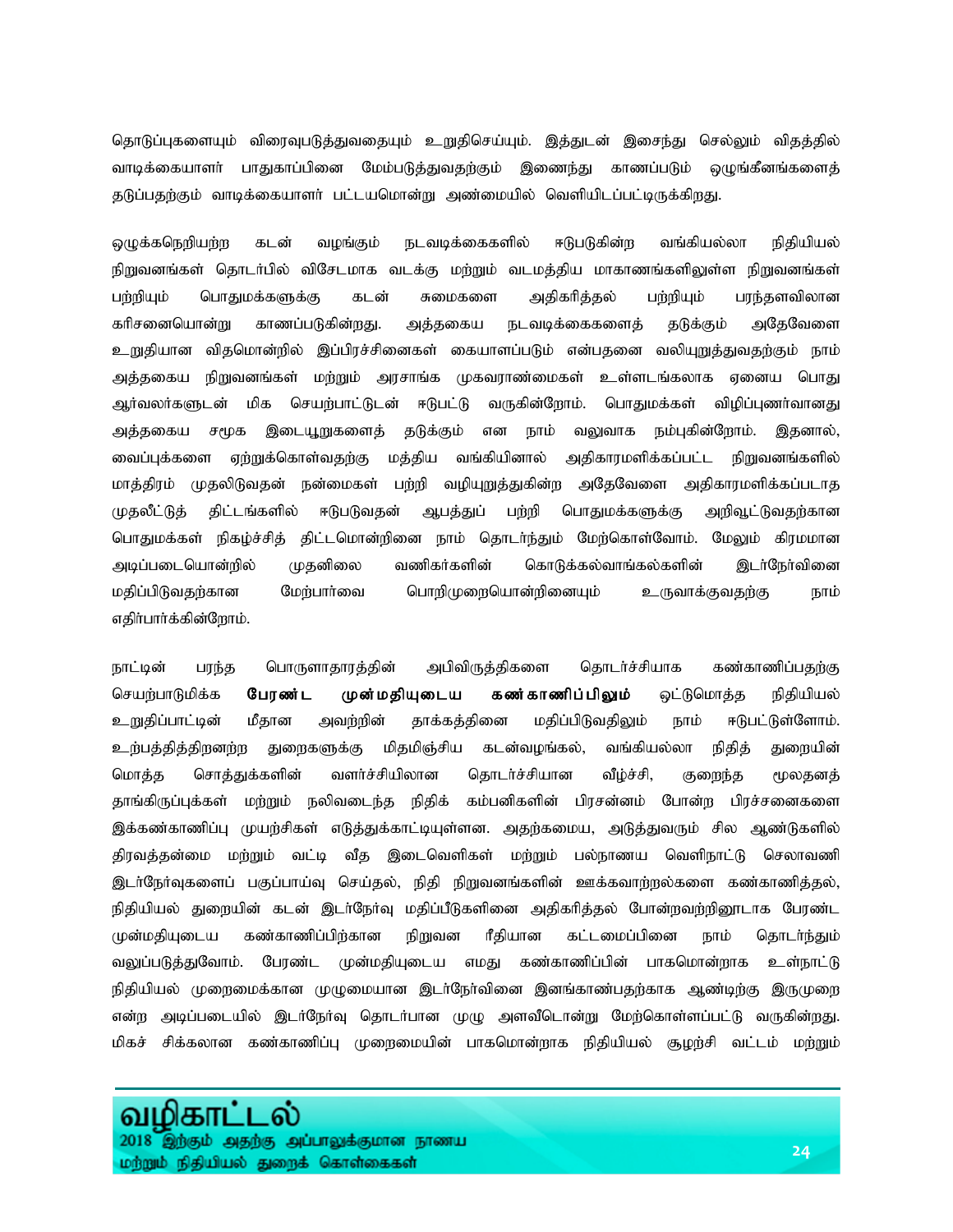வர்த்தக சுழற்சி வட்டம் என்பவற்றை அடையாளம் காண்பதற்கும் பகுப்பாய்வு செய்வதற்கும் வசதிப்படுத்தும் கட்டமைப்பொன்று உருவாக்கப்படவுள்ளது, உரிமம் பெற்ற நிதிக் கம்பனிக்களுக்காக பல்மாறி அழுத்தப் பரீட்சிப்பு உருவாக்கப்படவுள்ளது. இதற்கு மேலாக வீட்டுத் துறை கடன் சுமை பற்றிய நாடளாவிய மதிப்பீடு ஒன்று நடாத்தப்படவுள்ளது.

கொடுப்பனவு மற்றும் தீர்ப்பனவு உட்கட்டமைப்பினை வலுப்படுத்துவது மட்டுமன்றி குறைந்த காசில் தங்கியிருக்கும் சமூகமொன்றினை நோக்கி மாறிச் செல்வதற்கும் வசதியளிக்கும் வழிமுறைகளைப் பின்பற்றுவதிலும் அதனை நடைமுறைப்படுத்துவதிலும் இவ்வாண்டில் மத்திய வங்கி தீவிரமான ஈடுபாட்டினைக் கொண்டிருந்தது. 2018ஆம் ஆண்டுப்பகுதியில் பொதுப் போக்குவரத்து மற்றும் சமூக நன்மைத் திட்டங்கள் போன்றவற்றுடன் தொடர்பான குறைந்த செலவிலான கொடுப்பனவு அட்டையினை அறிமுகப்படுத்துவதனை வசதியளிப்பதற்கான தேசிய அட்டைத் திட்டத்தின் நடைமுறைப்படுத்தலை நாம் கண்காணிப்போம். பின்டெக் உற்பத்திகளின் அதிகரித்த நுழைவு காரணமாக அத்தகைய உற்பத்திகள் மற்றும் அவற்றின் பயன்பாட்டிற்கான இணங்குவிப்புத் தேவைப்பாடுகளை விபரிக்கும் ஒழுங்குமுறைப்படுத்தல் கட்டமைப்பொன்றினை நிறுவ வேண்டியிருக்கும்.

மேலும், அண்மைய காலங்களில் அவதானிக்கப்பட்டவாறு **சைபர் பாதுகாப்பு** எமது நிதியியல் துறையின் உறுதிப்பாட்டிற்கும் நம்பகத்தன்மைக்கும் அச்சுறுத்தலாக விளங்குகிறது. மத்திய வங்கியின் பாதுகாப்பினை பலப்படுத்துவதற்கு மட்டுமன்றி வங்கிகள் மற்றும் ஏனைய நிதியியல் நிறுவனங்களின் மைய முறைமைகள் வலுவான முறையில் பாதுகாக்கப்படுகின்றன என்பதனை உறுதிப்படுத்தும் விதத்தில் நடவடிக்கைகள் ஏற்கனவே எடுக்கப்பட்டிருக்கின்றன. இது தொடர்பில் எதிர்காலத்தில் தொழிற்பாட்டிற்கு வரக்கூடிய கொடுப்பனவு விண்ணப்பங்களுக்காக கொடுப்பனவு விண்ணப்பங்கள் தரவு பாதுகாப்பு நியமங்கள் பின்பற்றப்படுவதனை மத்திய வங்கி ஊக்குவிக்கிறது. பற்று/ வரவு அட்டைகள், இணையத்தள வங்கித்தொழில் மற்றும் செல்லிடத் தொலைபேசியை அடிப்படையாகக் கொண்ட வங்கித்தொழில் கொடுக்கல்வாங்கல்களுக்காக அதேநேர குறுங்தகவல்/ மின்னஞ்சல் எச்சரிக்கைகளுக்கு நாம் பொறுப்பாணை வழங்கியிருக்கிறோம். விற்பனை மையத்திற்கான கொடுக்கல்வாங்கல்கள், இணையத்தள வங்கித்தொழில் அதேபோன்று கணனி வழி அதேநேர மற்றும் செல்லிடத் தொலைபேசி மூன்றாந்தரப்பு நிதிய மாற்றல்களுக்கு இரு காரணி உறுதிப்படுத்தல்கள் பின்பற்றப்படும். மேலும், கொடுப்பனவு மற்றும் தீர்ப்பனவு முறைமை உட்கட்டமைப்பின் நவீனமயப்படுத்தலுக்கு வசதியளிக்கும் பொருட்டு பின்வரும் கொள்கைகள் பின்பற்றப்படும்.

பங்கேற்கும் நிறுவனங்களுக்கு அதேநேர பாரிய பெறுமதி கொண்ட நிதிய மாற்றல்களுக்கு வசதியளிப்பதற்காகவும் அதனைக் கண்காணிப்பதற்காகவும் மிக நவீனத்துவம் வாய்ந்த அதேநேர மொத்தத் தீர்ப்பனவு முறைமையொன்றைக் கொள்வனவு செய்யும் நடவடிக்கைகளில் மத்திய வங்கி ஈடுபட்டிருக்கிறது.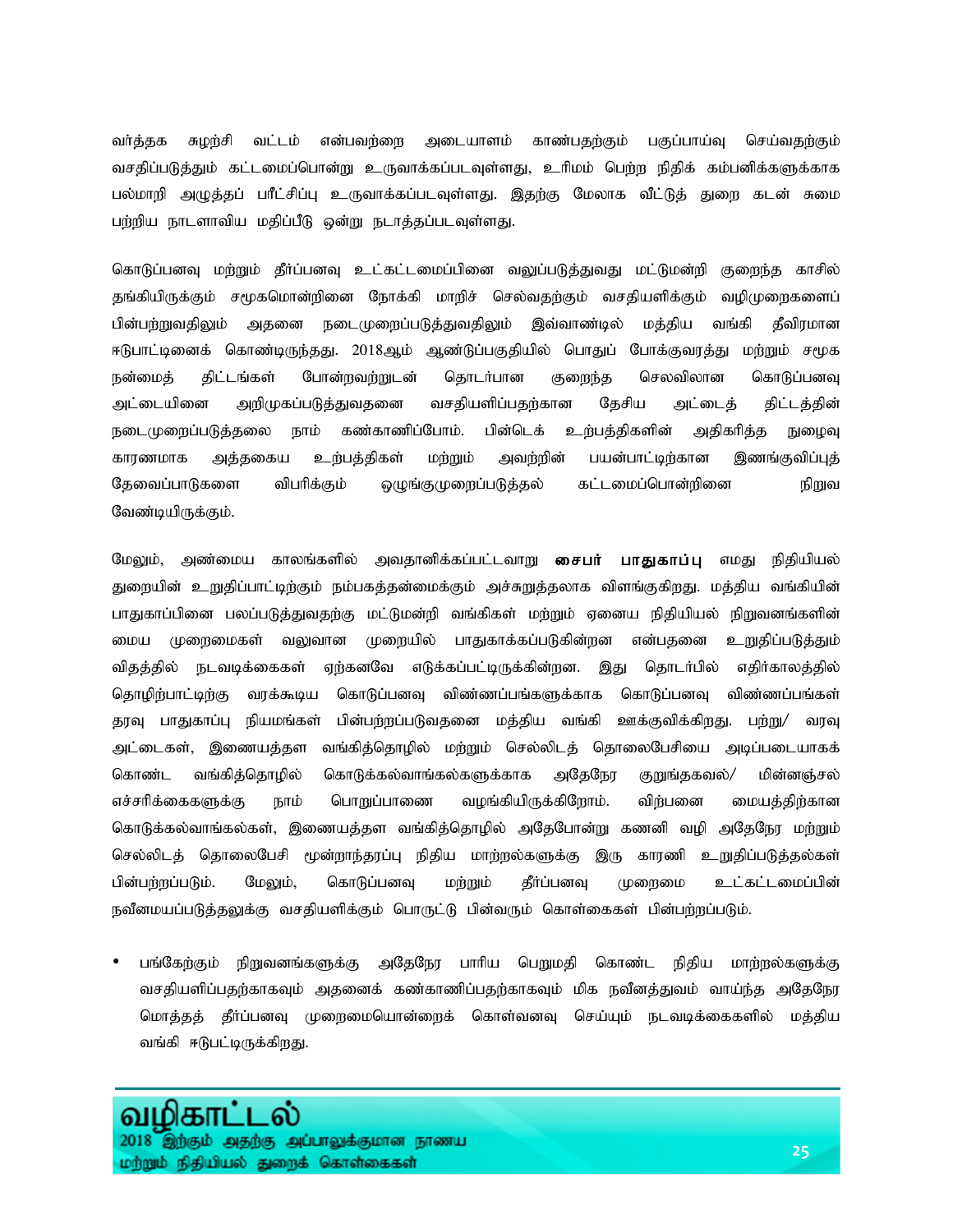- பொதுவாக, வாடிக்கையாளர்களையும் நிதியியல் முறைமையினையும் பாதுகாக்கும் பொருட்டும் செல்லிடத் தொலைபேசிகளை அடிப்படையாகக் கொண்ட இ-பண முறைமைகளின் சுமூகமான தொழிற்பாடுகளை உறுதிப்படுத்துவதற்காகவும் மத்திய வங்கி இம்முறைமைகளின் தலத்திலான மற்றும் தலத்திற்கு வெளியேயான மேற்பார்வையினைத் தொடர்ந்தும் மேற்கொள்ளும்.
- இ-வணிக வர்த்தகப்படுத்தல் மற்றும் இணையத்தள கொடுப்பனவு நுழைவு வழி என்பனவற்றின் பாதுகாப்பான வழிப்படுத்தல்களை இயலுமைப்படுத்துவதற்காக ஒழுங்குமுறைப்படுத்துநா் என்ற ரீதியில் மத்திய வங்கி பொதுமக்களின் நலவுரித்துக்களைப் பாதுகாக்கும் பொருட்டு இ-வணிக வர்த்தகப்படுத்தல் பணிகளை வழங்குவோருக்காக நியமங்கள் வடிவில் தொடர்ச்சியாக கண்காணிப்பினையும் வழிகாட்டல்களையும் வழங்கி வரும்.
- டிஜிட்டல் கொடுப்பனவுப் பொறிமுறை/ முறையியலுக்கு மாறும் விதத்தில் இலங்கையில் காசோலைப் பயன்பாட்டைக் குறைப்பதற்கு கொள்கைகள் பின்பற்றப்படும். ஏதேனும் இலத்திரனியல் சில்லறைக் கொடுப்பனவு முறைமையினூடாக கொடுப்பனவு அறிவுறுத்தல்களை அனுப்புவதற்கு தனியார் துறை மற்றும் அரச நிறுவனங்களுக்கு வசதிகளும் ஊக்குவிப்புக்களும் மத்திய வங்கியினால் வழங்கப்படும்.
- டிஜிட்டல் சூழல் முறைமைக்குள்ளே தற்போதைய முழு நிதியியல் கொடுக்கல்வாங்கல் உட்கட்டமைப்பினையும் மாற்றுவதற்கு பதிவுச் சங்கிலி தொழில்நுட்பமானது முக்கியமான வகிபாகமொன்றினை ஆற்றுவதனால், நாட்டின் ஒழுங்குவிதிகளுக்கமைவாக நிதியியல் நிறுவனங்களுக்கும் பணிகளுக்கும் பகிரப்பட்ட பேரேட்டு முறைமைகளின் ஒருங்கிணைப்பும் வசதியளிக்கப்படும்.
- டிஜிட்டல் நாணயங்களுக்கான உலகளாவிய பிரபல்யத்தன்மை அதிகரித்து வருவதன் காரணமாக நாட்டின் தற்போதைய பொருளாதாரத் தோற்றப்பாட்டில் டிஜிட்டல் சட்டபூர்வ நாணயத்தின் தாக்கத்தினைத் தீர்மானிக்கும் பொருட்டு மத்திய வங்கி ஆய்வொன்றினை மேற்கொள்வதற்கு எண்ணியிருக்கிறது.
- தற்பொழுது கிடைக்கத்தக்கதாகவுள்ள மற்றும் தொடர்ச்சியான அடிப்படையில் உத்தேசிக்கப்பட்டுள்ள கொடுப்பனவு மாதிரிகள் தொடர்பில் அடிமட்டத்திலிருந்து நிறுவனங்கள் ரீதியான மட்டங்கள் வரை விழிப்புணர்வினை உருவாக்குவதற்காக மத்திய வங்கி அடிப்படை பகுப்பாய்வு அணுகுமுறையொன்றினை பயன்படுத்துவதனை நோக்கமாகக் கொண்டிருக்கிறது.
- கொடுப்பனவு அட்டைகள் மற்றும் செல்லிடக் கொடுப்பனவுகளின் புதிய அபிவிருத்திகளுக்கு வசதியளிக்கும் பொருட்டு, மத்திய வங்கி திருத்தப்பட்ட கொடுகடன் அட்டை வழிகாட்டல்களை விடுக்க எண்ணியுள்ளதுடன் செல்லிடத் தொலைபேசி மென்பொருட்களுக்குக் குறைந்தபட்ச இணங்குவிப்பு நியமங்கள் மீதான வழிகாட்டல்கள் செல்லிடத் தொலைபேசி மென்பொருட்களுக்கான கொடுப்பனவுப் பணிகளைத் தொழிற்படுத்துகின்ற, வசதிப்படுத்துகின்ற, வழங்குகின்ற ஏதேனும் நிறுவனங்களுக்கே ஏற்புடைத்தாகும்.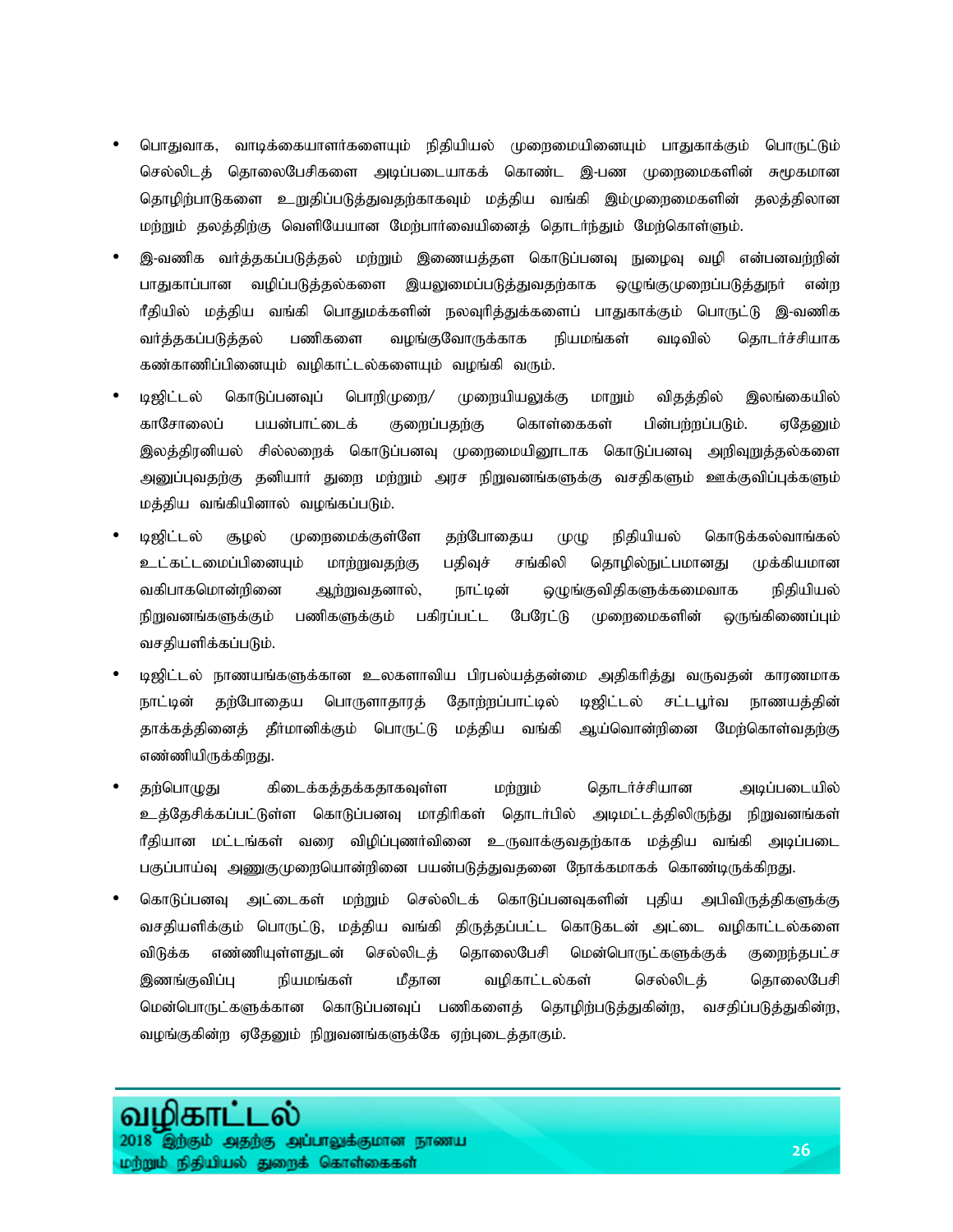நிதியியல் புலனாய்வுச் சூழலை வலுப்படுத்தும் நோக்குடன், நிதியியல் நடவடிக்கை செயலணிக் குழுவின் விதந்துரைப்புக்களை மிகக் காத்திரமான முறையில் நடைமுறைப்படுத்துவதற்காக பணம் தூயதாக்கலுக்கெதிரான மற்றும் பயங்கரவாதத்திற்கு நிதியிடலை ஒழித்தல் மீதான கொள்கைகளை அபிவிருத்தி செய்வதற்காக ஆர்வலர்களுடன் தொடர்ந்தும் இணைந்திருப்போம். பன்னாட்டு விதந்துரைப்புக்களுடன் இசைந்து செல்லும் விதத்தில் 2006ஆம் ஆண்டின் 06ஆம் இலக்க நிதியியல் கொடுக்கல்வாங்கல் அறிக்கையிடல் சட்டம் மற்றும் 2006ஆம் ஆண்டின் 05ஆம் இலக்க பணம் தூயதாக்கலுக்கெதிரான சட்டம் என்பனவற்றைத் திருத்துவதற்கு/ இரத்துச் செய்வதற்கு நடவடிக்கைகள் எடுக்கப்படும். குற்றவியல் விடயங்கள் சட்டத்தின் பரஸ்பர உதவிகள், அரசுசார்பற்ற நிறுவனங்கள் சட்டம் மற்றும் நம்பிக்கைப் பொறுப்புக் கட்டளைச் சட்டம் என்பனவற்றைத் திருத்துவதற்கு ஆர்வலர்களுடன் வசதிப்படுத்தல் மற்றும் இணைப்பு நடவடிக்கைகளையும் நாம் மேற்கொள்வோம்.

2014இல் முக்கிய ஆர்வலர்களைப் பிரதிநிதித்துவப்படுத்தும் எழுபதிற்கு மேற்பட்ட தொழில்சார் நிபுணர்களின் ஆதரவுடன் பணம் தூயதாக்கலுக்கெதிரான/ பயங்கரவாத நிதியிடலை ஒழித்தல் தொடர்பான தேசிய இடர்நேர்வு மதிப்பீடொன்றினை மத்திய வங்கியினால் மேற்கொள்ளப்பட்டது. 2018இல் நாம் தேசிய இடர்நேர்வு மதிப்பீட்டு அறிக்கையினை இற்றைப்படுத்தும் நடவடிக்கைகளை மேற்கொள்வோம். ஆர்வலர்கள் பணம் தூயதாக்கலுக்கெதிரான/ பயங்கரவாத நிதியிடலை ஒழித்தல் தொடர்பில் புள்ளிவிபரங்களைப் பேணும் பொருட்டு தனிப்பட்ட தரவுத் தளத்தினை அபிவிருத்தி செய்வதற்கு ஆர்வலர்களுக்கு உதவுவதற்காக இலங்கையின் தகவல் மற்றும் தொடர்பூட்டல் முகவருடனும் இணைப்புக்களை மேற்கொள்வோம்.

மேலும், அதிகளவில் பெருகிவரும் நிதியிடல் மீதான ஐக்கிய நாடுகளின் தீர்மானங்களை (ஐக்கிய நாடுகள் பாதுகாப்பு சபை 1718 மற்றும் ஐக்கிய நாடுகள் பாதுகாப்பு சபை 2231) நடைமுறைப்படுத்துவதற்காக வெளிநாட்டு அலுவல்கள் அமைச்சுடனும் ஏனைய ஆர்வலர்களுடனும் நாம் இணைப்புக்களை மேற்கொண்டு வருகிறோம். மேலும், எமது பன்னாட்டு கடப்பாடுகளைப் பூர்த்தி செய்வதற்காகவும் ஒத்துழைப்புக்களை வலுப்படுத்திக் கொள்வதற்காகவும் எக்மவுண்ட் குழுமம் உட்பட பன்னாட்டுச் சமூகத்துடன் நாம் தொடர்ந்தும் இணைப்பிலிருந்து வருகிறோம்.

2017ஆம் ஆண்டுப்பகுதியில், மத்திய வங்கி, உரிமம் பெற்ற நுண்பாக நிதிக் கம்பனிகளுக்குப் பணிப்புரைகளை விடுத்ததன் மூலமும் தன்னார்வ சமூகப் பணிகள் அமைப்புக்களின் பதிவாளருக்கு கோட்பாடுகளையும் நியமங்களையும் வழிகாட்டல்களையும் விடுத்ததன் மூலமும் நுண்பாக நிதி அரசுசார்பற்ற நிறுவனங்களின் ஒழுங்குமுறைப்படுத்தல் மற்றும் மேற்பார்வையின் மூலமும் **நுண்பாக நிதித் துறைக்கான** ஒழுங்குமுறைப்படுத்தல் கட்டமைப்பினைத் தொடர்ந்தும் வலுப்படுத்தியது. பொருத்தமான ஒழுங்குமுறைப்படுத்தல் கட்டமைப்பு, நுண்பாக நிதி வாடிக்கையாளர்களுக்காக ஒருமுகப்படுத்தப்பட்ட வாடிக்கையாளர் பாதுகாப்புக் கட்டமைப்பு என்பனவற்றினூடாக வைப்புக்களை ஏற்காத நுண்பாக கொடுகடன் நிறுவனங்களை ஒழுங்குமுறைப்படுத்தல் உட்பட இத்துறையினை மிகக்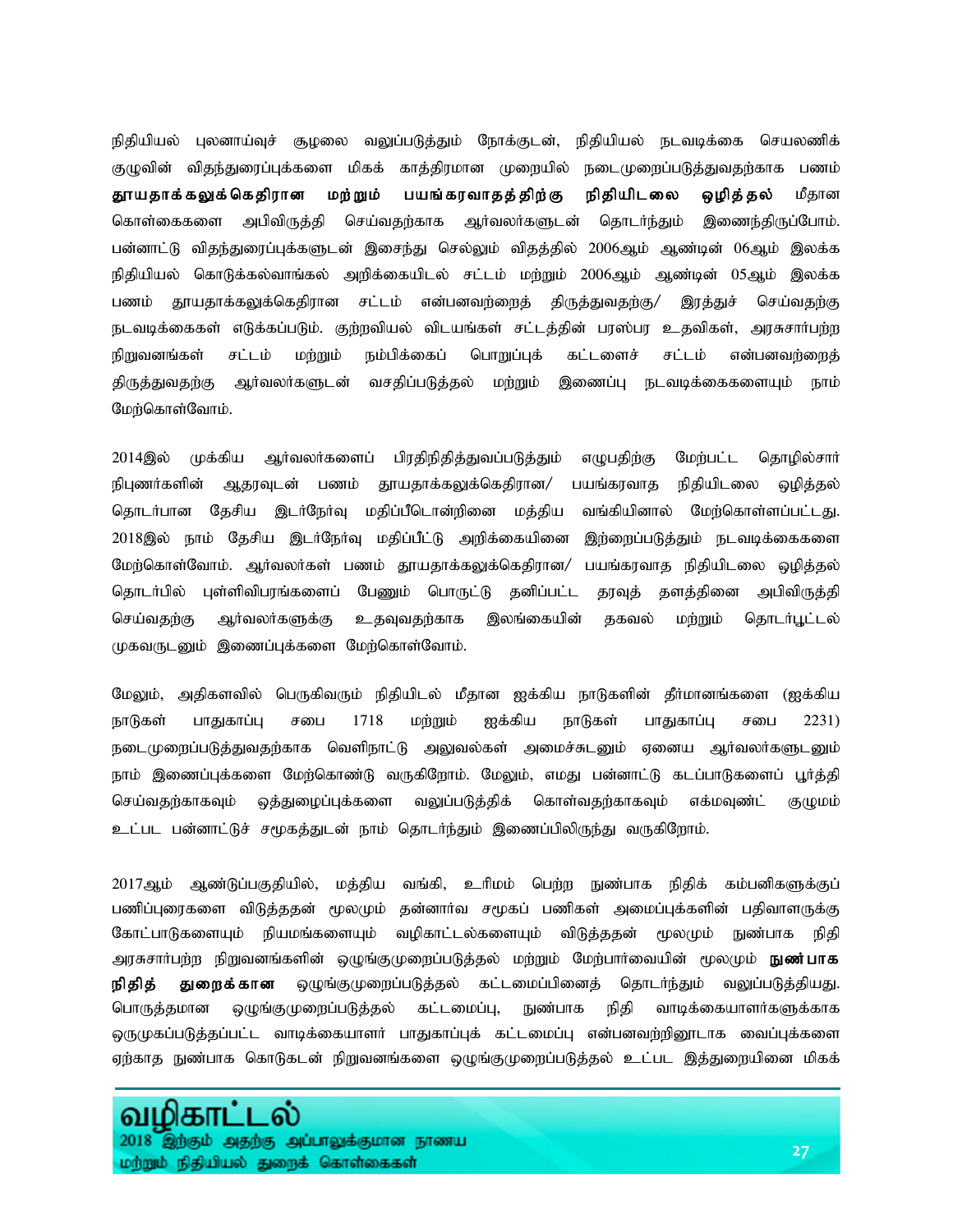காத்திரமான ஒழுங்குமுறைப்படுத்துவதற்கான திருத்தங்களுக்கு ஆலோசனை வழங்கும் பொருட்டு நுண்பாக நிதிச் சட்டத்தினை மீளாய்வு செய்யும் நடைமுறையினை நாம் மேற்கொண்டு வருகின்றோம். நுண்பாக நிதிக்கான ஒழுங்குமுறைப்படுத்தல் மற்றும் மேற்பார்வை பொறிமுறையினை வலுப்படுத்துவதற்காக அடுத்துவரும் காலப்பகுதியில் மேலும் பணிப்புரைகளை விடுப்பதற்கு நாம் திட்டமிட்டிருக்கிறோம்.

மேலும், நுண்பாக நிதிச் சட்டத்தின் அதிகார வரம்பிலிருந்து விலக்களிக்கப்பட்ட பெரும் எண்ணிக்கையிலான ஒழுங்குமுறைப்படுத்துநர்களினால் நுண்பாக நிதி நிறுவனங்கள் ஒழுங்குமுறைப்படுத்தப்பட்டு வருவதன் காரணமாக அனைத்தையுமுள்ளடக்கிய விதத்தில் நுண்பாக நிதித் துறையினை ஒழுங்குமுறைப்படுத்துவது இடர்ப்பாடானது என்பதனை நாம் அடையாளம் கண்டிருக்கிறோம். ஆகவே, இவ்வாண்டுப் பகுதியில் நுண்பாக நிதி நிறுவனங்களின் midj ;ijAKs ;slf ;fpa xOq ;FKiwg ;gLj ;JeHfis cs ;slf ;fpa ஒழுங்குமுறைப்படுத்துநர்களிடையேயான குழு ஒன்றினைக் கூட்டுவதற்கு இருக்கிறோம்.

மற்றைய நிதி நிறுவனங்களை ஒழுங்காக்குவது தொடர்பில் நாம் ஒவ்வொரு சாத்தியமான முயற்சிகளையும் மேற்கொள்கின்ற வேளையில் எமது சொந்த நிறுவனத்தினையும் ஒழுங்கில் வைத்திருத்தல் வேண்டும். இதற்கு இசைவாக, **தொழில்முயற்சியின் அடிப்படையிலான இடர்நேர்வு முகாமைத்துவக் கட்டமைப்பு** மற்றும் இணங்குவிப்புக்களை வலுப்படுத்தல் என்பனவற்றை நடைமுறைப்படுத்துவது எமது முன்னுரிமைக்குரிய உபாயங்களில் ஒன்றாக அடையாளம் காணப்பட்டிருக்கிறது. இடர்நேர்வு முகாமைத்துவத் துறையிலுள்ள மத்திய வங்கித்தொழிலில் புதிய போக்குகளுடன் இசைந்து செல்லும் விதத்தில் தொழில்முயற்சியின் அடிப்படையிலான இடர்நேர்வு முகாமைத்துவக் கட்டமைப்பினை நடைமுறைப்படுத்துவது இடர்நேர்வு முகாமைத்துவத்திற்கான அனைத்தையுமுள்ளடக்கிய வியாபார அணுகுமுறையினை நோக்கி நகரும் விதத்தில் ''மூடப்பட்ட அடிப்படையிலான'' அணுகுமுறையிலிருந்து வெளியேறுவதற்கு உதவுகிறது. தொழில்முயற்சியை அடிப்படையாகக் கொண்ட இடர்நேர்வு முகாமைத்துவக் கட்டமைப்பு அனைத்து மட்டங்களுக்குமிடையேயான முரண்பாடற்ற அடிப்படைகள் மற்றும் அமைப்பியல் சாா்ந்த ஒழுங்குமுறைகளுடன் கூடிய ஒருமுகப்படுத்தப்பட்ட அணுகுமுறைகளைப் பயன்படுத்தி அமைவிடங்கள் மற்றும் திணைக்களங்கள் அனைத்து இடர்நேர்வுகளையும் ஒருங்கிணைக்கப்பட்ட முறையில் மேற்பார்வை செய்வதற்கும் மத்திய வங்கி முழுவதிலும் இடர்நேர்வு முகாமைத்துவத்தினை நடைமுறைப்படுத்தல், கண்காணித்தல், மீளாய்வு செய்தல் மற்றும் தொடர்ச்சியாக மேம்படுத்தல் என்பனவற்றை இயலுமைப்படுத்துகிறது. கூடியளவு தகவல்களுடன் கூடிய இடர்நேர்வுகளை அறிந்த மேல் மட்டத்தில் செய்யப்படும் தீர்மானங்களுக்கு நாம் ஆதரவளிக்கும் அதேவேளையில் இடர்நேர்வுகளைத் தணிக்கும் காலாச்சாரத்தினை வலுப்படுத்துவதிலும் உள்ளக ஆளுகைகளை அதிகரிப்பதிலும் இடர்நேர்வு முகாமைத்துவ செலவுகளை உச்சப்படுத்துவதிலும் மூலவளங்களைச் சிக்கனமான முறையில் பயன்படுத்துவதனை ஊக்குவிப்பதிலும் நாம் ஈடுபட்டிருக்கின்ற அதேவேளையில் ஆர்வலர்களினதும் சமூகத்தினதும் நம்பிக்கையினை பெருமளவிற்குக் கட்டியெழுப்பி வருகிறோம்.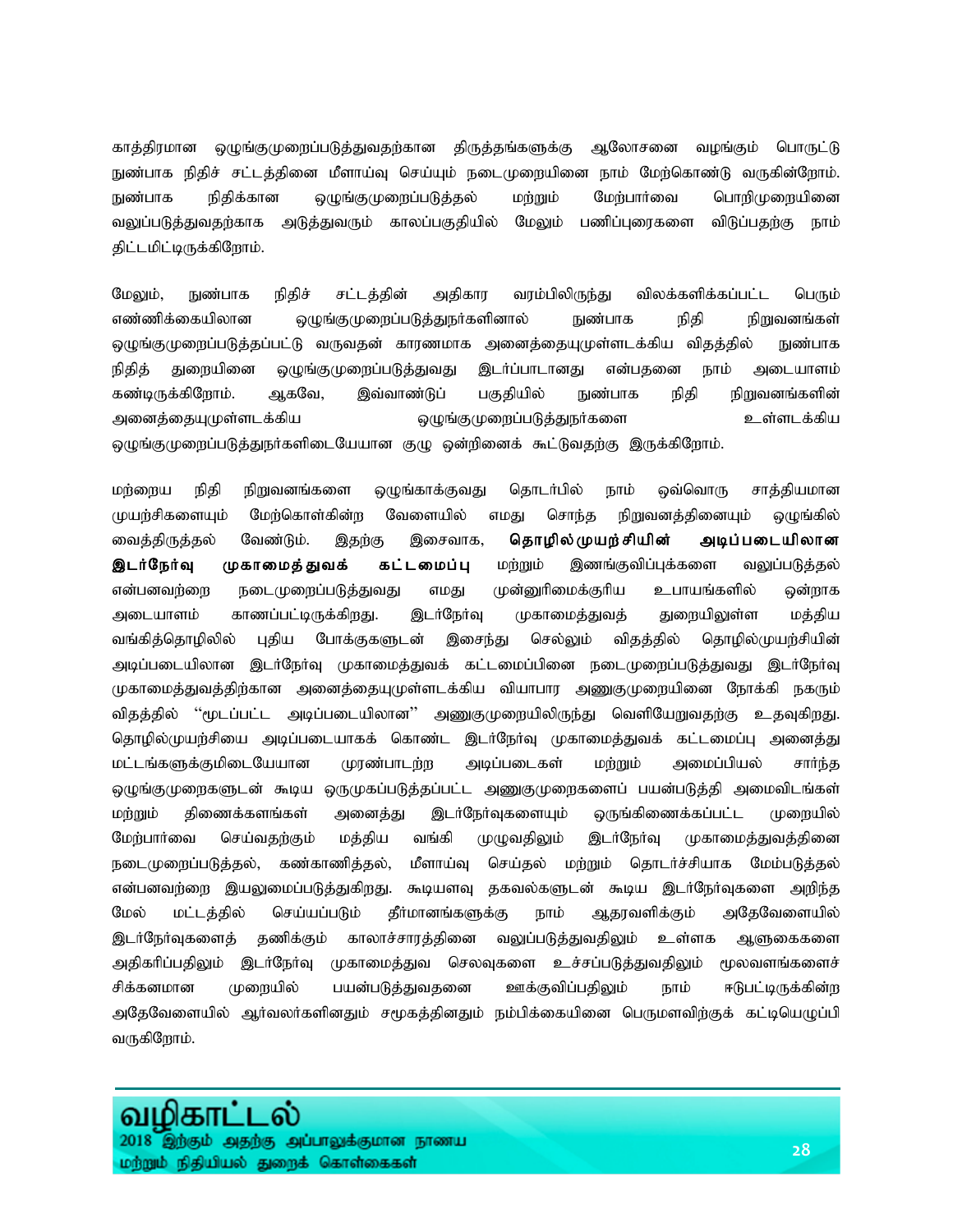முக்கியமான மூலமொன்றாக ''மூன்று அடுக்குப் பாதுகாப்பு'' மாதிரியொன்றுடன் சேர்த்து புதிய இடர்நேர்வு ஆளுகை மற்றும் இடர்நேர்வு முகாமைத்துவ அமைப்பொன்று நிறுவப்படுவதற்கு எதிர்பார்ப்பதுடன் மத்திய வங்கி முழுவதற்குமாக ஒட்டுமொத்த இடர்நேர்வு முகாமைத்துவக் கொள்கைக் கூற்றொன்று நடைமுறைக்கிடப்படும். பன்னாட்டு ரீதியில் ஏற்றுக்கொள்ளப்பட்ட நியமங்களுடன் இசைந்து செல்லும் விதத்தில் அபிவிருத்தியடைந்து வரும் இடர்நேர்வு பதிவேடுகளுக்கான முன்னுரிமை மற்றும் தொடர்பான தகவல் தொழில்நுட்ப உட்கட்டமைப்பு அபிவிருத்திகளுடன் சேர்ந்த தற்செயல் நிகழ்வுகளை அறிக்கையிடுகின்ற பொறிமுறை என்பனவற்றிற்கு முன்னுரிமை வழங்கப்படும். மத்திய வங்கியின் முழு விடயங்களையும் நடைமுறைப்படுத்துவது வங்கியில் இடர்நேர்வு மற்றும் இணங்குவிப்புக் கலாச்சாரத்தினை மனதில் பதிய வைப்பதற்கு உதவும். மேலும், தரமிடல் முறைமையின் இசைந்து செல்லும் இணங்குவிப்புக்களுடன் நடைமுறைப்படுத்தக்கூடிய உலகளாவிய அடிப்படை அளவு குறியீடொன்றுடன் இணங்கிச் செல்லும் விதத்தில் இணங்குவிப்பு கட்டமைப்பொன்று அபிவிருத்தி செய்யப்படும்.

#### வழிகா \_ல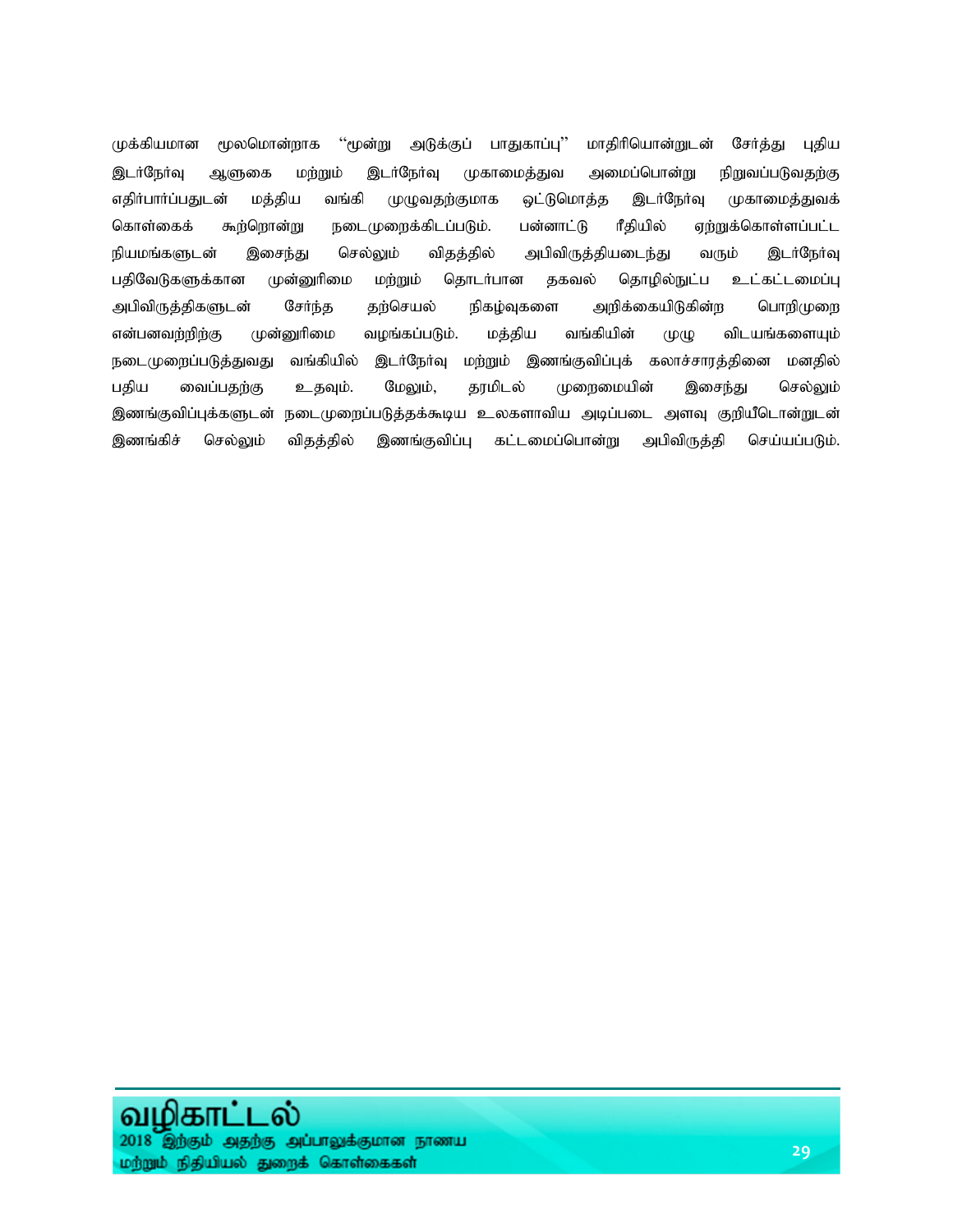#### $\boldsymbol{4}$ . பரந்த பொருளாதாரத்தை வலுப்படுத்துவதற்கான கொள்கைகள்

இதுவரையில் நாம் கலந்தாராய்ந்தது என்னவெனில், மத்திய வங்கியின் மையத் தொழிர்பாடுகளுடன் இணையப்பெற்ற எதிர்காலத் திட்டங்களும் கொள்கைகளுமாகும். இக்கொள்கைகளுக்கு மேலதிகமாக, வேறுபல நடவடிக்கைகளிலும் நாம் ஈடுபட்டுள்ளோம். இவற்றை அரசாங்கத்தின் சாா்பிலான துணைத் தொழிற்பாடுகள் மற்றும் முகவர் தொழிற்பாடுகள் என குறிப்பிடுகின்றோம்.

#### நாணய முகாமைத்துவம்

நீங்கள் அறிந்தவாறு, பொதுமக்களின் பாவனைக்கு நாணயம் கிடைக்கப்பெறுகின்றது என்பதனை உறுதிசெய்வதற்கு மத்திய வங்கி எப்போதும் நடவடிக்கைகளை எடுத்துள்ளது என்பதுடன் 2017இல் இதனை நாம் தொடர்ந்தும் முன்னெடுத்த அதேவேளை நாணயத் தொழிற்பாடுகளையும் செயன்முறைப்படுத்தல்களையும் மேம்படுத்துவதற்கு சகல முயற்சிகளையும் எடுத்தோம்.

மிக முக்கியமாக, குறைபாடுகளற்ற நாணயத் தாள்களை உறுதி செய்யும் நோக்குடன் புதிதாக அச்சிடப்பபடும் நாணயத் தாள்களின் தரத்தினை மேம்படுத்துவதற்காக நாணயத் தாள்களைத் தனித்தனியாகப் பரீட்சிக்கும் முறைமையொன்றினை நாம் அறிமுகப்படுத்தியுள்ளோம். சந்தைக்கு பாதுகாப்பான மற்றும் தங்குதடையற்ற நாணயப்பாய்ச்சலினை வசதிப்படுத்தும் பொருட்டு வேறு பல உள்ளகச் செயன்முறைகளும் மேம்படுத்தப்பட்டு தரமுயர்த்தப்பட்டன.

முன்னோக்கிச் செல்கையில், நாணயத்தின் தரநிர்ணயங்களைப் பேணுவது மத்திய வங்கியின் நாணய முகாமைத்துவக் கொள்கையில் தொடர்ந்தும் முக்கிய இடத்தை வகிக்கும். இந்நோக்கில், தூய்மையான நாணயத் தாள் கொள்கையினை நடைமுறைப்படுத்துவதனை மேலும் வலுப்படுத்துவதற்கும் தூய நாணயத் தாள் சுற்றோட்டத்தினூடாக வெளிநாட்டுப் பிரசைகள் மத்தியில் இலங்கை பற்றிய நன்மதிப்பினை அதிகரிக்கும் நோக்குடனும் வேண்டுமென்றே சேதப்படுத்தப்பட்ட, மாற்றம் செய்யப்பட்ட அல்லது உருச்சிதைக்கப்பட்ட நாணயத் தாள்களை 2018 ஏப்பிறல் 1ஆம் திகதி முதல் ஏற்றுக்கொள்வதை தவிர்க்குமாறு உரிமம் பெற்ற வர்த்தக வங்கிகள் அறிவுறுத்தப்பட்டுள்ளன.

நாணயக் குத்தியின் உலோகங்களை மாற்றுவதன் மூலம் 2018இல் புதிய குத்தித் தொடரொன்றினை வெளியிடுவதற்கும் நாம் திட்டமிடுகின்றோம். இது குத்திகளை தயாரிக்கும் செலவினைக் குறைக்கும் அதேவேளை அவற்றின் பாவனைக் காலத்தினையும் அதிகரிக்கும்.

நடுத்தர காலத்தில், நாணயத் தொழிற்பாடுகளை மேம்படுத்துவதற்காக அதி நவீன காசு நிலையம் ஒன்றினை நிறுவுவதற்கும் நாம் உத்தேசிக்கின்றோம். அத்துடன், நாட்டில் கேள்வியினை நிறைவுசெய்வதில் குத்தி விநியோகத்தினையும் மீள்சுற்றோட்டத்தினையும் சீராக்குவதற்கு தீவுமுழுவதும் குத்தி விநியோக/ மீள்சுழற்சி இயந்திரங்களை நிறுவதற்குத் திட்டங்கள் ஆரம்பிக்கப்பட்டுள்ளன.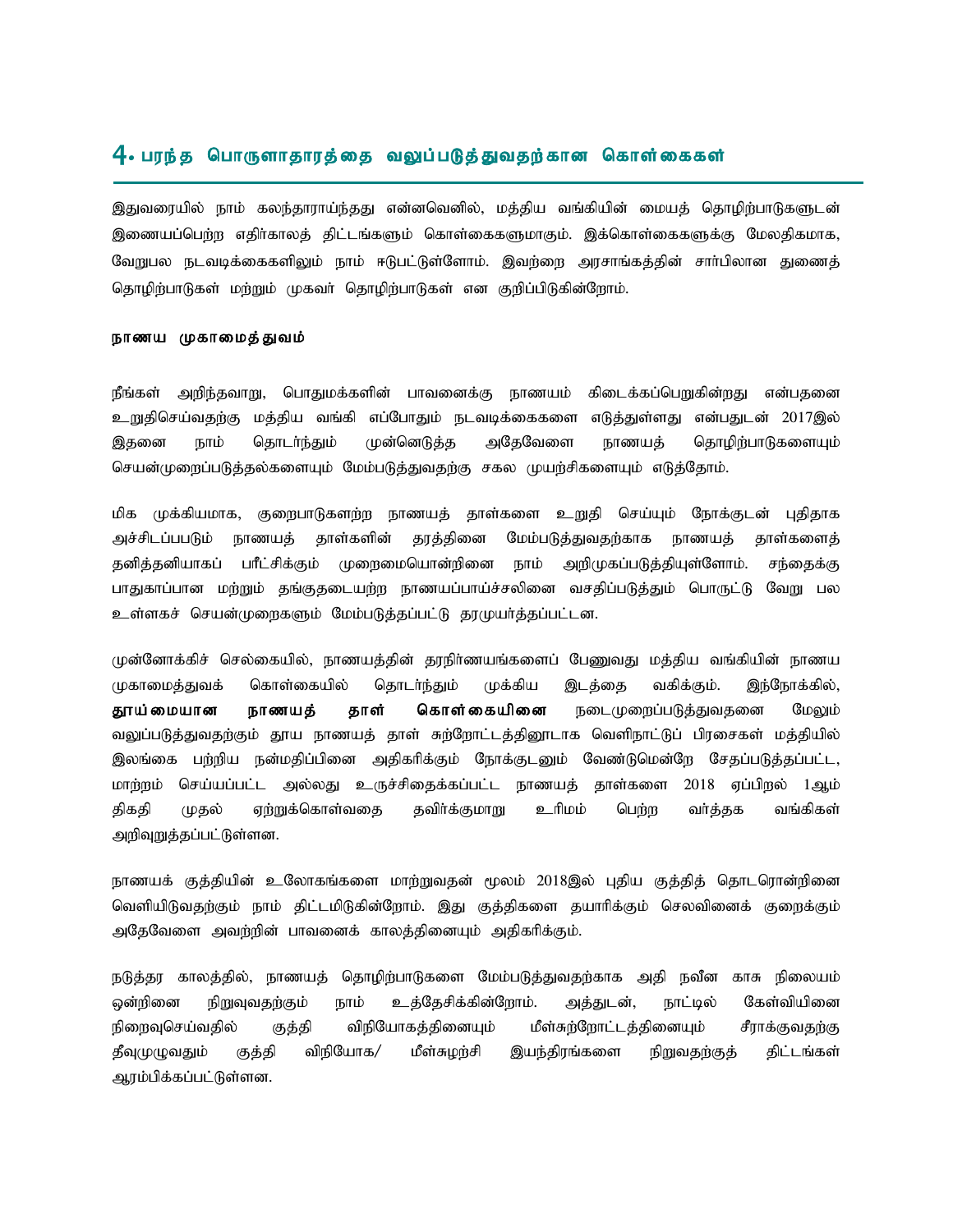#### பொதுப்படுகடன் முகாமைத்துவம்

பாரியளவு படுகடன் இருப்பொன்றினை முகாமை செய்கின்ற அதேவேளை உள்நாட்டு மற்றும் வெளிநாட்டு நிதியளித்தலுக்கிடையில் முறையான கலப்பு ஒன்றினை பேணுவதில் சவால்மிக்க அதிகூடிய முன்னுரிமைப்படுத்துவதில் ஒன்றாக முன்மதியுடைய படுகடன் முகாமைத்துவத்தினை நாம் கருதுகின்றோம். உண்மையில், ஊழல்வாய்ப்பு மிக்க படுகடன் சுழற்சியிலிருந்து விலகிச் செல்வதற்கு படுகடன் நீடித்துநிலைத்திருக்காத தன்மையினை உறுதிசெய்வதற்கான அதன் பணியில் மத்திய வங்கி உபாய முன்னிரிமையொன்றாக முன்மதியுடைய படுகடன் முகாமைத்துவத்தினை ஏற்படுத்தியுள்ளது. நீங்கள் அனைவரும் அறிந்தவாறு அரசாங்கத்தின் படுகடன்களைத் திரட்டுதல், முகாமை செய்தல் மற்றும் கடன்களின் தீா்ப்பனவு என்பவற்றிற்கு மத்திய வங்கி பொறுப்புடையதாக இருப்பதுடன் அரசாங்கத்தின் நிதியளித்தல் தேவைப்பாடுகள் சரியான நேரத்தில் சாத்தியமான ஆகக்குறைந்த செலவில் நிறைவேற்றப்படுவதனை உறுதிசெய்யும் அதேவேளை அரசாங்கம் சாா்பில் பெற்றுக்கொள்ளப்படும் படுகடன்களின் நீடித்துநிலைக்கும் தன்மையினை உறுதிசெய்யும் குறிக்கோளுடன் அதன் பணிகளைக் கொண்டு நடாத்துகின்றது.

முன்னைய வழிகாட்டலில் எடுத்துக்காட்டப்பட்டவாறு, படுகடன் முகாமைத்துவ தொழிற்பாடுகளின் வெளிப்படைத்தன்மையினை அதிகரிப்பதற்கு 2017இல் பல நடவடிக்கைகள் எடுக்கப்பட்டன. 2017இன் a+iyapy ; murhq ;fj ;jpd ; cs ;ehl ;L fld ;ghLfspd ; tpidj ;jpwidAk ; வெளிப்படைத்தன்மையினையும் மேலும், அதிகரிப்பதற்காக 2017 யூலையில் திறைசேரி முறிகளுக்கான புதிய முதன்மை வழங்கல் முறைமையொன்று அறிமுகப்படுத்தப்பட்டது.

முதலாந்தர ஏலச் செயன்முறைகளினதும் அரசாங்கப் பிணையங்கள் சந்தையினதும் வெளிப்படைத்தன்மை மற்றும் ஊகத்தன்மை போன்றவற்றை மேலும், அதிகரிக்கும் நோக்குடன் மீண்டும் மீண்டும் நிகழும் அடிப்படையொன்றில் மத்திய வங்கியின் வெப்தளத்தில் அரசாங்கப் பிணையங்களுக்கான வழங்கல் கலண்டர் ஒன்றினை நாம் வெளியிட்டுள்ளோம்.

முன்னோக்கிப் பார்க்கையில், 2018ஆம் ஆண்டில் பொதுப்படுகடன் முகாமைத்துவத்தின் பாதுகாப்பு, வினைத்திறன் மற்றும் வெளிப்படைத்தன்மையினை மேலும் அதிகரிப்பதற்கு நாம் தொடர்ந்தும் பணியாற்றுவோம். 2018இன் ஆரம்பப்பகுதியில் பொறுப்பு முகாமைத்துவச் சட்டம் இயற்றதலுக்குட்பட்டு பொறுப்பு முகாமைத்துவ நடவடிக்கைகளை நிறைவேற்றுவதற்கு எதிா்பாா்க்கப்படுகின்றது. உள்நாட்டு மற்றும் வெளிநாட்டு பொதுப்படுகடன் இருப்பினை முகாமைசெய்வதற்கு பொதுப்படுகடன் இருப்பின் அடிப்படை இடா்நோ்வு தோற்றப்பாட்டினை மேம்படுத்துவதற்கு எதிா்பாா்க்கப்படுகின்றது. இது வெளிநிற்கும் படுகடன் இருப்பின் முதிர்ச்சித் தோற்றப்பாட்டினை எச்சரிப்பதன் மூலம் படுகடன் இருப்பின் மீள்நிதியளித்தல் இடர்நேர்வினைக் குறைப்பதற்கு எம்மை இயலச்செய்யும். அத்துடன்,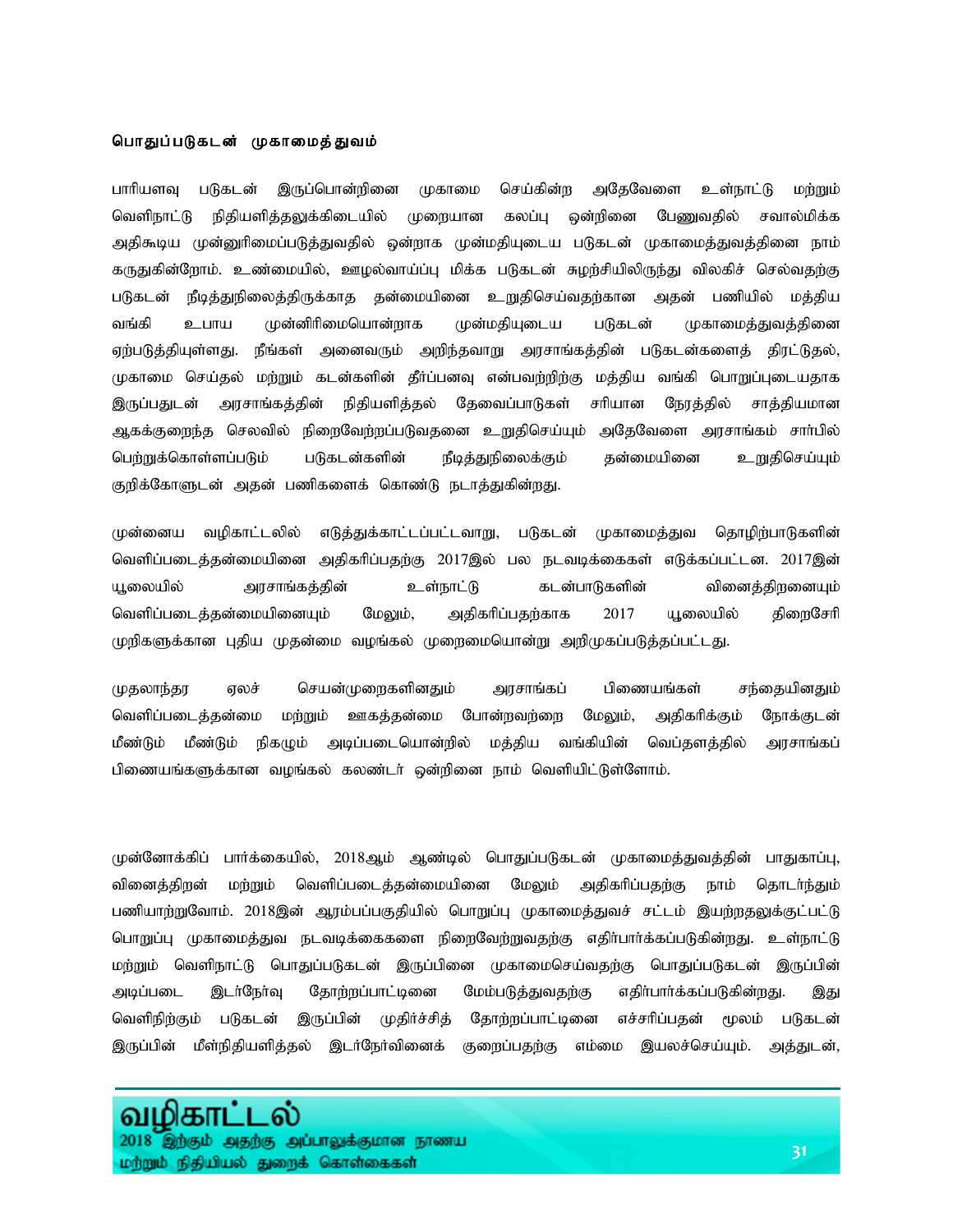காலப்பகுதியை அதிகரிப்பதற்கு மட்டுமன்றி செலவினைக் குறைப்பதற்கும் இம்முயற்சியின் கீழ் மீண்டும் கொள்வனவு செய்தல், மாறுதல் மற்றும் முன்நிதியிடல் ஒழுங்குகள் போன்ற செயற்பாடுகள் கண்டறியப்படும்.

மிக முக்கியமாக, நீண்டகால விளைவு வளையியைக் கட்டியெழுப்புவதற்கு இயலச்செய்கின்ற அதேவேளை படுகடன் நலிவுத்தன்மைகளைக் குறைப்பதற்கு உதவும் படுகடன் தோற்றப்பாடு முன்மதிமிக்க திரட்டுதலுடன் கூடிய படுகடன் கட்டமைப்பினைச் சீரமைப்பதற்கும் நம்பகரமான வட்டிவீத தவணைக் கட்டமைப்பொன்றினைத் நிறுவதற்கும் நடுத்தர காலத்தில் அனைத்து அவசியமான நடவடிக்கைகளையும் நாம் எடுப்போம். கடந்த காலங்களில் படுகடன் கொடுப்பனவு தொடா்பில் தூய்மையான மற்றும் கறைபடியாத பதிவுகளைக் கொண்டிருந்தோம். இது தொடரப்பட வேண்டுமென்பதுடன் இதைத் தொடர்வதற்கு சகல முயற்சிகளும் மேற்கொள்ளப்படும்.

திறைசேரி முறிகளுக்குப் போன்று, உள்நாட்டுச் சந்தையிலிருந்தான அரச கடன்பாடுகளின் வெளிப்படைத்தன்மையினையும் வினைத்திறனையும் மேலும் அதிகரிப்பதற்காக திறைசேரி உண்டியல்களுக்கான புதிய முதலாந்தர வழங்கல் முறைமையொன்றினை அறிமுகப்படுத்துவதற்கும் நாம் நடவடிக்கைகளை எடுப்போம்.

அரசாங்க பிணையங்களுக்கான இரண்டாந்தரச் சந்தையினை ஆழமாக்கும் பொருட்டும் விரிவுபடுத்தும் பொருட்டும், தேவையான சட்ட மறுசீரமைப்புக்களுடன் அரசாங்க பிணையங்களுக்கான இலத்திரனியல் வர்த்தகப்படுத்தல் தளமொன்றினையும் மத்திய இணைத்தரப்பினர் ஏற்பாடு ஒன்றினையும் நிறுவுவதற்கு நடவடிக்கைகள் மேற்கொள்ளப்படும். இவ்வேற்பாட்டின் ஊடாக சந்தையில் வெளிப்படைத்தன்மையினை அதிகரிக்கவும் சந்தையிலுள்ள முகவர்கள் மத்தியில் சரியான தகவல்களைக் கொண்டிராத இடர்நேர்வினை இல்லாதொழித்தல் ஆகிய நோக்கங்களுடன் இரண்டாந்தரச் சந்தையில் படுகடன் சாதனங்கள் பற்றிய தகவல்களைப் பரப்புவதற்கு நாம் பொறிமுறையொன்றினை நிறுவுவோம்.

இதற்கு மேலதிகமாக, அரசாங்கப் பிணையங்களின் யூரோ தீா்ப்பனவினை வசதிப்படுத்துவதன் வாயிலாக முதலீட்டாளர்களுக்கான தீர்ப்பனவின் வினைத்திறனையும் செயற்றிறனையும் அதிகரிப்பதற்கு நாம் நடவடிக்கை எடுப்போம்.

அதேபோன்று நடுத்தர காலத்திற்காக அரசாங்கம் தெளிவான அபிவிருத்தி மற்றும் மறுசீரமைப்புத் திட்டத்தினை ஏற்படுத்தியுள்ளது. இவ்வபிருத்திச் செயன்முறைக்கு உதவும் பொருட்டு அரசாங்கம் சாா்பில் மத்திய வங்கியானது நடுத்தர காலப் படுகடன் முகாமைத்துவ உபாயத்தின் பரந்த சாராமாறிகளினுள் அபிவிருத்தி நிதியின் மூலமொன்றாக வெளிநாடுகளிலிருந்து ஒப்பீட்டளவில் குறைந்த செலவு நிதியங்களின் வா்த்தக மூலங்களை நாம் தொடா்ந்தும் பயன்படுத்த முயற்சிப்போம்.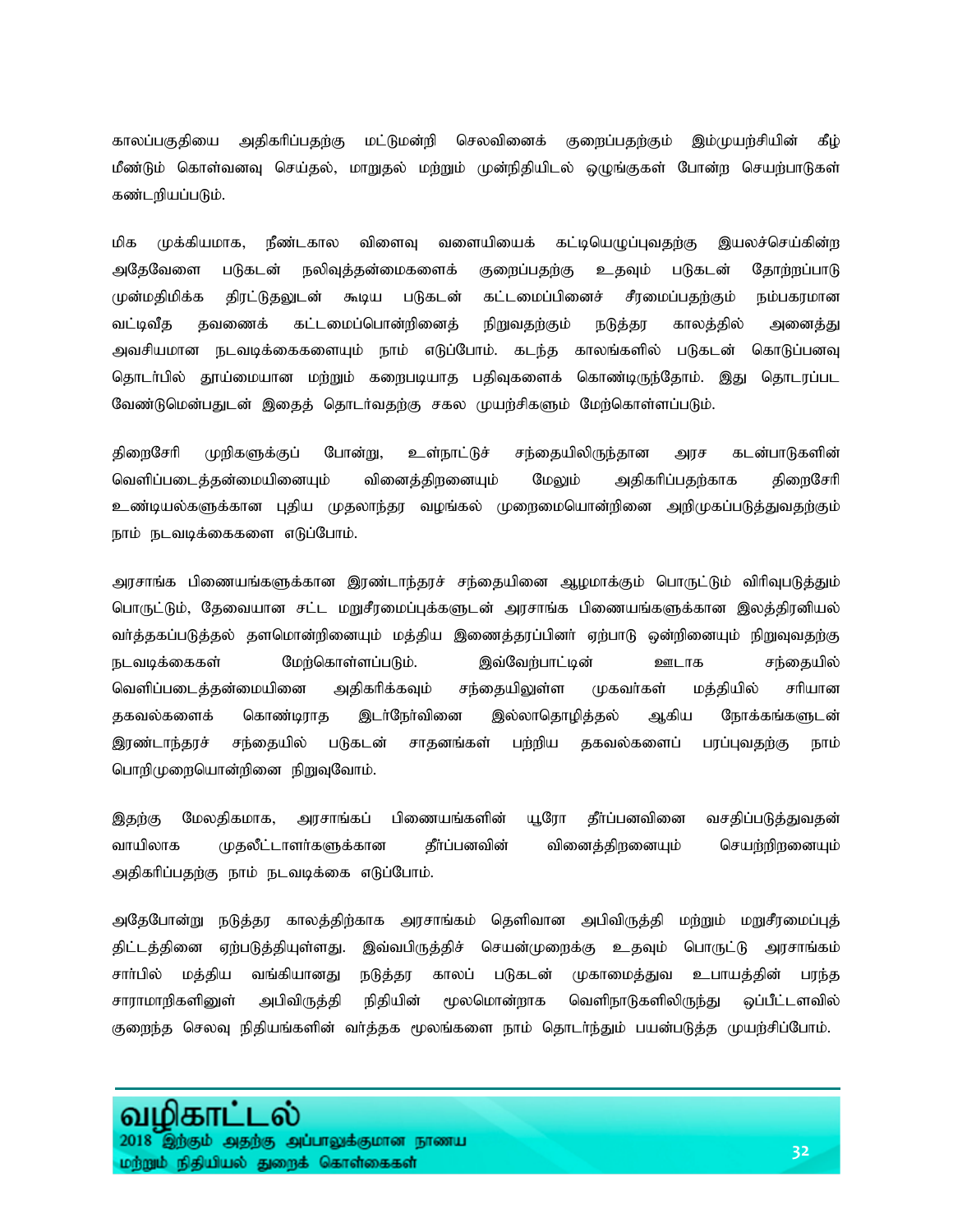#### ஊழியர் சேம நிதிய முகாமைத்துவம்

நீங்கள் அனைவரும் அறிந்ததைப் போன்று, பாதுகாப்பு கட்டுக்காவலனாக இலங்கை மத்திய வங்கியின் நாணயச் சபைக்கு ஊழியர் சேம நிதிய முகாமைத்துவத்துடன் தொடர்புடைய அனைத்து அதிகாரங்களும் பொறுப்புகளும் உரித்தளிக்கப்பட்டுள்ளன. நாட்டின் மிகப் பெரிய ஓய்வுகால நிதியமான ஊழியர் சேம நிதியமானது ரூ.2.0 றில்லியனை விஞ்சுகின்ற மொத்த நிதி சொத்துக்களுடன் இவ்வாண்டின் போது குறிப்பிடத்தக்க மைல்கல்லொன்றினைக் கடந்தது. கடந்த ஐந்து ஆண்டுகளின் போது ஏறக்குறைய பதின்மூன்று சதவீதக் கூட்டுச் சராசரி வளர்ச்சி வீதத்தினால் வளர்ச்சியடைந்தது.

தொழிற்பாட்டுச் செயற்பாடுகளைச் சீராமைப்பதன் வாயிலாக அங்கத்தவர்களுக்கு வழங்கப்படும் பணிகளின் ஒட்டுமொத்த தரத்தினை மேம்படுத்துவதற்கு 2017இல் பல வழிமுறைகள் மேற்கொள்ளப்பட்டன. இது அங்கத்தவர்களின் பங்களிப்புச் செயன்முறைகளை தன்னியக்கப்படுத்தல், அங்கத்தவர் கணக்குகளை அதேநேர முறையில் இற்றைப்படுத்தல் மற்றும் விரைந்த மீளளிப்புக் கொடுப்பனவு போன்றவற்றின் மூலம் எய்தப்பட்டது. இலத்திரனியல் தளமொன்றினூடாக ஊழியர் சேம நிதிய கூற்றுக்களை தொழில்தருநா்கள் சமா்ப்பிப்பதற்கு அவா்களுக்கு வழங்கப்படும் பணிகளுக்கு குறிப்பிடத்தக்க மேம்படுத்தல்கள் மேற்கொள்ளப்பட்டிருந்த அதேவேளை, ஊழிய சேம நிதி கூற்றுக்களைச் சமா்ப்பிக்கும் வசதிக்கு இணையத்தளமூடான வங்கித்தொழில் வசதியினை வழங்குவதற்கு சில உரிமம் பெற்ற வர்த்தக வங்கிகள் சிலவற்றுடனும் நாம் ஒருங்கிணைந்துள்ளோம். மேலும், நிதி முகாமைத்துவத்தின் ஆளுகை கட்டமைப்பினை மேம்படுத்துதல் மீது பாரிய முக்கியத்துவம் கொண்டு நிதி முதலீட்டுச் செயன்முறையின் பொறுப்புக்கூறல் மற்றும் வெளிப்படைத்தன்மை என்பவற்றை அதிகரிப்பதற்காக, இடர்நேர்வு முகாமைத்துவத்திற்கான ஓர் சுதந்திரமான உள்ளகத் திணைக்களத்தினை நிறுவுதல் உள்ளடங்கலான பல வழிமுறைகள் மேற்கொள்ளப்பட்டன. உள்ளக வழிமுறைகளைப் பன்னாட்டு சிறந்த நடைமுறைகளுக்கிணங்க மேம்படுத்துவதற்காக ஆசிய அபிவிருத்தி வங்கி மற்றும் உலக வங்கியிலிருந்து உதவி பெறப்பட்டது. முன்னைய ஆண்டுகளைப் போன்றே இலாபத்தன்மை, மேலும் முன்மதியுடைய முதலீடுகள் என்பனவற்றினூடாக தமது நிதி நிலுவைகள் மீது ஆகக்கூடிய சாத்தியமான இலாபங்களை நாம் தொடர்ந்தும் அங்கத்தவர்களுக்கு வழங்கியுள்ளோம்.

2018ஆம் ஆண்டில், நிதி தொடர்புடைய செயற்பாடுகளில் பொறுப்புக்கூறும்தன்மை வெளிப்படைத்தன்மை மற்றும் ஒட்டுமொத்த செயலாற்றுகை என்பவற்றை மேலும் அதிகரிப்பதற்கு நாம் நடவடிக்கைகளை மேற்கொள்ளுவோம். ஊழியர் சேம நிதிய தொடர்புபட்ட செயற்பாடுகளுக்கான ஒட்டுமொத்த இடர்நேர்வு முகாமைத்துவ கட்டமைப்பினை வலுப்படுத்தலும் 2018இல் முக்கிய முன்னுரிமைகளுக்கு மத்தியில் இடம்பெறும். இந்நோக்கில், முதலீட்டு மற்றும் நிதி முகாமைத்துவ செயற்பாடுகளை வினைத்திறன்மிக்கவாறு நடாத்துவதில் மிக முக்கியமாக விளங்கும் தொடர்ச்சியான பயிற்சி மற்றும் அபிவிருத்தியூடாக நிறுவனம்சார் கொள்ளளவினை மேலும் அதிகரிப்பதற்கு நாம்

## æн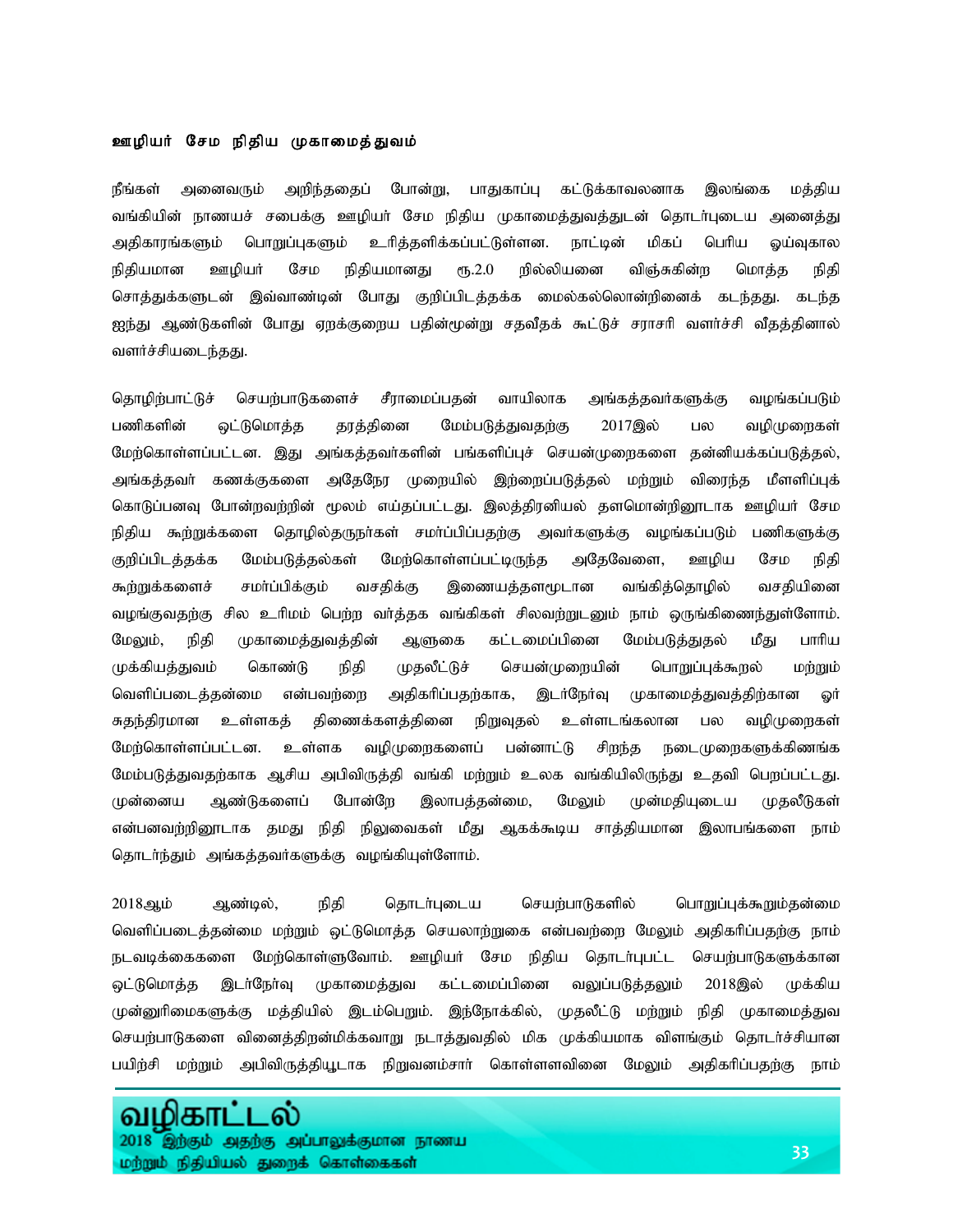முயற்சிகளை மேற்கொள்ளுவோம். இலங்கைக்கான மூலதன சந்தை அபிவிருத்தி செயற்றிட்டத்தின் கீழ் ஆசிய அபிவிருத்தி வங்கியிலிருந்தான தொழில்நுட்ப உதவியும் எமது கொள்ளளவு அபிவிருத்தி முயற்சிகளுக்கு பாரியளவில் பங்களிப்புச் செய்யும். மிக முக்கியமாக, நாம் எம்மிடமுள்ள அவர்களது சேம நிதிகளின் மீது சிறந்த சாத்தியமான வருவாய்களை எமது அங்கத்தவர்களுக்கு வழங்குவதற்கு முன்மதிமிக்க அனைத்து நடவடிக்கைகளையும் எடுப்போம். மேலும், அரசாங்கத்தின் ஆலோசனையுடன் ஊழியர் சேம நிதியம் தொடர்புபட்ட கொடுக்கல்வாங்கல்களுக்காக தனித்துவம் மிக்க அடையாள இலக்கமொன்றாக புதிய உயிரியல் அமைவுருவினைக் கொண்ட தேசிய அடையாள அட்டை இலக்கத்தினைப் பயன்படுத்துவதற்கு கொள்கைத் தீர்மானமொன்று ஏற்கனவே எடுக்கப்பட்டுள்ளது. அதேநேர ஆவண பிரதிமைப்படுத்தல் ஸ்கானிங் செயற்றிட்டம் மற்றும் பணிப்பாய்ச்சல் முகாமைத்துவ முறைமை ஆகியவற்றை அறிமுகப்படுத்துவதனூடாக ஊழியர் சேம நிதியத்திற்காக கிட்டத்தட்ட காகிதங்களற்ற தொழிற்படுத்தல் சூழலொன்றினை அறிமுகப்படுத்தும் பொறுப்பினை நிறைவேற்றுவதற்கு நாம் முயற்சிகளை மேற்கொண்டுள்ளோம்.

#### வெளிநாட்டு நாணய முகாமைத்துவம்

2017ஆம் ஆண்டுக்கான வழிகாட்டலில் அறிவிக்கப்பட்ட முன்மொழிவுகளின் வெற்றிகரமான நடைமுறைப்படுத்தலினைத் தொடா்ந்து அரசாங்க கொள்கையினை நடைமுறைப்படுத்தும் பொருட்டு புதிய வெளிநாட்டுச் செலாவணி முகாமைத்துவ கட்டமைப்பொன்று அறிமுகப்படுத்தப்பட்டது. அதற்கமைய, புதிய வெளிநாட்டுச் செலாவணிச் சட்டத்தின் ஏற்பாடுகளை நடைமுறைப்படுத்துவதற்கு செலாவணிக் கட்டுப்பாட்டுத் திணைக்களத்திற்குப் பதிலாக வெளிநாட்டுச் செலாவணித் திணைக்களம் நிறுவப்பட்டது. இதற்கு மேலதிகமாக, 2017ஆம் ஆண்டில் மூலதன கொடுக்கல்வாங்கல்களை மேலும் இலகுபடுத்துவதற்காக நாம் பல கொள்கைகளை நடைமுறைப்படுத்தியுள்ளோம். மேலும், 2018இலும் அதற்கு அப்பாலும் நடைமுறைப்படுத்தப்படவுள்ள வெளிநாட்டுச் செலாவணிக் கொள்கைகள், உலகளாவிய வா்த்தக சூழலில் இலங்கைக்கான போட்டி அநுகூலத்தினை ஊக்குவிப்பதற்காக நாட்டின் நடைமுறைப் பேரண்டப் பொருளாதார கொள்கை உறுதிப்பாட்டுடன் ஒருங்கிணைப்பதனை உறுதி செய்வதனை முக்கிய கவனத்தில் கொண்டுள்ளது.

காத்திரமான கண்காணிப்பு பொறிமுறையொன்றினை அறிமுகப்படுத்தும் நோக்கில் வெளிநாட்டு செலாவணிப் பாய்ச்சல்களை திரட்டுவதனுடன் தொடர்புபட்ட முறைகளை இனங்காணுதலூடாக பேரண்டப் பொருளாதார தீா்மானித்தினை மேற்கொள்வதற்கான சிறந்த தரவுத்தளமொன்றினை தோற்றுவிக்கும் பொருட்டு அதிகாரமளிக்கப்பட்ட வணிகா்களுக்காகவும் மட்டுப்படுத்தப்பட்ட வணிகா்களுக்காகவும் புதிய ''நிகழ்நேர'' அறிக்கையிடுதல் மற்றும் கண்காணிப்பு முறை அறிமுகப்படுத்தப்படவுள்ளது. சந்தை ஒழுக்காற்றினைக் கொண்டு வருவதற்காக இணங்கிக் கொள்ளாமையினை கண்டுபிடித்தல் மற்றும் குறைத்தல் நோக்குடன் அறிக்கையிடுதல் தேவைப்படுத்தல் பகுதியொன்றாக தலத்திற்கு வெளியேயான கண்காணிப்பு வலுப்படுத்தப்படும்.

# வழிகா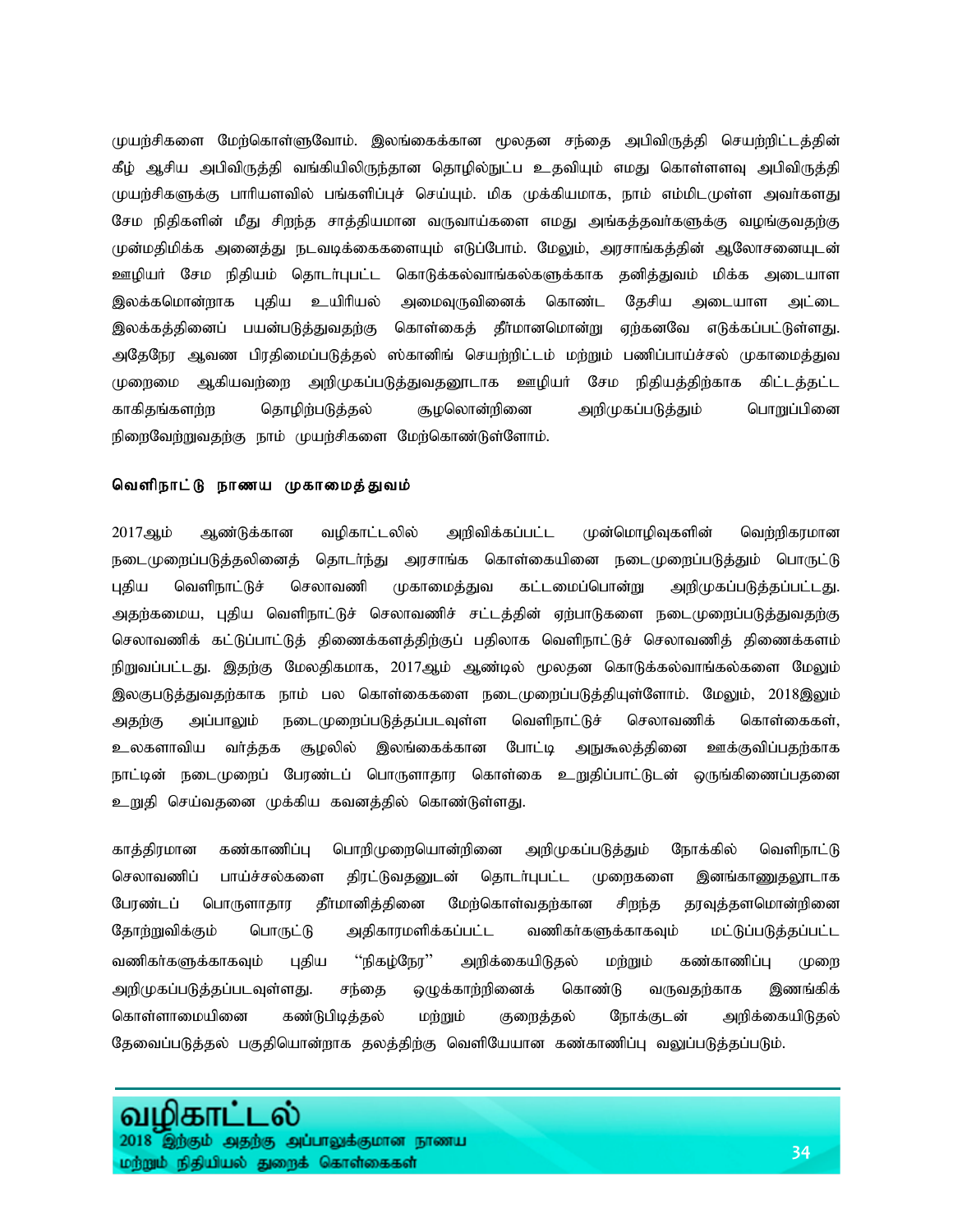#### பிராந்திய அபிவிருத்தி

நாட்டில் நிதியியல் பணிகள் மற்றும் சமச்சீரான பிராந்திய வளர்ச்சியினை மேம்படுத்துவதற்கும் வேளாண்மை மற்றும் விலங்குவளர்ப்பு, நுண்பாக, சிறிய மற்றும் நடுத்தரளவிலான தொழில் முயற்சி துறைகளின் அபிவிருத்தியினை இலக்காகக் கொண்டு மீள்நிதியளித்தல் வட்டி உதவுதொகை அத்துடன்/ அல்லது கடன் உத்தரவாதங்கள் மற்றும் கடன் குறைநிரப்பு சேவைகள் போன்றவற்றை வழங்கும் நோக்குடன் பங்களிகின்ற நிதியியல் நிறுவனங்களூடாக பல சலுகை அபிவிருத்தி கடன் திட்டங்களை நிறைவேற்றுவதனைத் தொடர்ந்தது. செயற்றிறன்மிக்க கடன் வழங்குவதனை வலுப்படுத்தும் பொருட்டும் முறையான நிதித் துறை சென்றடைவினை விரிவுபடுத்துவதற்கும் 2017இன் போது பல கடன் திட்டங்கள் அறிமுகப்படுத்தப்பட்டன.

மேலும், மத்திய வங்கி கொடுகடன் பாய்ச்சல் மற்றும் கொடுகடனுடன் இணைந்த பணிகள் என்பனவற்றை அதிகரிப்பதன் மூலமும் நீடித்துநிலைத்திருக்கக்கூடிய அபிவிருத்திகளை எய்துவதற்கு நிதியல்லா ஆதரவினை வழங்குதல் மற்றும் சமூகத்தின் பின்தங்கிய பிரிவினரை முறைசார்ந்த நிதியியல் துறைக்குள் கொண்டு வருவதற்காக தூண்டுதலளிக்கும் நிதியியல் சூழலை உருவாக்குதல் என்பன மூலம் பொருளாதாரத்தின் அனைத்துத் துறைகளுக்கும் வசதியளிக்கின்றது. நாட்டிற்காக தேசிய நிதியியல் உள்ளீட்டு உபாயத்தினை அபிவிருத்தி செய்வதற்கு முன்னுரிமை வழங்கப்பட்டிருக்கிறது.

இதற்கு மேலதிகமாக, கடன்வழங்குதல் பொறிமுறையின் வினைத்திறனை அதிகரிப்பதன் மீது கவனம் செலுத்துகின்ற கடன்பாட்டாளர்களின் கடன் விண்ணப்பங்களை பதிவுசெய்தல் மற்றும் பங்கேற்கின்ற நிதியியல் நிறுவனங்களின் மீள்நிதியிடல் விண்ணப்பங்களை செயன்முறைப்படுத்தலுடன் தொடா்புள்ள செயற்பாடுகளை தன்னியக்கப்படுத்துவதற்கு நாம் திட்டமிடுகிறோம். இதனூடாக, பொருளாதாரத்தின் தேவையான துறையினருக்கான கொடுகடன் பாய்ச்சலை விரைவுபடுத்துகின்றது.

முன்னோக்கிச் செல்கையில், வழங்கப்படும் ஏனைய நிதியியல் அல்லாத ஆதரவுடன் இணைந்த மேம்பட்ட கடன்வழங்கல் பொறிமுறையானது மத்திய வங்கியின் பிராந்திய அபிவிருத்தி முயற்சிகளை கணிசமானளவு அதிகரிக்கும். இம்முயற்சிகள் அரசாங்கத்தின் தேசிய உணவு உற்பத்தி நிகழ்ச்சித்திட்டத்தின் இலக்குகளை எய்துவதற்கு ஆதரவளிக்கப்படும்.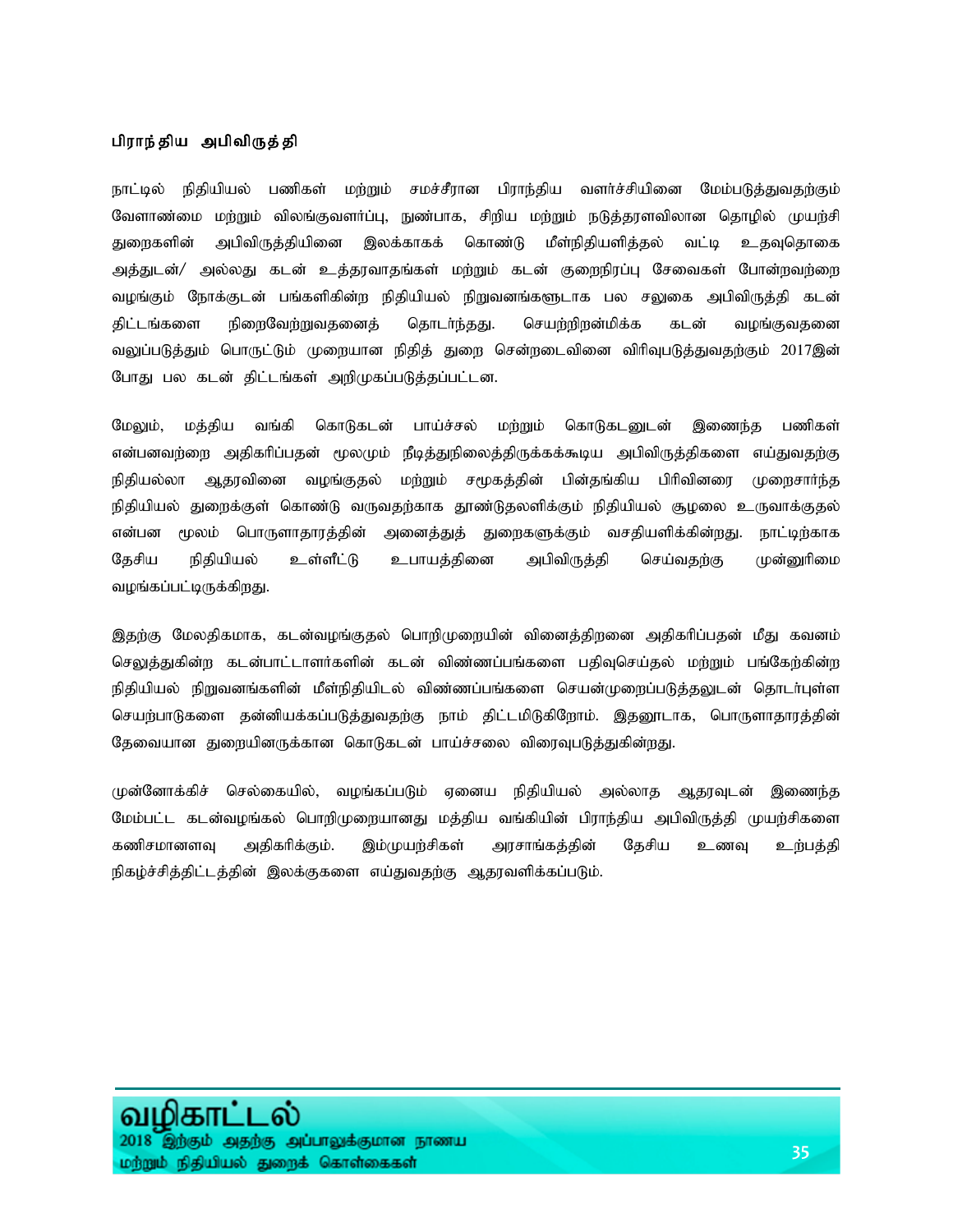## $5.$  முடிவுரைக் குறிப்புக்கள்

சீமாட்டிகளே, கனவான்களே வழிகாட்டல் தொடர்பான சுருக்கமான இத்தொகுப்பினை நான் முடிக்க விரும்புகிறேன். 2017ஆம் ஆண்டின் தொடக்கத்தில் எமது நாடு பல சவால்களையும் நிச்சயமற்றதன்மைகளையும் எதிர்நோக்கியிருந்தது. இருப்பினும் கூட, மத்திய வங்கியினாலும் அரசாங்கத்தினாலும் பின்பற்றப்பட்ட முன்கூட்டிய செயற்பாடு சார்ந்த உறுதியான கொள்கை வழிமுறைகளின் ஆதரவுடன் பொருளாதாரத்தின் ஒட்டுமொத்த உறுதிப்பாட்டினை அடைவதனை நோக்கி நாம் உறுதியாக முன்னேறியிருக்கிறோம். எனினும், இதுவரை அடையப்பட்ட சாதனைகள் தொடர்பில் நாம் முழு நிறைவினை அடைய விரும்பவில்லை. அத்துடன் நாட்டின் ஒட்டுமொத்த பேரண்டப் பொருளாதாரச் செயலாற்றத்தினை குறைத்துவிடுகின்ற பல சவால்கள் இன்னமும் தொடர்ந்திருப்பதனை நாம் ஏற்றுக்கொள்கிறோம். எமது மக்களின் வாழ்க்கைத் தரத்தினை உயர்த்துவதற்கு இயலுமைப்படுத்தக்கூடிய சூழலொன்றினை உருவாக்கும் பொருட்டு நிரந்தர அடிப்படையொன்றில் பொருளாதாரத்தின் உறுதிப்பாட்டினை மீண்டும் அடைந்து கொள்வதற்கு நாம் கடினமாக உழைத்தல் வேண்டும். அத்துடன் வழிகாட்டலில் குறிப்பிடப்பட்டுள்ள கொள்கைகள் இம்முயற்சியை அடைய எமக்கு உதவுமென நாம் நம்புகிறோம்.

அதேநேரம், அரசாங்கத்தின் தொலைநோக்கில் எதிர்பார்க்கப்பட்டவாறான வளமான நாடொன்றாக நாம் மாற வேண்டுமாயின் நாட்டின் வளர்ச்சி உள்ளார்ந்த வளத்தினை அதிகரிப்பதற்கு பரந்த அடிப்படையிலான சீர்திருத்தங்களும் கடப்பாடுகளும் எமக்குத் தேவையாகும். பேரண்டப் பொருளாதார உறுதிப்பாட்டிற்கான முகவர் என்ற முறையில் தாழ்ந்ததும் உறுதியானதுமான பணவீக்கத்தினைப் பேணுதல், நிதியியல் உறுதிப்பாட்டினை உறுதிப்படுத்துதல் என்பனவற்றினூடாக பொருளாதார வளர்ச்சியை உயர்த்துவதற்கு மத்திய வங்கி எப்பொழுதும் அரசாங்கத்துடன் கைகோர்த்து செயலாற்றும்.

வழிகாட்டலில் குறிப்பிடப்பட்டுள்ள எமது எதிர்காலக் கொள்கை நெறிப்படுத்தல்களும் நடவடிக்கைகளும் எதிர்காலத் திட்டங்கள் தங்களுக்கு வழிகாட்டியாகவும் நாட்டின் பரந்த கொள்கைகளுடன் இசைந்து செல்லும் விதத்தில் தங்கள் நடவடிக்கைகளை வடிவமைக்கவும் நேர்ப்படுத்திக் கொள்ளவும் உதவும். இயக்கவாற்றல் மிக்க பேரண்டப் பொருளாதார நிலைமைகள் மற்றும் சந்தை அபிவிருத்திகளினால் தேவைப்படுத்தப்பட்டவாறு, வழிகாட்டலில் புதிய கொள்கைகளையும் வழிமுறைகளையும் அறிமுகப்படுத்துவதற்கு நாம் தயாராக இருக்கவில்லை என்பதனை குறிப்பிட விரும்புகிறோம். அதிகரித்துவரும் இடர்நேர்வுகள் மற்றும் நிச்சயமற்றதன்மைகள் அதேபோன்று விரைவான மாற்றங்களைக் கொண்ட இவ்வுலகில் இந்நெகிழ்ச்சித்தன்மை அவசியமானது.

அதேபோன்று, அரசாங்கம் அதன் இறைத்திரட்சி வழிமுறைகளைத் தொடர்ந்து மேற்கொள்ளுமென நாம் வலுவாக நம்புகிறோம். இது பேரண்டப் பொருளாதார உறுதிப்பாட்டினை நோக்கிய எமது கொள்கைகளைத் தொடர்வதற்கு உதவும். குறிப்பாக, திட்டமிடப்பட்டவாறு நாணயக் கொள்கைக் கட்டமைப்பொன்றாக நெகிழ்ச்சிக்கன்மையுடைய பணவீக்க இலக்கிடலை வெற்றிகாமாகப் பின்பற்றுவதற்கு இது அவசியமான நிபந்தனையொன்றாக இருக்கும்.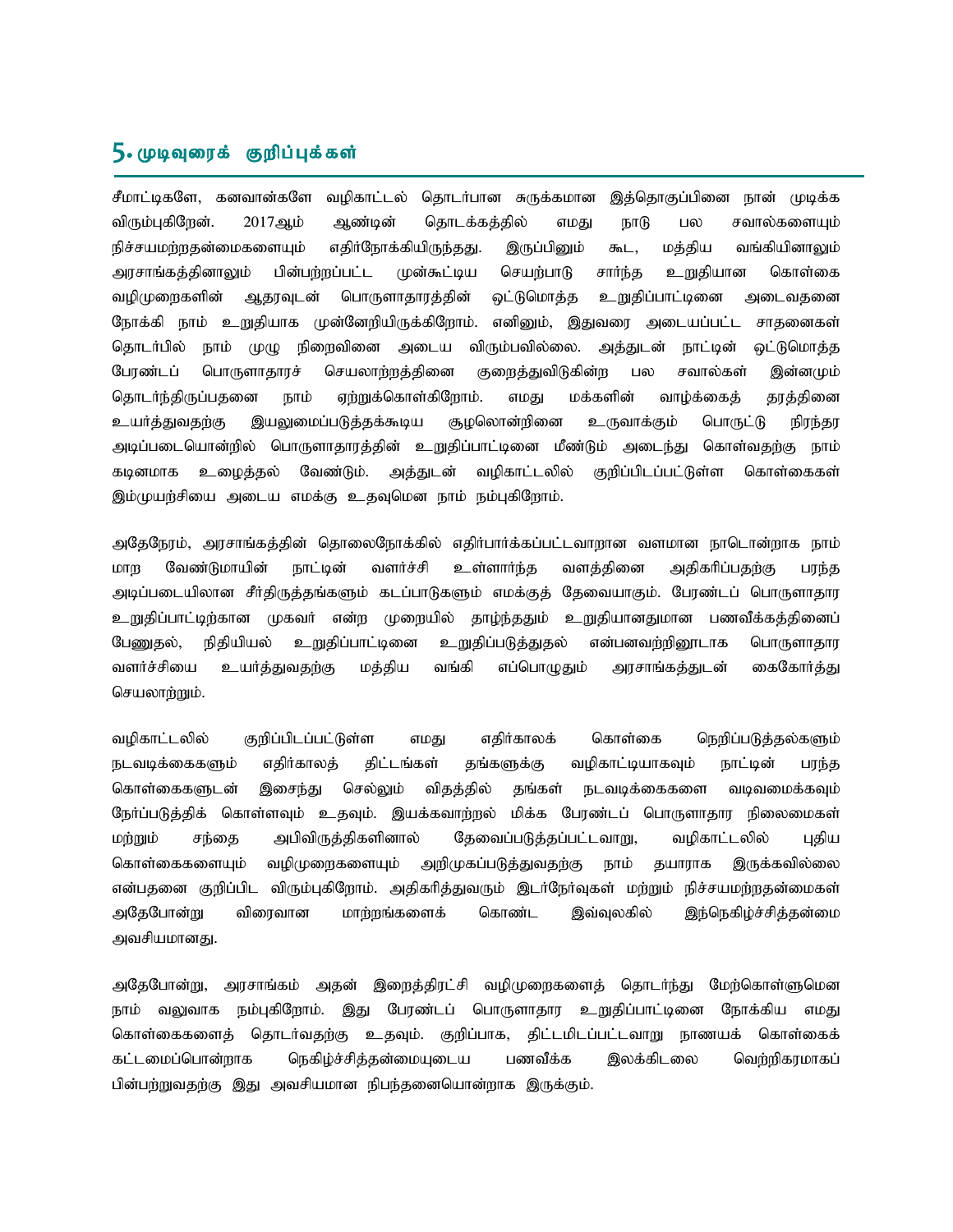எனது இப்பேச்சினை நிறைவு செய்வதற்கு முன்னராக மத்திய வங்கியின் எமது தொழிற்பாடுகளை காத்திரமான முறையில் மேற்கொள்வதற்கான எமது முயற்சிகளுக்கு நிலையாக பங்களிப்பினையும் ஆதரவினையும் வழங்கிய பல்வேறு தனிப்பட்டவர்களுக்கும் எனது மனப்பூர்வமான நன்றிகளைத் தெரிவித்துக் கொள்ள விரும்புகிறேன்.

முதன்மையானதும் மிக முக்கியமானதுமாக, மேதகு சனாதிபதி மைத்திரிபால சிறிசேனவிற்கும் மாண்புமிகு பிரதம அமைச்சர் ரணில் விக்கிரமசிங்கவிற்கும் அவர்களது வழிகாட்டல்களுக்கும் தலைமைத்துவத்திற்கும் எனது நன்றிகளைத் தெரிவித்துக் கொள்கிறேன். நான் மாண்புமிகு நிதி மற்றும் பொதுமக்கள் தொடர்பு அமைச்சரான மங்கள சமரவீரவிற்கு அவரது ஆதரவிற்காக, குறிப்பாக, நிதி அமைச்சிற்கும் மத்திய வங்கிக்குமிடையிலான நெருங்கிய ஒத்துழைப்பினை உறுதிப்படுத்துவதற்கு எடுக்கின்ற ஒவ்வொரு முயற்சிக்காகவும் எனது நன்றிகளை தெரிவித்துக் கொள்கிறேன்.

மத்திய வங்கியின் நாணயச் சபை உறுப்பினர்களிடமிருந்து பெற்றுக்கொண்ட அளவிறந்த ஆதரவிற்கும் முன்மதியுடைய உள்ளீடுகளுக்கும் நான் பாராட்டுதல்களைத் தெரிவித்துக் கொள்கிறேன். நாணயச் சபையில் நிலையான ஒன்றிலொன்று சார்ந்த நடவடிக்கைகளுக்காவும் ஆழ்ந்த சிந்தனைகளுக்காகவும் திறைசேரி செயலாளர் முனைவர் ஆர்.எச்.எஸ் சமரதுங்க, திருமதி மனோகரி இராமநாதன், திரு. கிறிஷாந்த பெரேரா மற்றும் திரு. நிஹால் பொன்சேகா ஆகியோருக்கு எனது மனமார்ந்த நன்றிகள் உரித்தாகட்டும். மூத்த துணை ஆளுநர் முனைவர் நந்தலால் வீரசிங்க மற்றும் துணை ஆளுநர்களான திரு. கே.டி. ரணசிங்க மற்றும் திரு. சி.ஏ.பி. சிறிவர்த்தன ஆகியோரின் அளப்பரிய ஆதரவிற்கும் அவர்களது மிக உயர்ந்த தொழில்சார் நிபுணத்துவ ஆலோசனைகளுக்கும் விதந்துரைப்புக்களுக்கும் நான் நன்றியுடைவனாவேன். 2017இல் வங்கிப் பணிகளிலிருந்து ஓய்வுபெற்ற முன்னாள் துணை ஆளுநர்களான திரு. பி. சமரசிறி மற்றும் திரு. எஸ். லங்காதிலக ஆகியோருக்கு அவர்கள் ஆற்றிய அளப்பரிய பணிகளுக்காக எனது நன்றிகளைத் தெரிவித்துக் கொள்ள விரும்புகிறேன்.

இறுதியாக, துணை ஆளுநா்கள், மூத்த திணைக்களத் தலைவா்களுக்கும் குறிப்பாக, பொருளாதார ஆராய்ச்சிப் பணிப்பாளர் மற்றும் பொருளாதார ஆராய்ச்சித் திணைக்கள அலுவலர்களுக்கு இக்கொள்கை ஆவணத்தினைத் தொகுப்பதற்கு அவர்கள் ஆற்றிய முயற்சிகளுக்காவும் எனது மனப்பூர்வமான நன்றிகதை தெரிவித்துக் கொள்ள விரும்புகிறேன். உண்மையில் மத்திய வங்கியின் குறிக்கோள்களினை நிறைவேற்றுவதற்காக அர்ப்பணிப்புடன் செயலாற்றிய அனைத்து அலுவலர்களுக்கும் நாட்டின் சிறந்த எதிர்காலத்திற்காக தமது தொழில்சார் நிபுணத்துவத்தினை, தொழில்நுட்ப சிறப்புத்தன்மையினை மற்றும் நாட்டின் சிறந்த ஒருமைப்பாடு என்பனவற்றைப் பேணியமைக்காவும் அனைத்து அலுவலர்களுக்கும் எனது நன்றிகளைத் தெரிவித்துக் கொள்ள விரும்புகிறேன். நாளாந்தம் என் பணிக்கு உதவும் ஆளுநர் செயலகத்திலுள்ள என் நண்பர்களுக்கு எனது விசேட நன்றிகள் உரித்தாகட்டும். நாட்டின் முன்னேற்றத்திற்காக தங்களது தொழில்

#### ழிகா வட ல